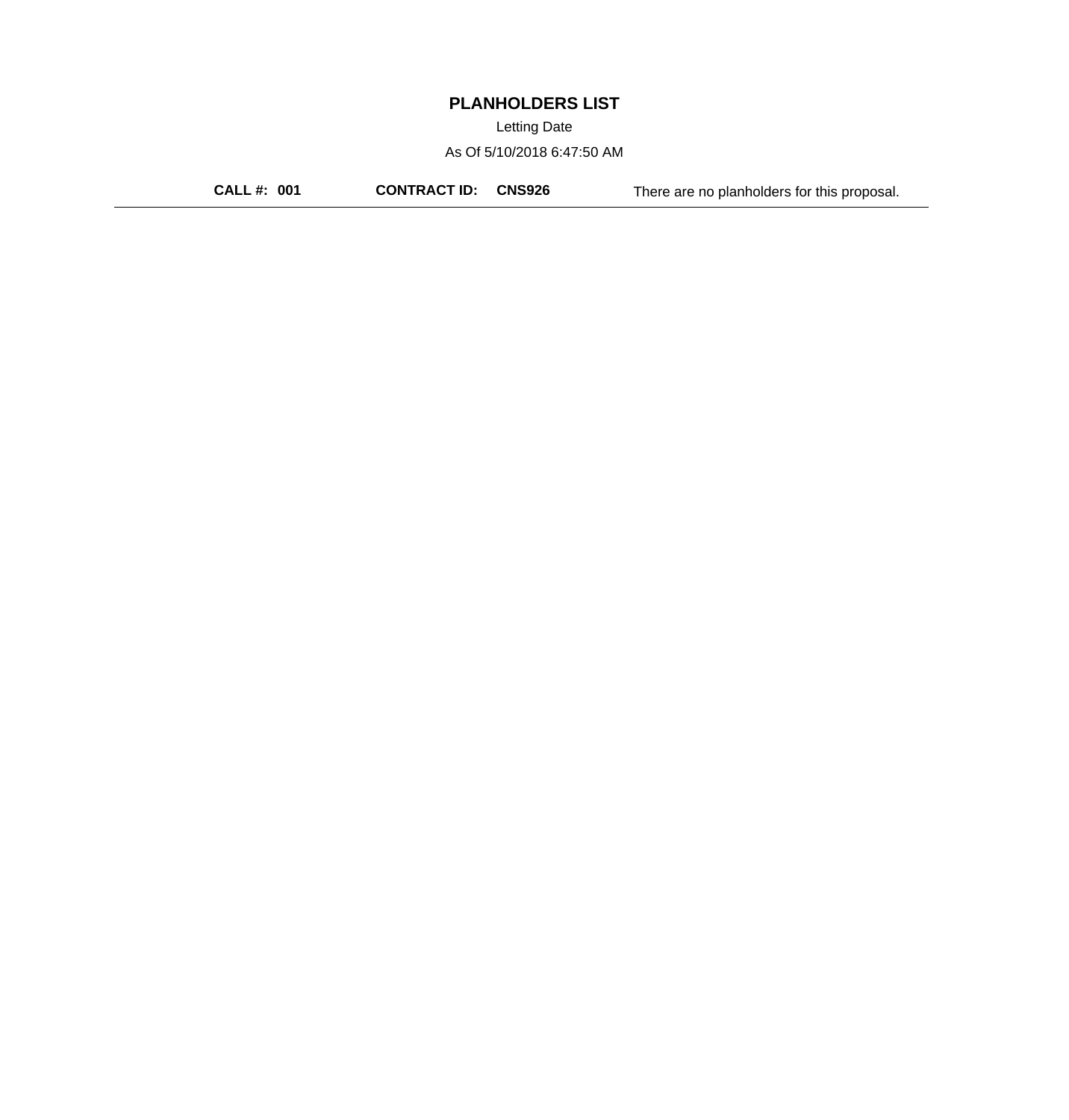Letting Date

As Of 5/10/2018 6:47:51 AM

**CALL #: 002 CONTRACT ID: CNS927** There are no planholders for this proposal.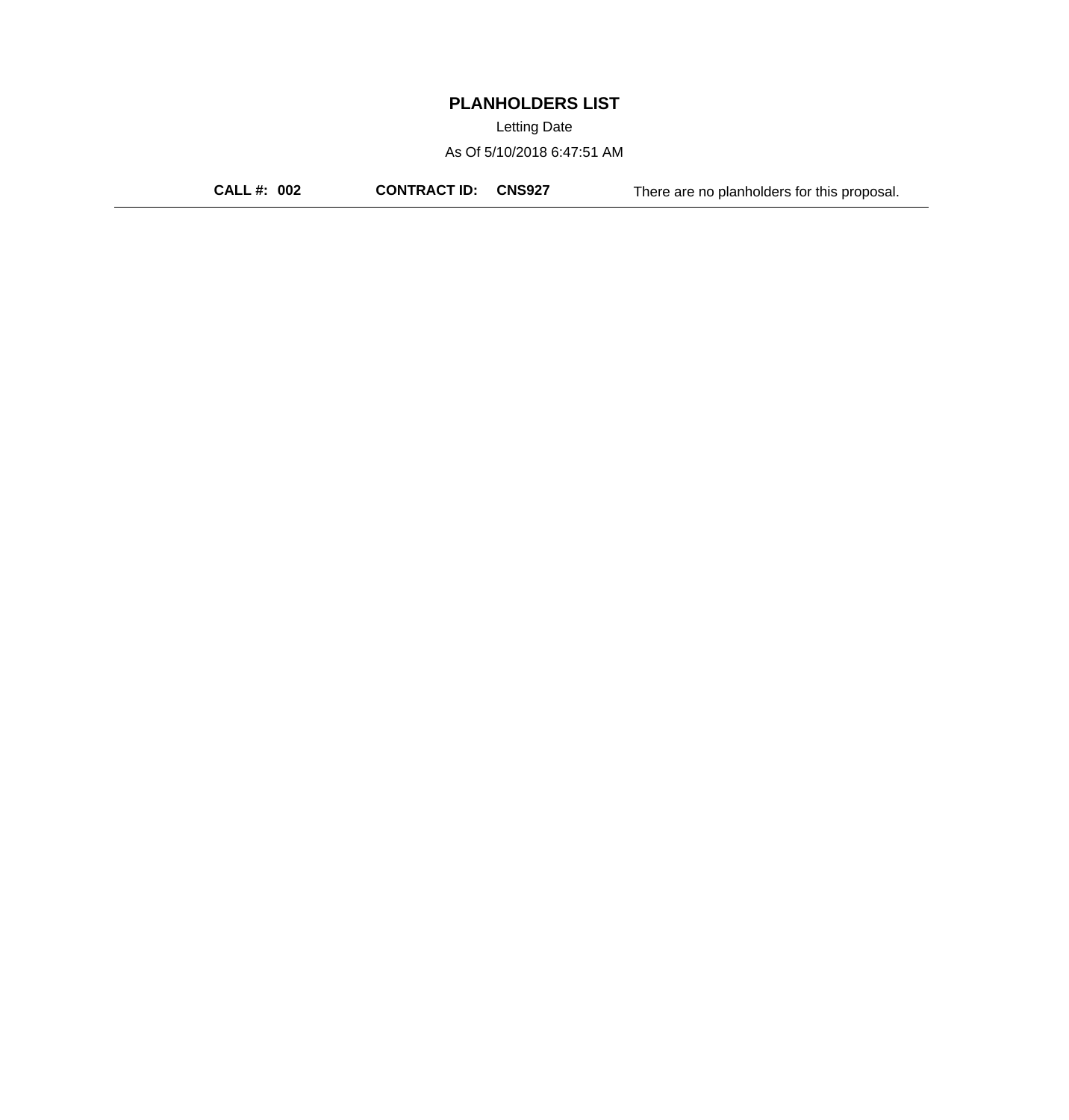Letting Date

As Of 5/10/2018 6:47:51 AM

**CALL #: 003 CONTRACT ID: CNS928** There are no planholders for this proposal.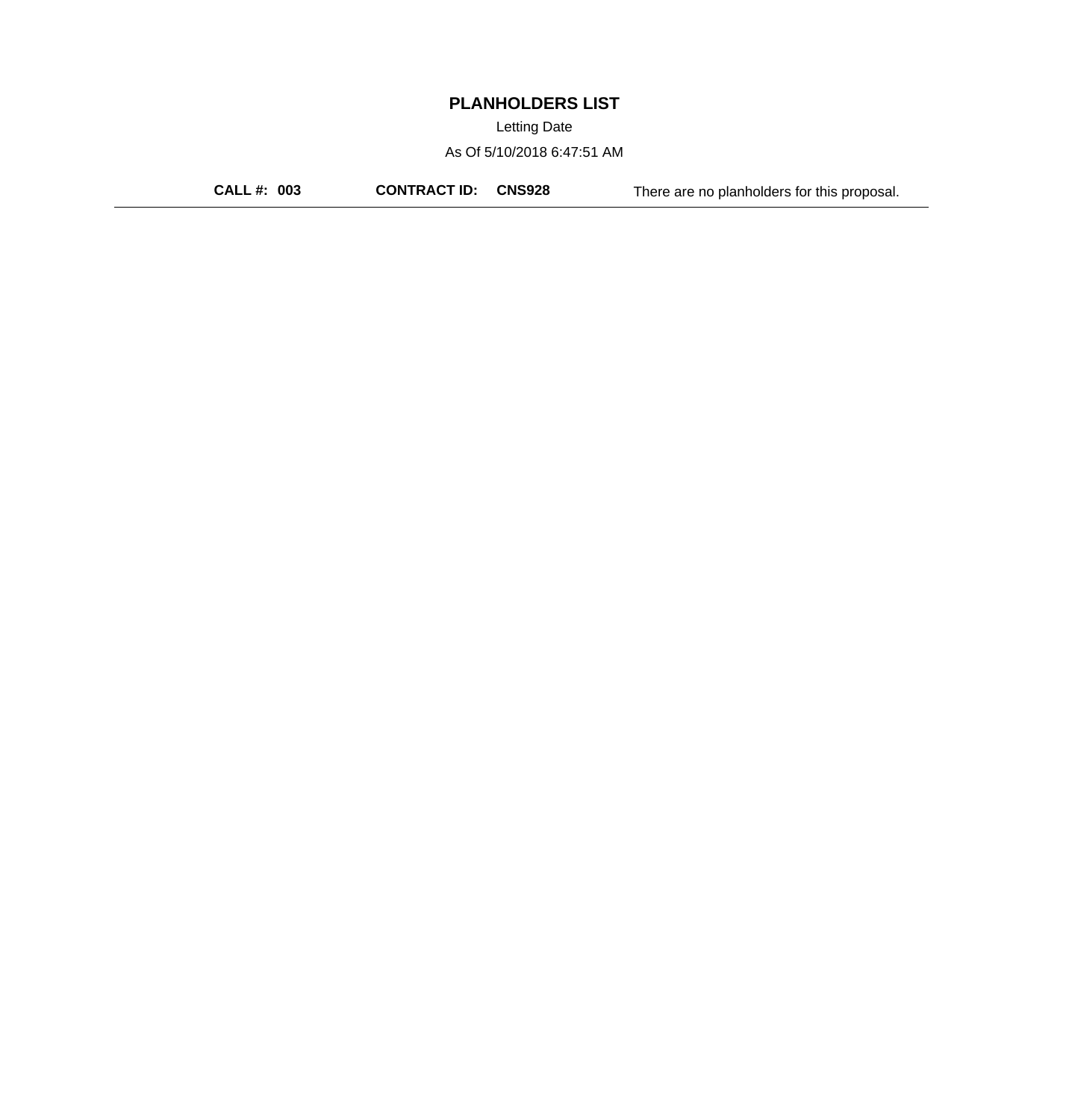For Letting of May 11, 2018 As Of 5/10/2018 6:47:52 AM

| <b>CALL#: 004</b>     | <b>CONTRACT ID:</b><br><b>CNS929</b>       | <b>COUNTY: BRADLEY</b>                                             |
|-----------------------|--------------------------------------------|--------------------------------------------------------------------|
| 1. 4/18/2018 12:24:53 | Jones Bros. Contractors, LLC               | 2209 Crestmoor Road, Suite 210<br>Nashville, TN, 37215             |
| 2. 4/18/2018 12:47:09 | KNOXVILLE BUILDERS EXCHANGE - K            | <b>300 CLARK STREET</b><br>KNOXVILLE, TN, 37921                    |
| 3.4/27/20187:55:00    | Wright Brothers Construction Company, Inc. | 1500 Lauderdale Memorial<br>Highway, N.W.<br>Charleston, TN, 37310 |
| 4. 5/1/2018 11:00:34  | Talley Construction Company, Inc.          | 1751 McFarland Avenue<br>Rossville, GA, 30741                      |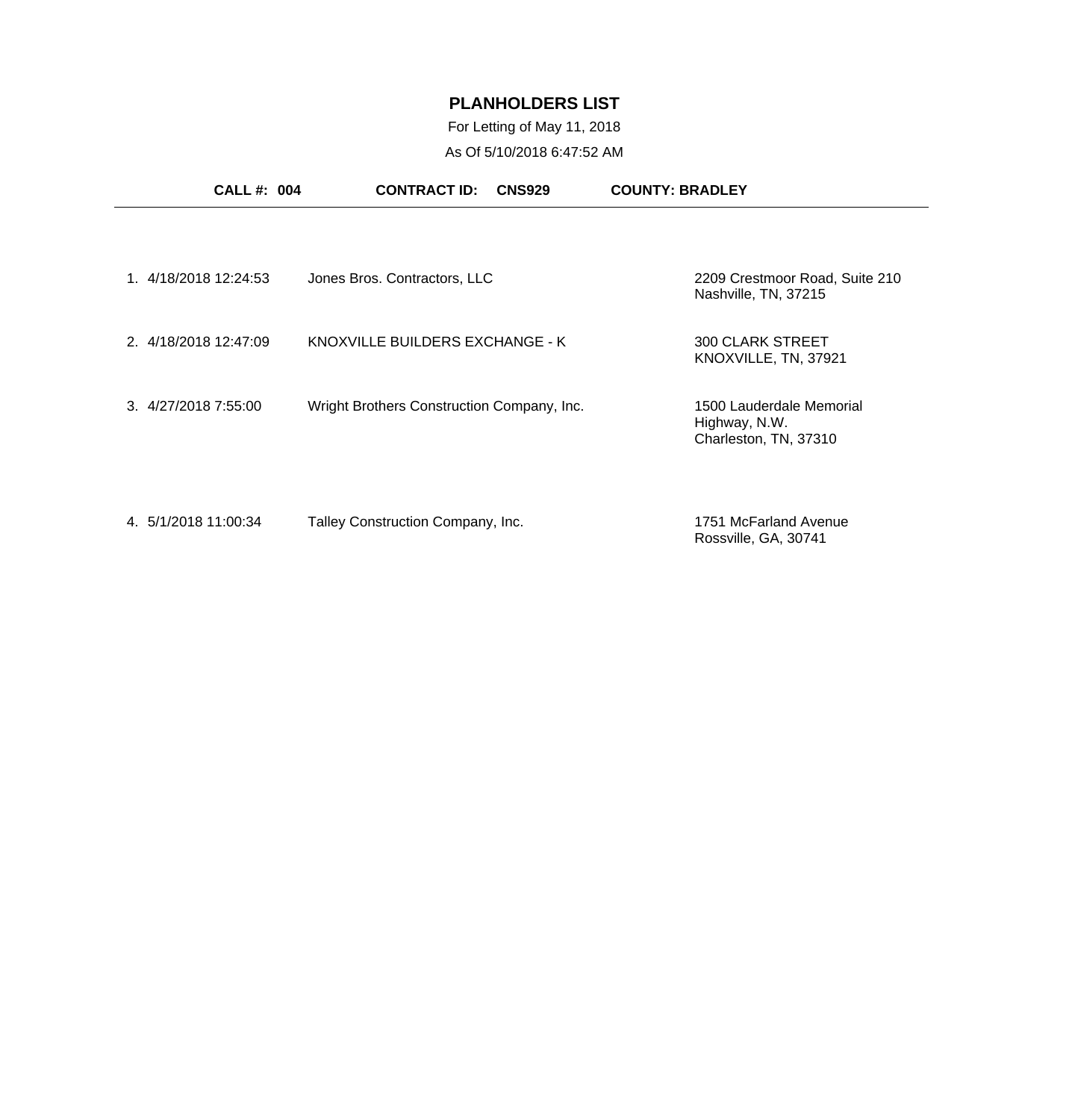## For Letting of May 11, 2018 As Of 5/10/2018 6:47:52 AM

|                       | <b>CALL #: 005</b> | <b>CONTRACT ID:</b><br><b>CNS930</b> | <b>COUNTY: CAMPBELL</b>                                       |
|-----------------------|--------------------|--------------------------------------|---------------------------------------------------------------|
|                       |                    |                                      |                                                               |
| 1. 4/18/2018 10:24:11 |                    | LU, Inc.                             | 429 West Kingston Springs Road<br>Kingston Springs, TN, 37082 |
| 2. 4/18/2018 10:50:40 |                    | Twin K Construction, Inc.            | 13271 Scott Highway<br>Helenwood, TN, 37755                   |
| 3. 4/18/2018 12:24:53 |                    | Jones Bros. Contractors, LLC         | 2209 Crestmoor Road, Suite 210<br>Nashville, TN, 37215        |
| 4. 4/18/2018 12:47:10 |                    | KNOXVILLE BUILDERS EXCHANGE - K      | <b>300 CLARK STREET</b><br>KNOXVILLE, TN, 37921               |
| 5. 4/19/2018 11:22:18 |                    | Rogers Group, Inc.                   | 601 MARYVILLE PIKE<br>KNOXVILLE, TN, 37920                    |
| 6. 4/26/2018 9:58:55  |                    | Potter South East LLC                | 511 East Monticello Pike<br>Huntsville, TN, 37756             |
| 7. 5/4/2018 12:38:16  |                    | Bridgepoint, LLC                     | 2095A Cooks Road<br>Mt. Juliet, TN, 37122                     |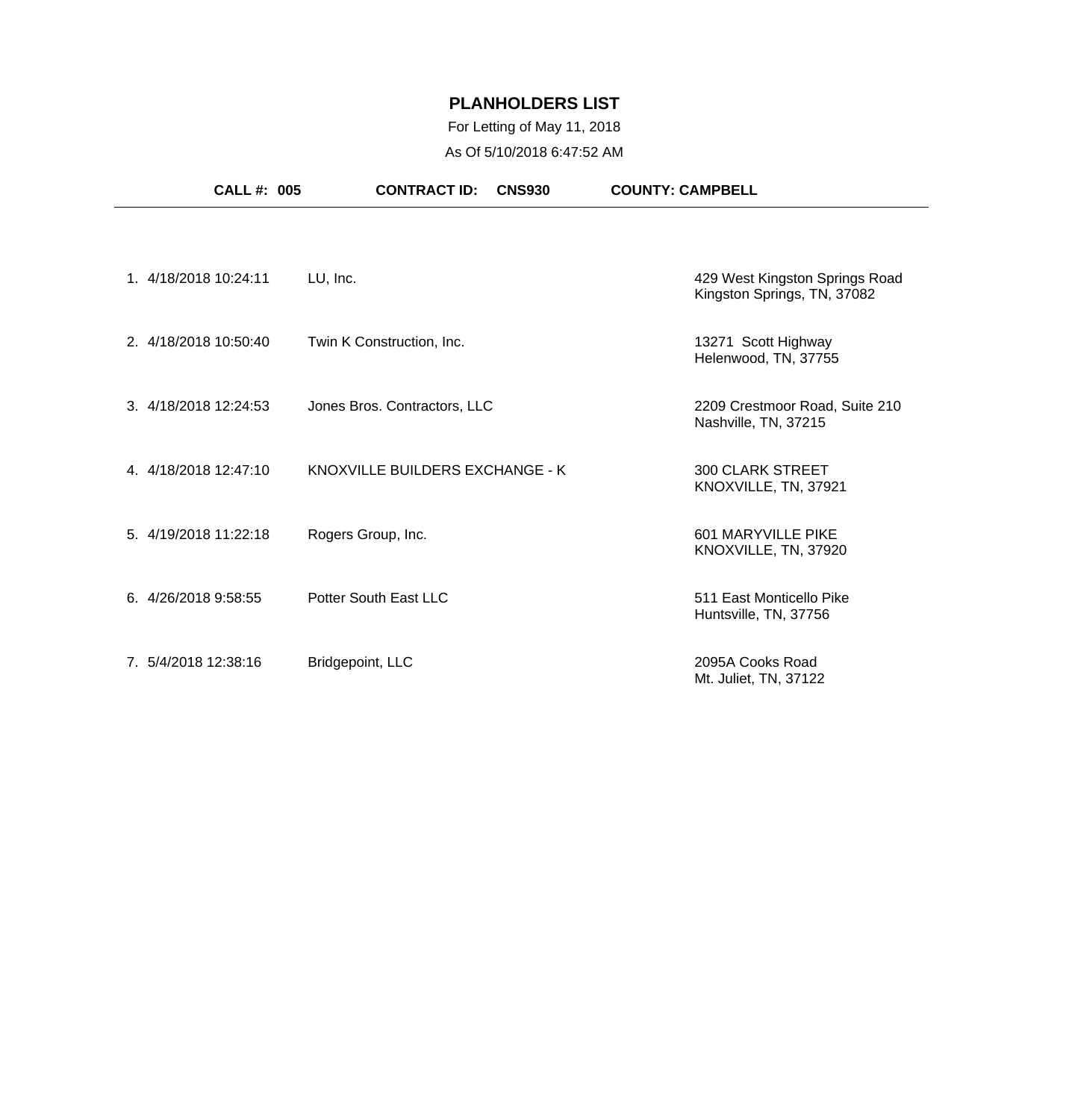For Letting of May 11, 2018 As Of 5/10/2018 6:47:52 AM

| <b>CALL#: 006</b>     | <b>CONTRACT ID:</b><br><b>CNS931</b> | <b>COUNTY: FENTRESS &amp; OVERTON</b>                  |
|-----------------------|--------------------------------------|--------------------------------------------------------|
|                       |                                      |                                                        |
| 1. 4/18/2018 12:24:54 | Jones Bros. Contractors, LLC         | 2209 Crestmoor Road, Suite 210<br>Nashville, TN, 37215 |
| 2. 4/18/2018 12:47:10 | KNOXVILLE BUILDERS EXCHANGE - K      | <b>300 CLARK STREET</b><br>KNOXVILLE, TN, 37921        |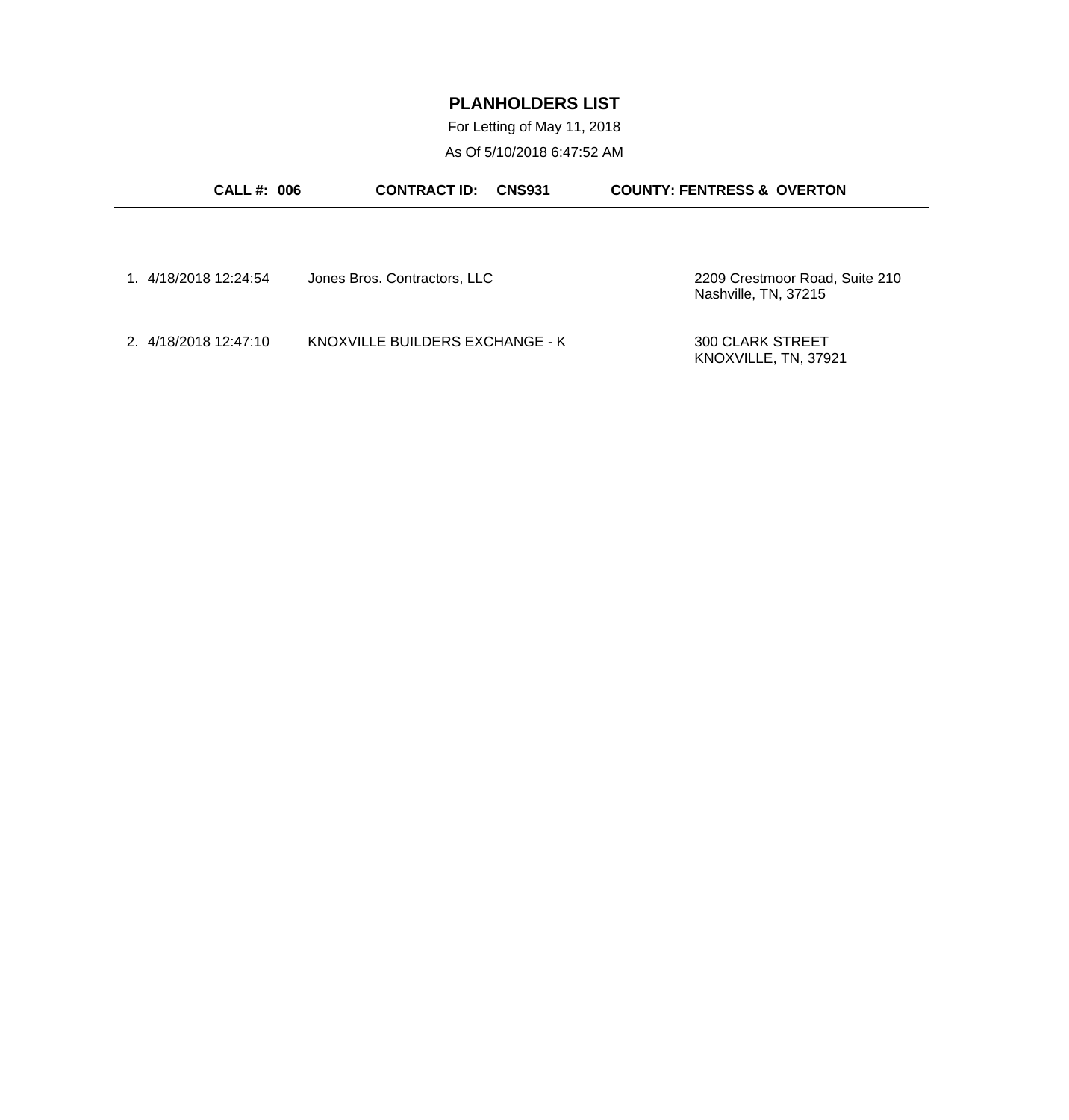For Letting of May 11, 2018 As Of 5/10/2018 6:47:53 AM

| <b>CALL #: 007</b>    | <b>CONTRACT ID:</b><br><b>CNS932</b> | <b>COUNTY: GRUNDY</b>                                  |
|-----------------------|--------------------------------------|--------------------------------------------------------|
|                       |                                      |                                                        |
| 1. 4/18/2018 12:24:54 | Jones Bros. Contractors, LLC         | 2209 Crestmoor Road, Suite 210<br>Nashville, TN, 37215 |
| 2. 4/18/2018 12:47:10 | KNOXVILLE BUILDERS EXCHANGE - K      | <b>300 CLARK STREET</b><br>KNOXVILLE, TN, 37921        |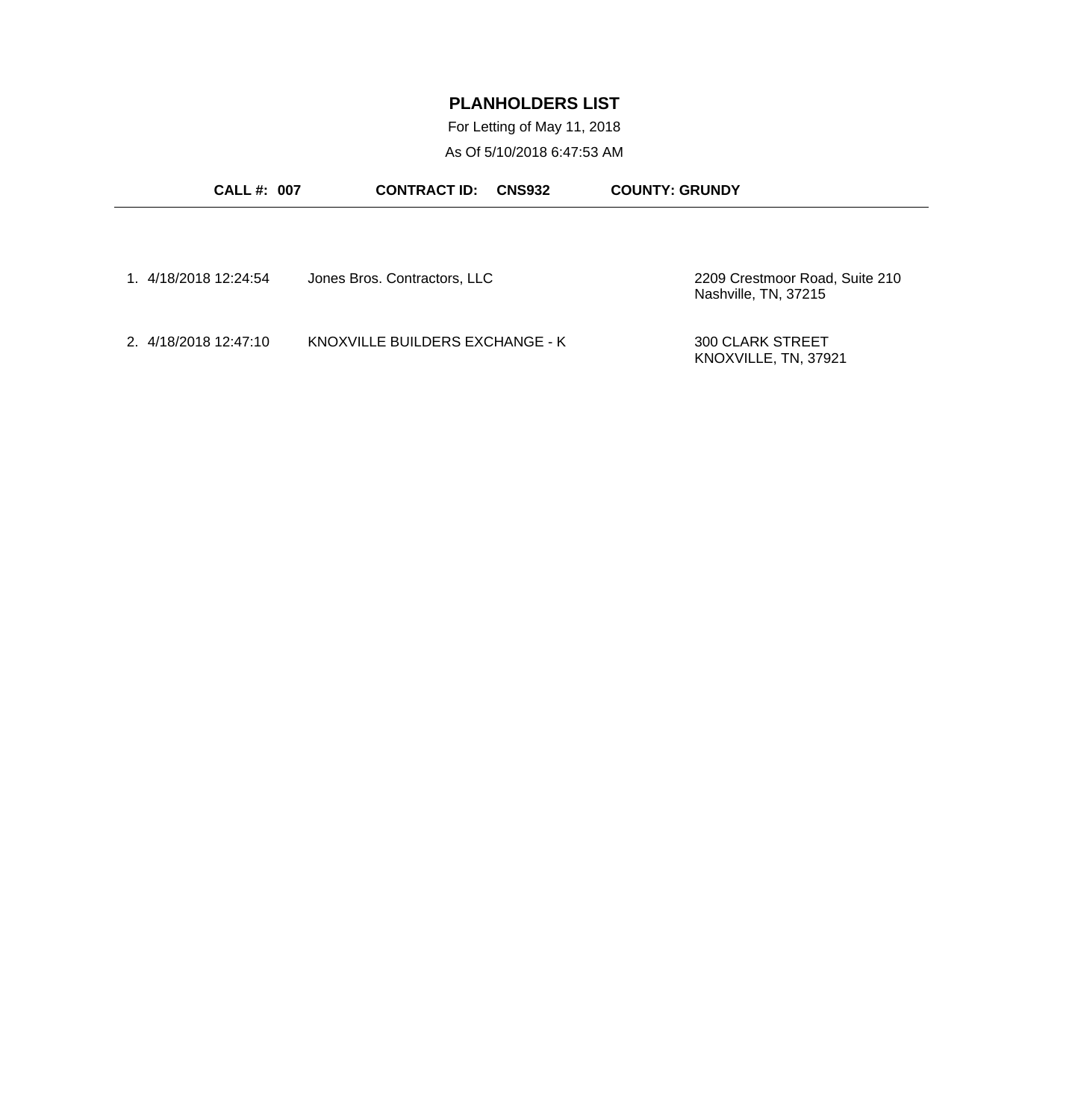For Letting of May 11, 2018 As Of 5/10/2018 6:47:53 AM

| <b>CALL #: 008</b>    | <b>CONTRACT ID:</b><br><b>CNS933</b> | <b>COUNTY: JACKSON</b>                                 |
|-----------------------|--------------------------------------|--------------------------------------------------------|
|                       |                                      |                                                        |
| 1. 4/18/2018 12:24:55 | Jones Bros. Contractors, LLC         | 2209 Crestmoor Road, Suite 210<br>Nashville, TN, 37215 |
| 2. 4/18/2018 12:47:11 | KNOXVILLE BUILDERS EXCHANGE - K      | <b>300 CLARK STREET</b><br>KNOXVILLE, TN, 37921        |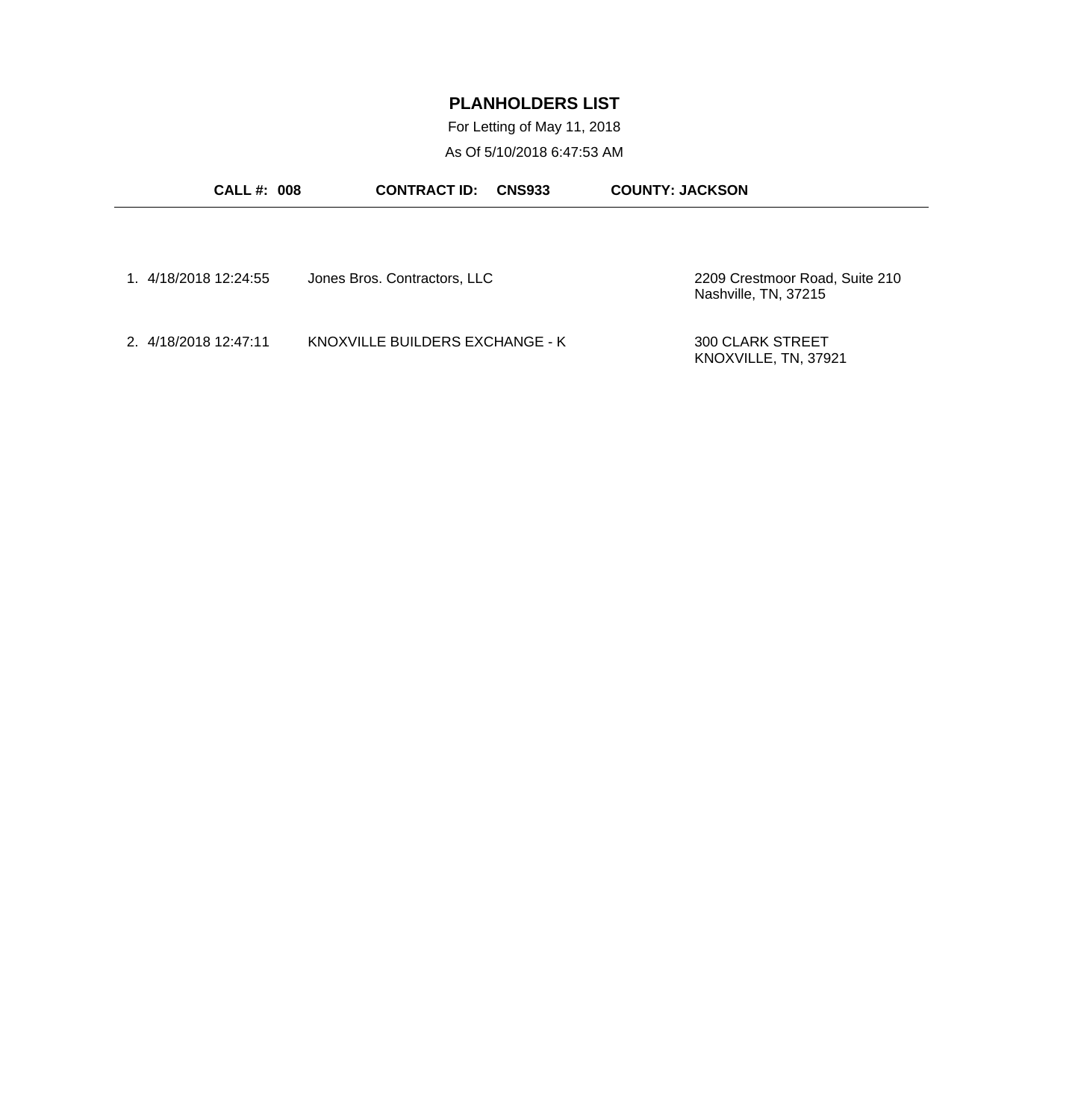## For Letting of May 11, 2018 As Of 5/10/2018 6:47:53 AM

| <b>CALL#: 009</b>     | <b>CONTRACT ID:</b>                  | <b>CNS905</b> | <b>COUNTY: MARION</b>                                         |  |
|-----------------------|--------------------------------------|---------------|---------------------------------------------------------------|--|
|                       |                                      |               |                                                               |  |
| 1. 4/18/2018 10:24:11 | LU, Inc.                             |               | 429 West Kingston Springs Road<br>Kingston Springs, TN, 37082 |  |
| 2. 4/18/2018 10:42:07 | Jamison Construction, LLC            |               | 4532 Indian Creek Road<br>McEwen, TN, 37101                   |  |
| 3. 4/18/2018 11:51:56 | Mid-State Construction Company, Inc. |               | 9190 Bradford Hicks Drive<br>Livingston, TN, 38570            |  |
| 4. 4/18/2018 12:24:55 | Jones Bros. Contractors, LLC         |               | 2209 Crestmoor Road, Suite 210<br>Nashville, TN, 37215        |  |
| 5. 4/18/2018 12:47:11 | KNOXVILLE BUILDERS EXCHANGE - K      |               | <b>300 CLARK STREET</b><br>KNOXVILLE, TN, 37921               |  |
| 6. 4/19/2018 11:41:55 | The WMC Contracting Co., Inc.        |               | <b>153 BATEMAN FARM ROAD</b><br>ERIN, TN, 37061               |  |
| 7. 4/19/2018 12:22:07 | STUD WELDING, INC.                   |               | 2296 SKYVIEW DRIVE<br>CENTERVILLE, TN, 37033                  |  |
| 8. 4/24/2018 2:07:33  | International Traffic Systems, Inc.  |               | 2401 Cleveland Heights Boulevard<br>Lakeland, FL, 33803       |  |
| 9. 4/25/2018 8:45:25  | Summers-Taylor, Inc.                 |               | 178 Durkee Road NE<br>Cleveland, TN, 37323                    |  |
| 10. 4/26/2018 9:44:36 | Adams Contracting, LLC               |               | 131 Prosperous Place, Suite 19A<br>Lexington, KY, 40509       |  |
| 11. 4/26/2018 1:10:00 | Bell & Associates Construction, L.P. |               | 255 Wilson Pike Circle<br>Brentwood, TN, 37027                |  |
| 12. 5/1/2018 7:51:24  | WATSON BOWMAN ACME CORPORATION       |               | 95 PINEVIEW DRIVE<br>AMHERST, NY, 14228                       |  |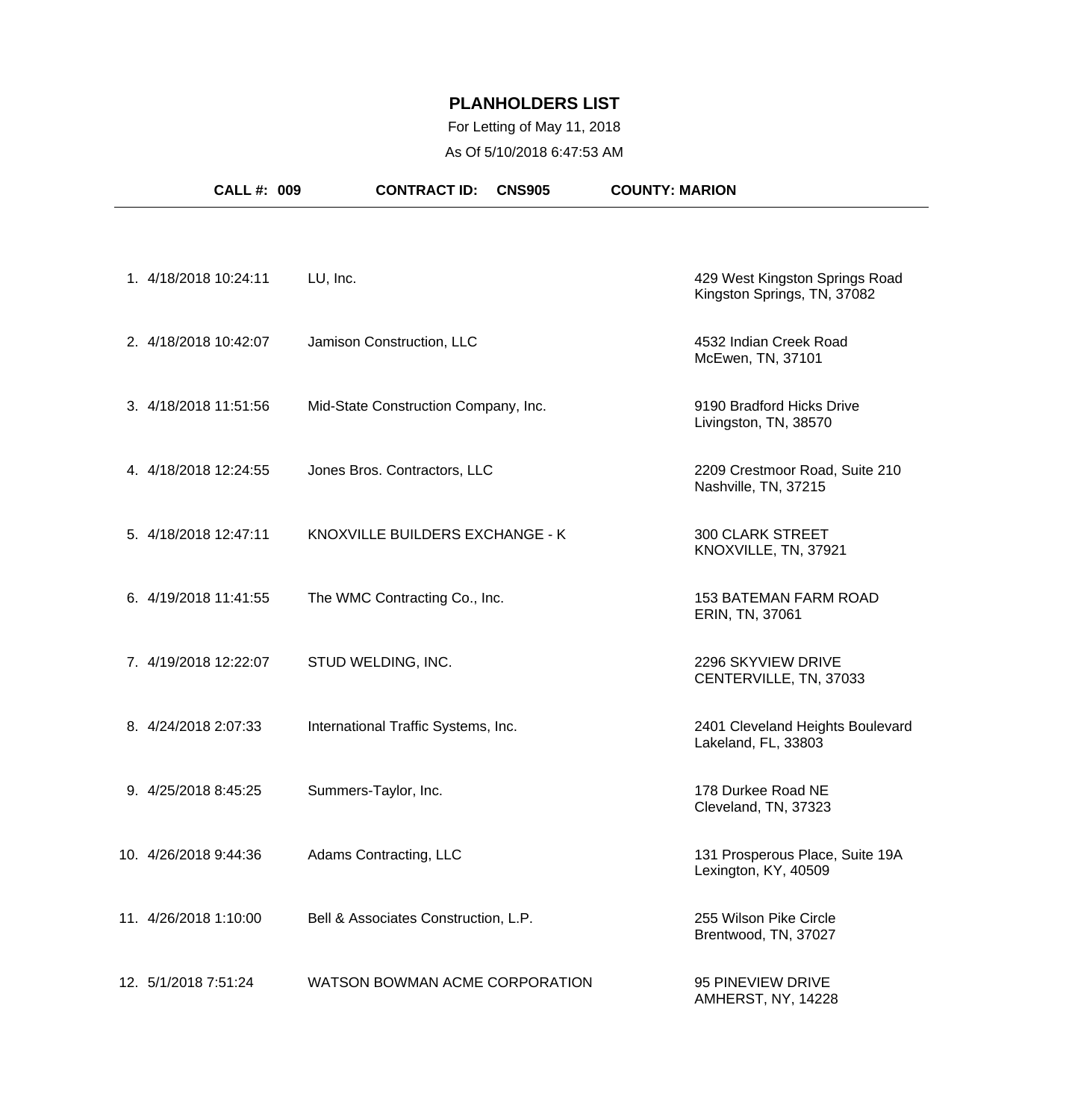For Letting of May 11, 2018 As Of 5/10/2018 6:47:53 AM

13. 5/4/2018 12:38:17 Bridgepoint, LLC

2095A Cooks Road<br>Mt. Juliet, TN, 37122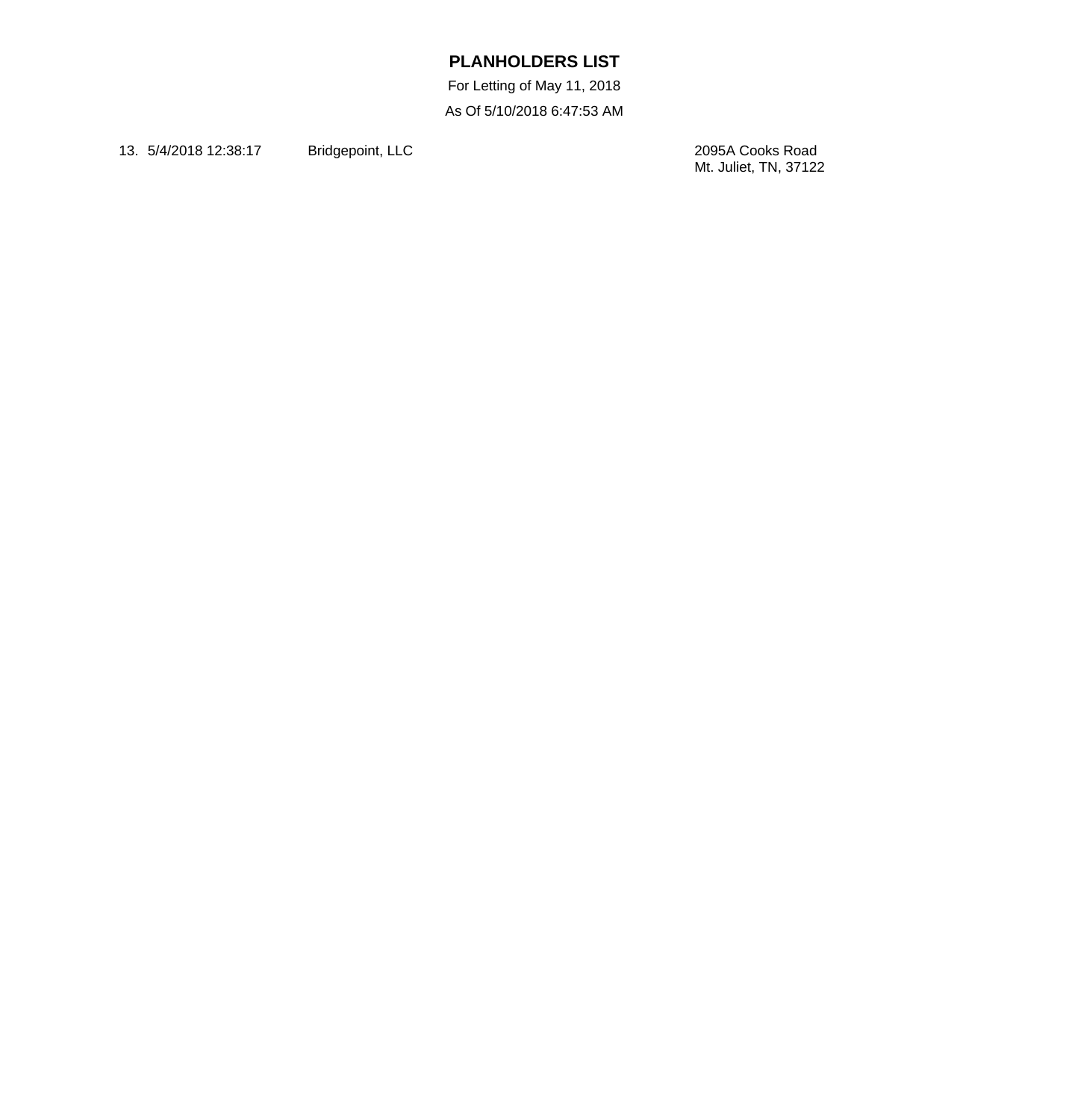For Letting of May 11, 2018 As Of 5/10/2018 6:47:54 AM

| <b>CALL#: 010</b>     | <b>CONTRACT ID:</b><br><b>CNS934</b> | <b>COUNTY: PUTNAM</b>                                         |
|-----------------------|--------------------------------------|---------------------------------------------------------------|
| 1. 4/18/2018 10:24:12 | LU, Inc.                             | 429 West Kingston Springs Road<br>Kingston Springs, TN, 37082 |
| 2. 4/18/2018 12:24:55 | Jones Bros. Contractors, LLC         | 2209 Crestmoor Road, Suite 210<br>Nashville, TN, 37215        |
| 3. 4/18/2018 12:47:12 | KNOXVILLE BUILDERS EXCHANGE - K      | <b>300 CLARK STREET</b><br>KNOXVILLE, TN, 37921               |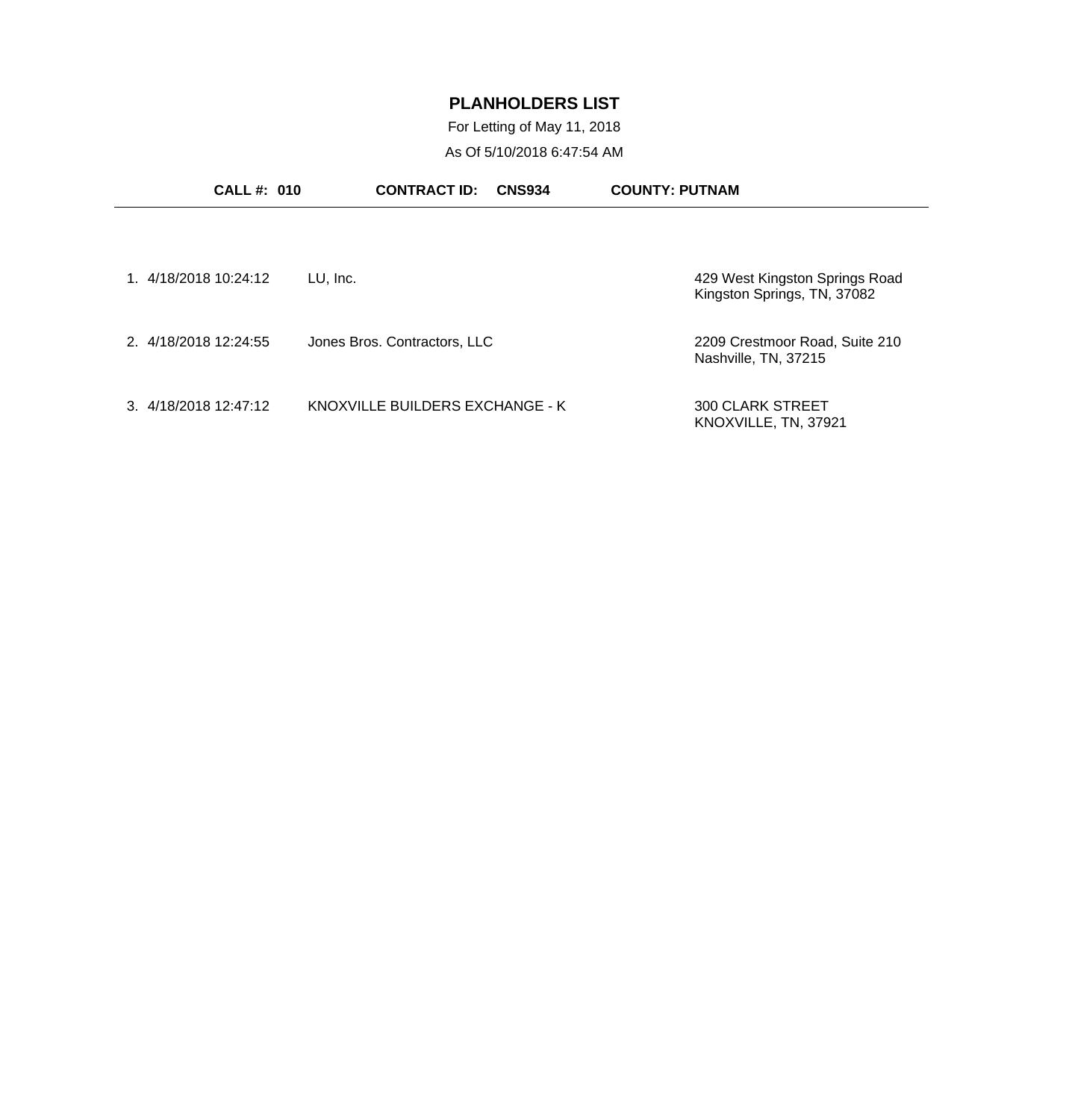## For Letting of May 11, 2018 As Of 5/10/2018 6:47:54 AM

|                       | <b>CALL #: 011</b> | <b>CONTRACT ID:</b><br><b>CNS935</b> | <b>COUNTY: RHEA</b> |                                                               |
|-----------------------|--------------------|--------------------------------------|---------------------|---------------------------------------------------------------|
|                       |                    |                                      |                     |                                                               |
| 1. 4/18/2018 10:24:12 |                    | LU, Inc.                             |                     | 429 West Kingston Springs Road<br>Kingston Springs, TN, 37082 |
| 2. 4/18/2018 12:24:56 |                    | Jones Bros. Contractors, LLC         |                     | 2209 Crestmoor Road, Suite 210<br>Nashville, TN, 37215        |
| 3. 4/18/2018 12:47:12 |                    | KNOXVILLE BUILDERS EXCHANGE - K      |                     | <b>300 CLARK STREET</b><br>KNOXVILLE, TN, 37921               |
| 4. 4/19/2018 11:22:19 |                    | Rogers Group, Inc.                   |                     | 601 MARYVILLE PIKE<br>KNOXVILLE, TN, 37920                    |
| 5. 5/4/2018 12:38:17  |                    | Bridgepoint, LLC                     |                     | 2095A Cooks Road<br>Mt. Juliet, TN, 37122                     |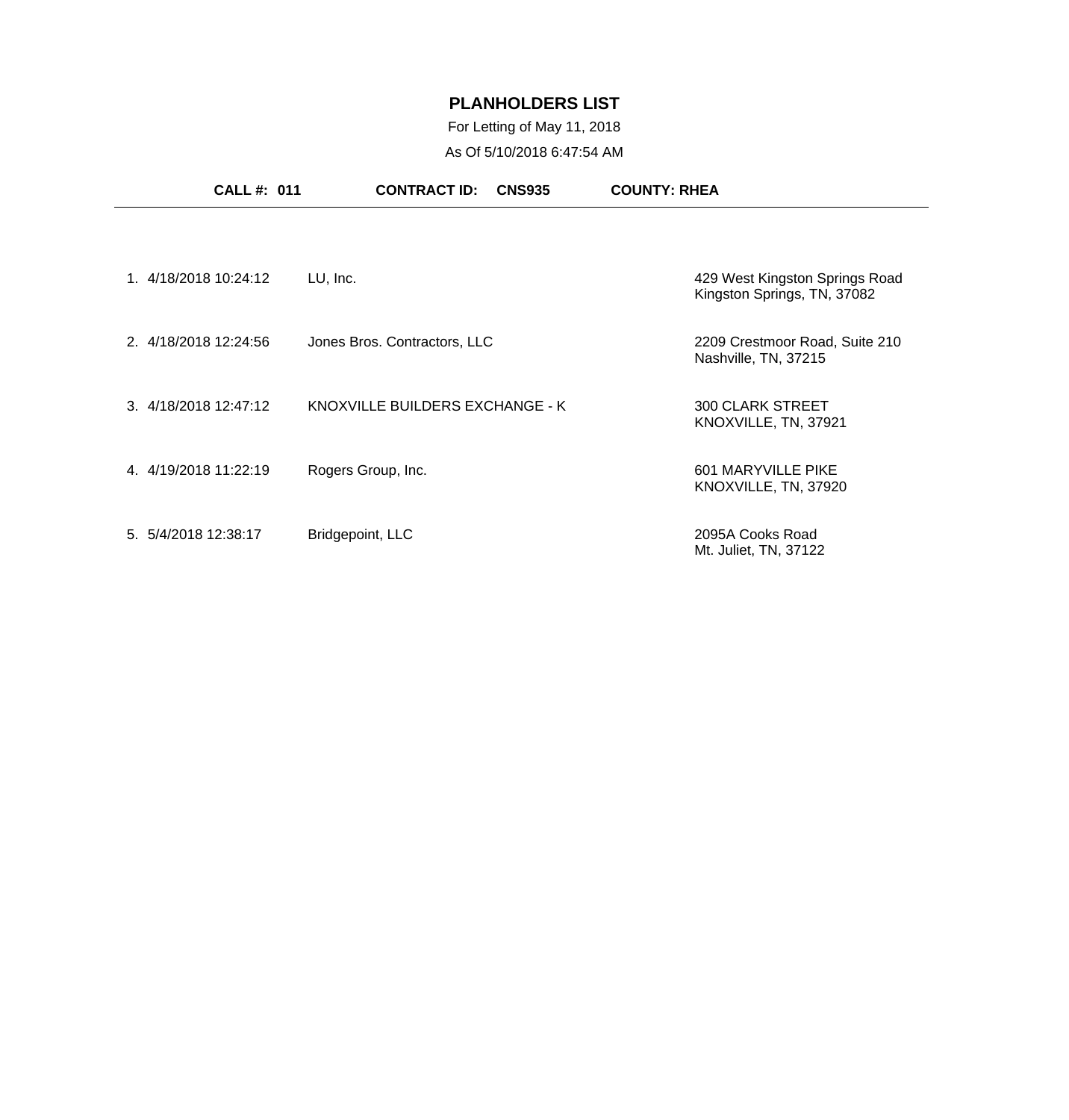## For Letting of May 11, 2018 As Of 5/10/2018 6:47:54 AM

|                      | <b>CALL #: 012</b>    | <b>CONTRACT ID:</b><br><b>CNS925</b> | <b>COUNTY: ROANE</b>                                          |
|----------------------|-----------------------|--------------------------------------|---------------------------------------------------------------|
|                      |                       |                                      |                                                               |
|                      | 1. 4/18/2018 10:24:13 | LU, Inc.                             | 429 West Kingston Springs Road<br>Kingston Springs, TN, 37082 |
|                      | 2. 4/18/2018 12:24:56 | Jones Bros. Contractors, LLC         | 2209 Crestmoor Road, Suite 210<br>Nashville, TN, 37215        |
|                      | 3. 4/18/2018 12:47:12 | KNOXVILLE BUILDERS EXCHANGE - K      | <b>300 CLARK STREET</b><br>KNOXVILLE, TN, 37921               |
|                      | 4. 4/19/2018 11:22:19 | Rogers Group, Inc.                   | 601 MARYVILLE PIKE<br>KNOXVILLE, TN, 37920                    |
| 5. 5/4/2018 12:38:18 |                       | Bridgepoint, LLC                     | 2095A Cooks Road<br>Mt. Juliet, TN, 37122                     |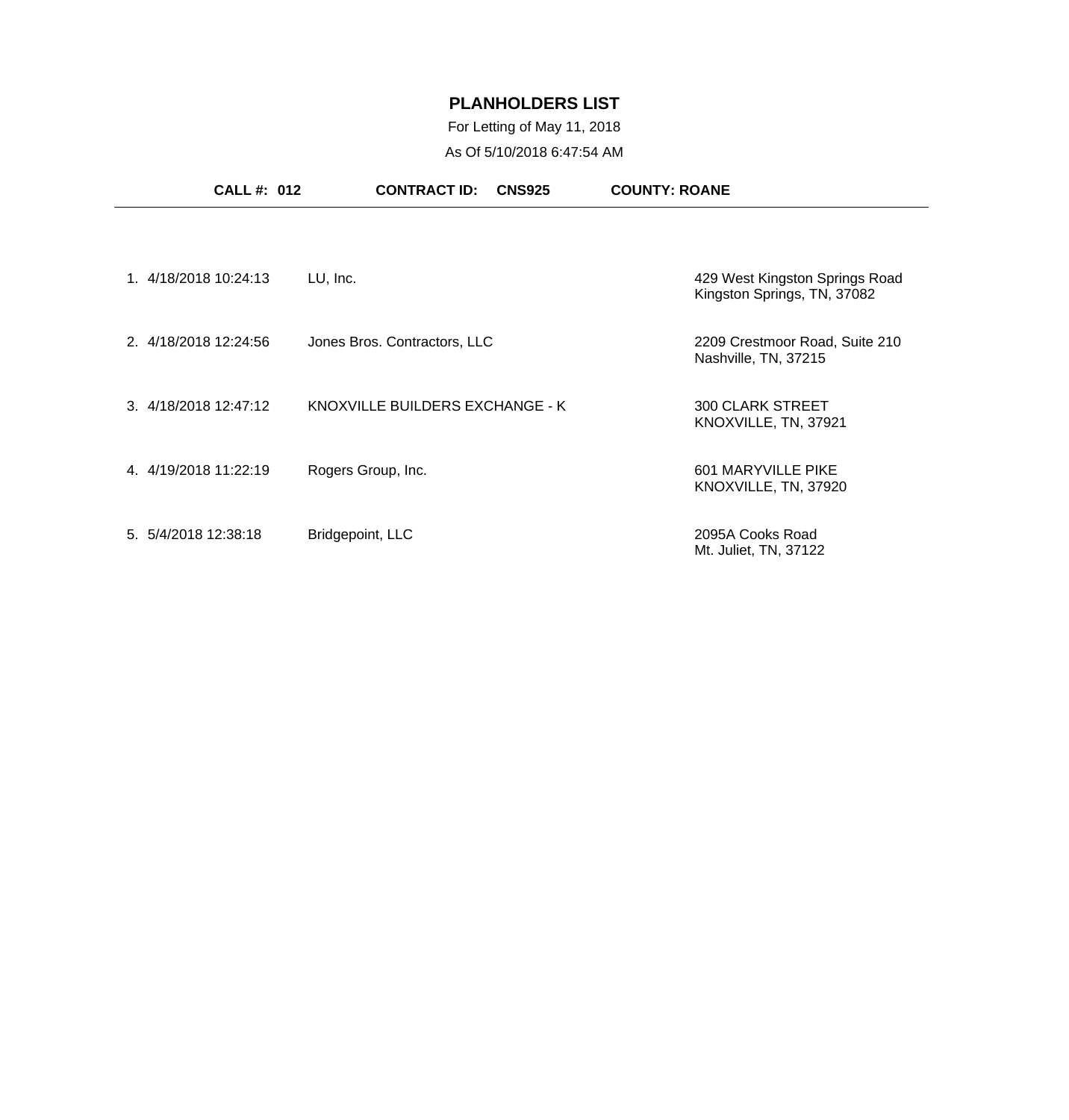## For Letting of May 11, 2018 As Of 5/10/2018 6:47:55 AM

| <b>CALL #: 013</b>    | <b>CONTRACT ID:</b><br><b>CNS936</b> | <b>COUNTY: RUTHERFORD</b>                                     |
|-----------------------|--------------------------------------|---------------------------------------------------------------|
| 1. 4/18/2018 10:24:13 | LU, Inc.                             | 429 West Kingston Springs Road<br>Kingston Springs, TN, 37082 |
| 2. 4/18/2018 12:24:56 | Jones Bros. Contractors, LLC         | 2209 Crestmoor Road, Suite 210<br>Nashville, TN, 37215        |
| 3. 4/18/2018 12:47:13 | KNOXVILLE BUILDERS EXCHANGE - K      | <b>300 CLARK STREET</b><br>KNOXVILLE, TN, 37921               |
| 4. 4/19/2018 9:48:10  | Hoover, Inc.                         | 1205 Bridgestone Parkway<br>P. Box 400<br>LaVergne, TN, 37086 |
| 5. 4/20/2018 12:59:47 | Vulcan Construction Materials, LLC   | 3556 Hermitage Industrial Drive<br>Hermitage, TN, 37076       |
| 6. 4/24/2018 2:07:33  | International Traffic Systems, Inc.  | 2401 Cleveland Heights Boulevard<br>Lakeland, FL, 33803       |
| 7. 5/1/2018 7:51:24   | WATSON BOWMAN ACME CORPORATION       | 95 PINEVIEW DRIVE<br>AMHERST, NY, 14228                       |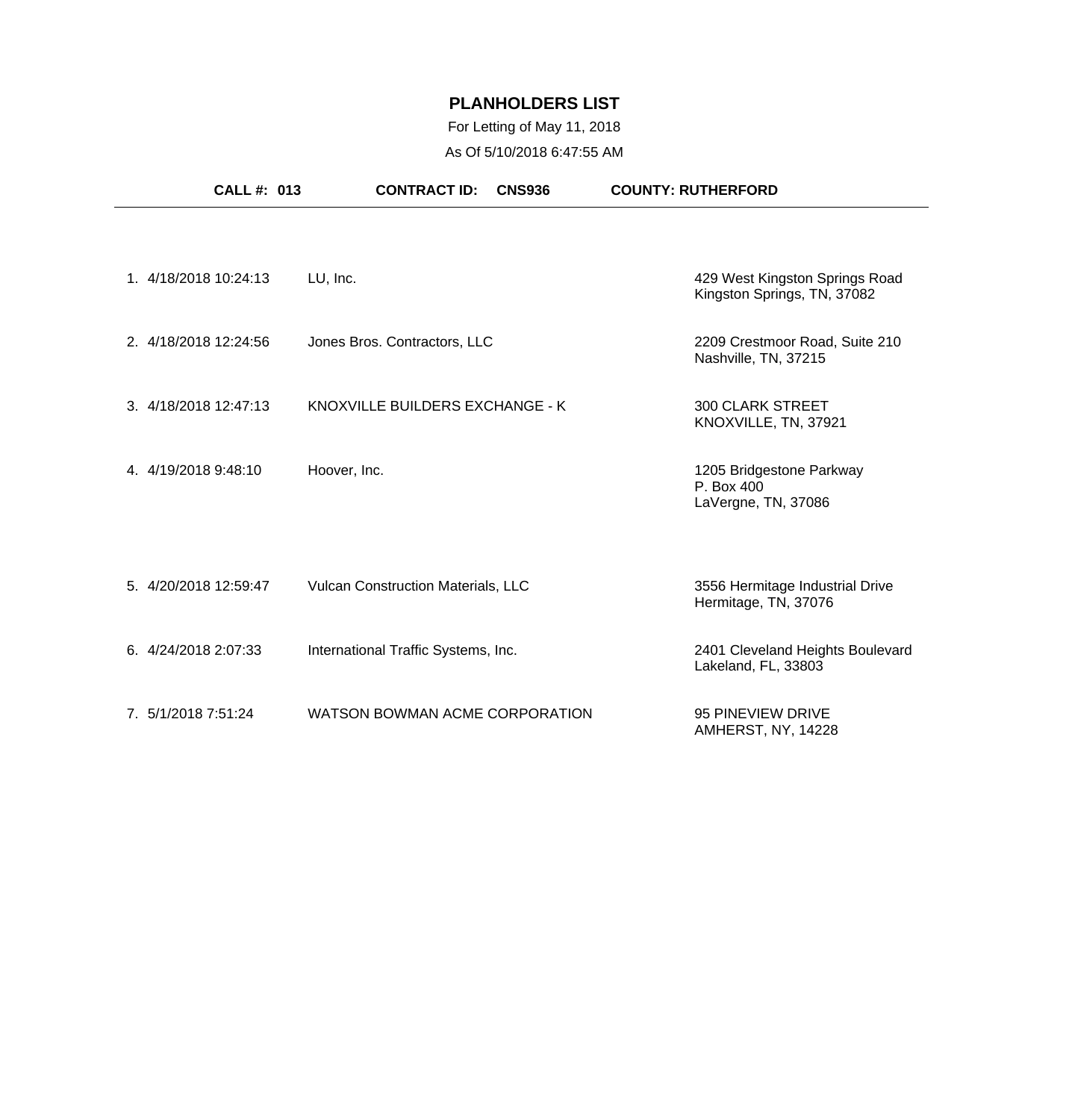For Letting of May 11, 2018 As Of 5/10/2018 6:47:55 AM

| <b>CALL#: 014</b>     | <b>CONTRACT ID:</b><br><b>CNS937</b> | <b>COUNTY: SULLIVAN</b>                                |
|-----------------------|--------------------------------------|--------------------------------------------------------|
|                       |                                      |                                                        |
| 1. 4/18/2018 12:24:57 | Jones Bros. Contractors, LLC         | 2209 Crestmoor Road, Suite 210<br>Nashville, TN, 37215 |
| 2. 4/18/2018 12:47:13 | KNOXVILLE BUILDERS EXCHANGE - K      | 300 CLARK STREET<br>KNOXVILLE, TN, 37921               |
| 3.4/24/20181:50:24    | Summers-Taylor, Inc.                 | 300 West Elk Avenue<br>Elizabethton, TN, 37643         |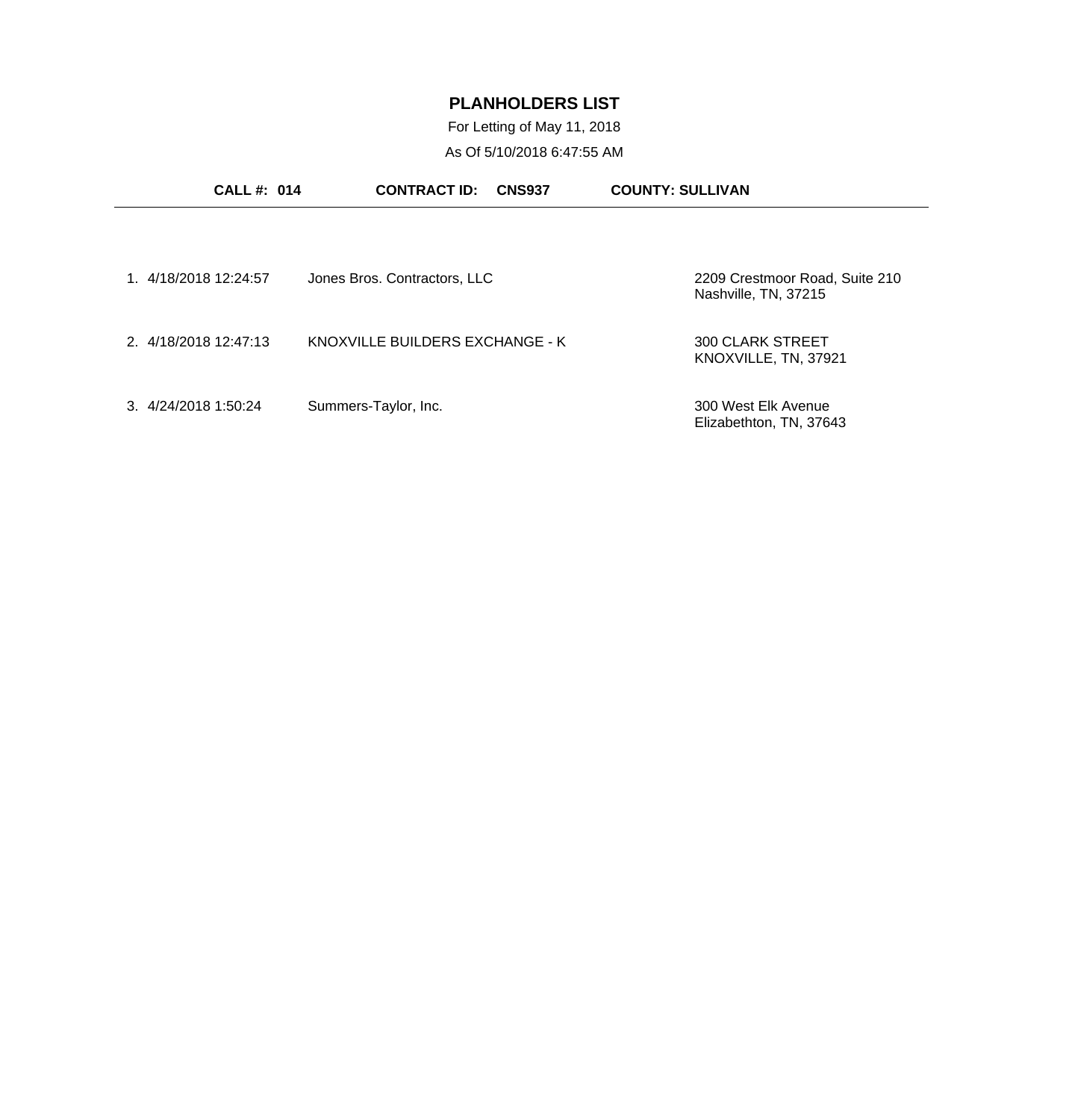## For Letting of May 11, 2018 As Of 5/10/2018 6:47:56 AM

| <b>CALL#: 015</b>     | <b>CONTRACT ID:</b><br><b>CNS938</b> | <b>COUNTY: WAYNE</b>                                          |
|-----------------------|--------------------------------------|---------------------------------------------------------------|
|                       |                                      |                                                               |
| 1. 4/18/2018 10:24:13 | LU, Inc.                             | 429 West Kingston Springs Road<br>Kingston Springs, TN, 37082 |
| 2. 4/18/2018 11:19:47 | Delta Contracting Company, LLC       | 118 Hadley Drive<br>Humboldt, TN, 38343                       |
| 3. 4/18/2018 12:24:57 | Jones Bros. Contractors, LLC         | 2209 Crestmoor Road, Suite 210<br>Nashville, TN, 37215        |
| 4. 4/18/2018 12:47:13 | KNOXVILLE BUILDERS EXCHANGE - K      | <b>300 CLARK STREET</b><br>KNOXVILLE, TN, 37921               |
| 5. 4/27/2018 8:49:11  | Tennessee Valley Paving Co., Inc.    | 135 Old Carters Creek Pike<br>Franklin, TN, 37064             |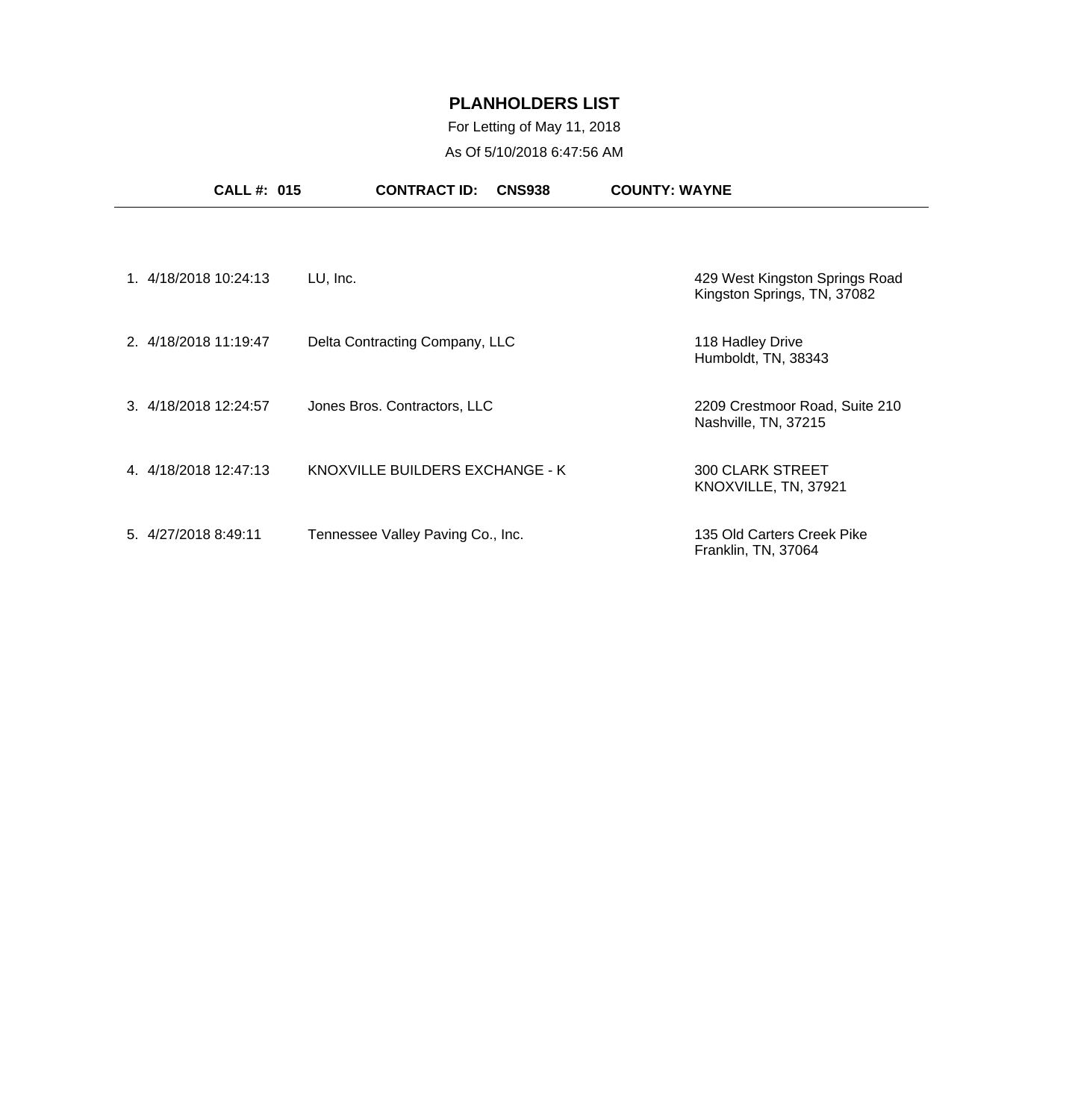For Letting of May 11, 2018 As Of 5/10/2018 6:47:56 AM

| CALL #: 016           | <b>CONTRACT ID:</b>              | <b>CNS924</b> | <b>COUNTY: WEAKLEY</b>                                 |  |
|-----------------------|----------------------------------|---------------|--------------------------------------------------------|--|
|                       |                                  |               |                                                        |  |
| 1. 4/18/2018 10:45:08 | <b>Ford Construction Company</b> |               | 1311 East Court Street<br>Dyersburg, TN, 38024         |  |
| 2. 4/18/2018 12:24:58 | Jones Bros. Contractors, LLC     |               | 2209 Crestmoor Road, Suite 210<br>Nashville, TN, 37215 |  |
| 3. 4/18/2018 12:47:14 | KNOXVILLE BUILDERS EXCHANGE - K  |               | <b>300 CLARK STREET</b><br>KNOXVILLE, TN, 37921        |  |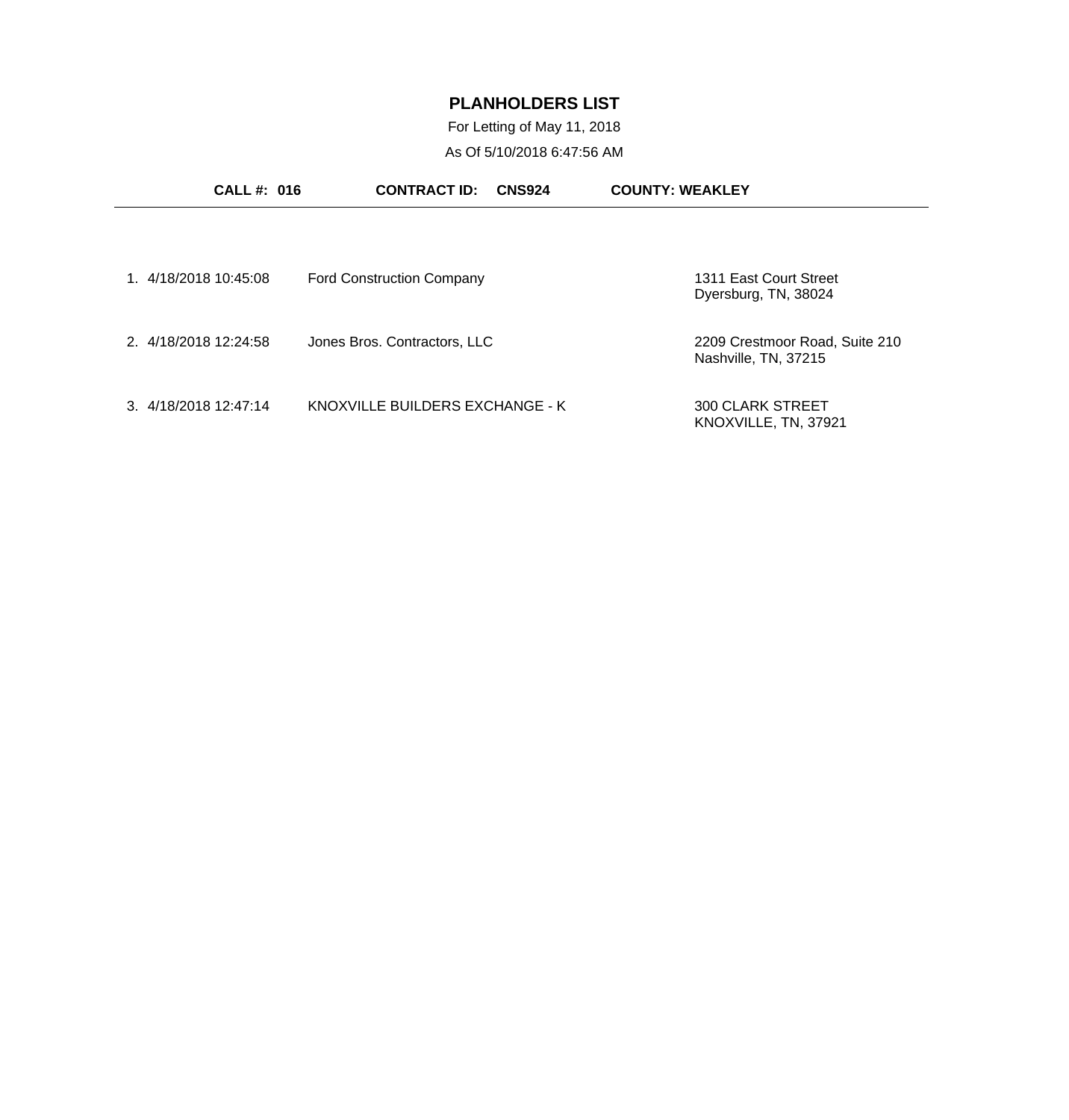## For Letting of May 11, 2018 As Of 5/10/2018 6:47:56 AM

|                       | <b>CALL #: 017</b> | <b>CONTRACT ID:</b>             | <b>CNS220</b> | <b>COUNTY: ANDERSON</b>                                       |
|-----------------------|--------------------|---------------------------------|---------------|---------------------------------------------------------------|
|                       |                    |                                 |               |                                                               |
| 1. 4/18/2018 10:24:14 | LU, Inc.           |                                 |               | 429 West Kingston Springs Road<br>Kingston Springs, TN, 37082 |
| 2. 4/18/2018 12:24:58 |                    | Jones Bros. Contractors, LLC    |               | 2209 Crestmoor Road, Suite 210<br>Nashville, TN, 37215        |
| 3. 4/18/2018 12:47:14 |                    | KNOXVILLE BUILDERS EXCHANGE - K |               | <b>300 CLARK STREET</b><br>KNOXVILLE, TN, 37921               |
| 4. 4/19/2018 11:02:26 |                    | APAC-Atlantic, Inc.             |               | 4817 Rutledge Pike<br>Knoxville, TN, 37914                    |
| 5. 4/19/2018 11:22:20 |                    | Rogers Group, Inc.              |               | 601 MARYVILLE PIKE<br>KNOXVILLE, TN, 37920                    |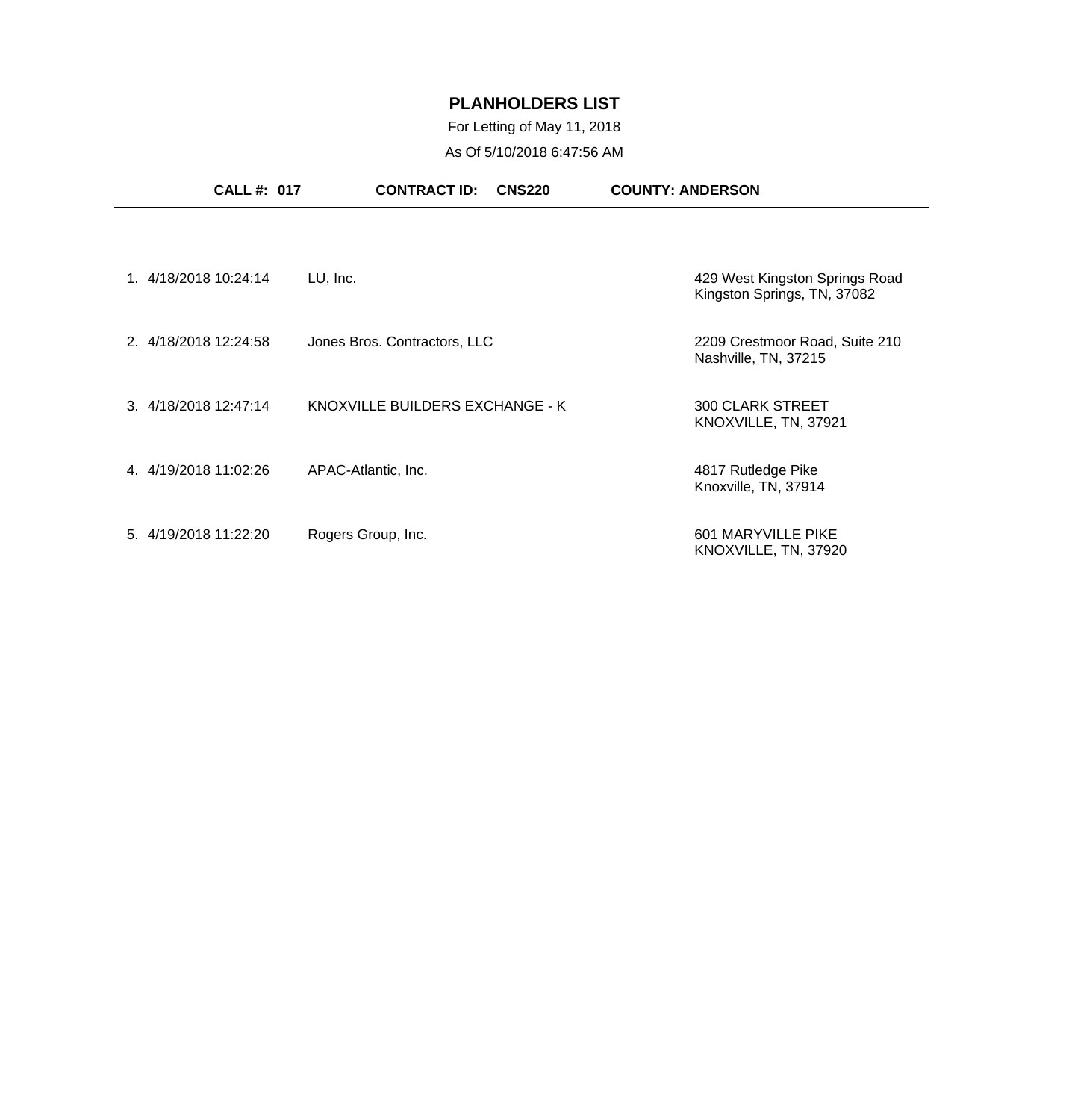For Letting of May 11, 2018 As Of 5/10/2018 6:47:57 AM

**CALL #: 018 CONTRACT ID: CNS233 COUNTY: ANDERSON , BEDFORD, ETC.**

No Plans Contract.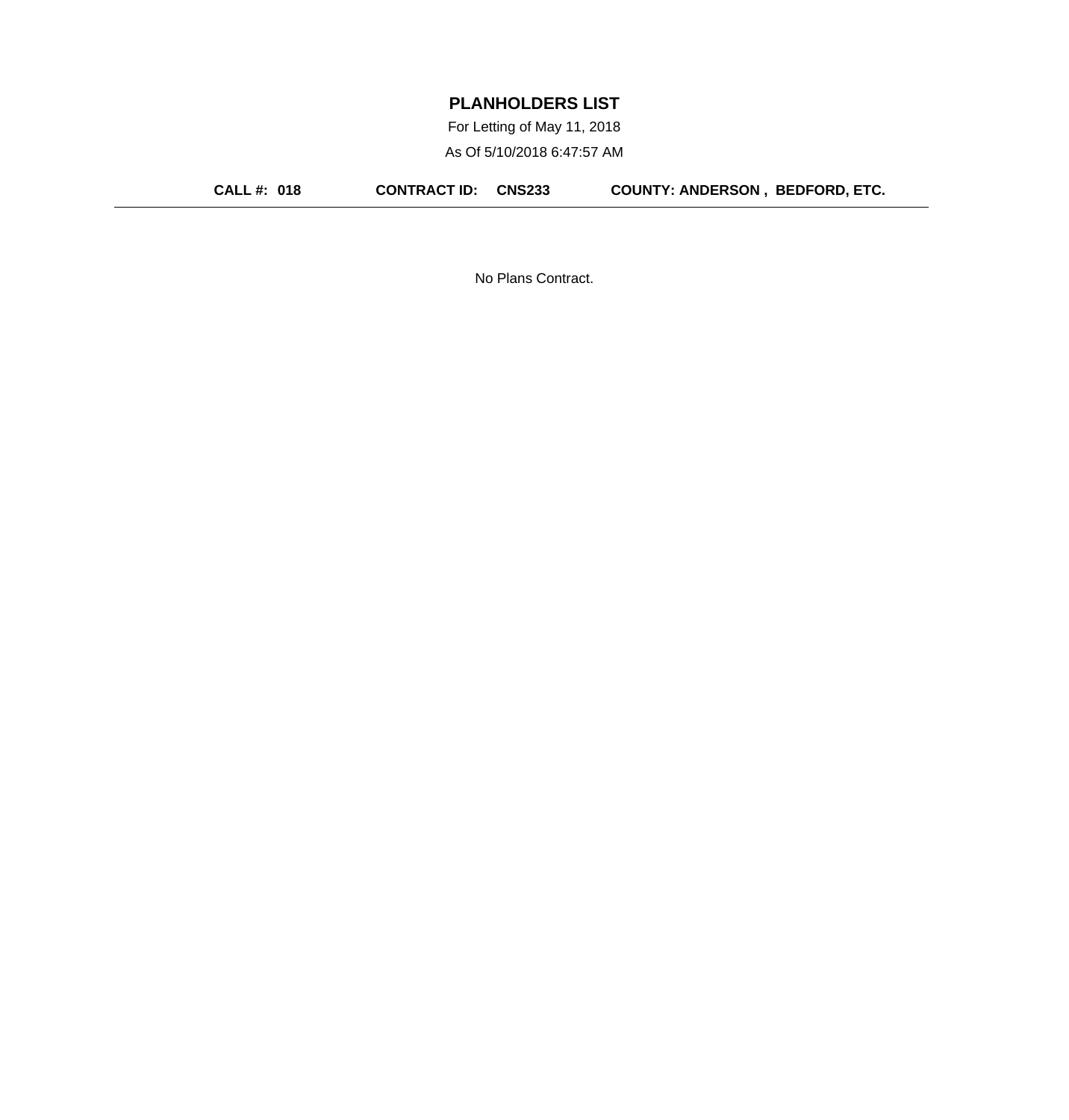Letting Date

As Of 5/10/2018 6:47:57 AM

**CALL #: 019 CONTRACT ID: CNS193** There are no planholders for this proposal.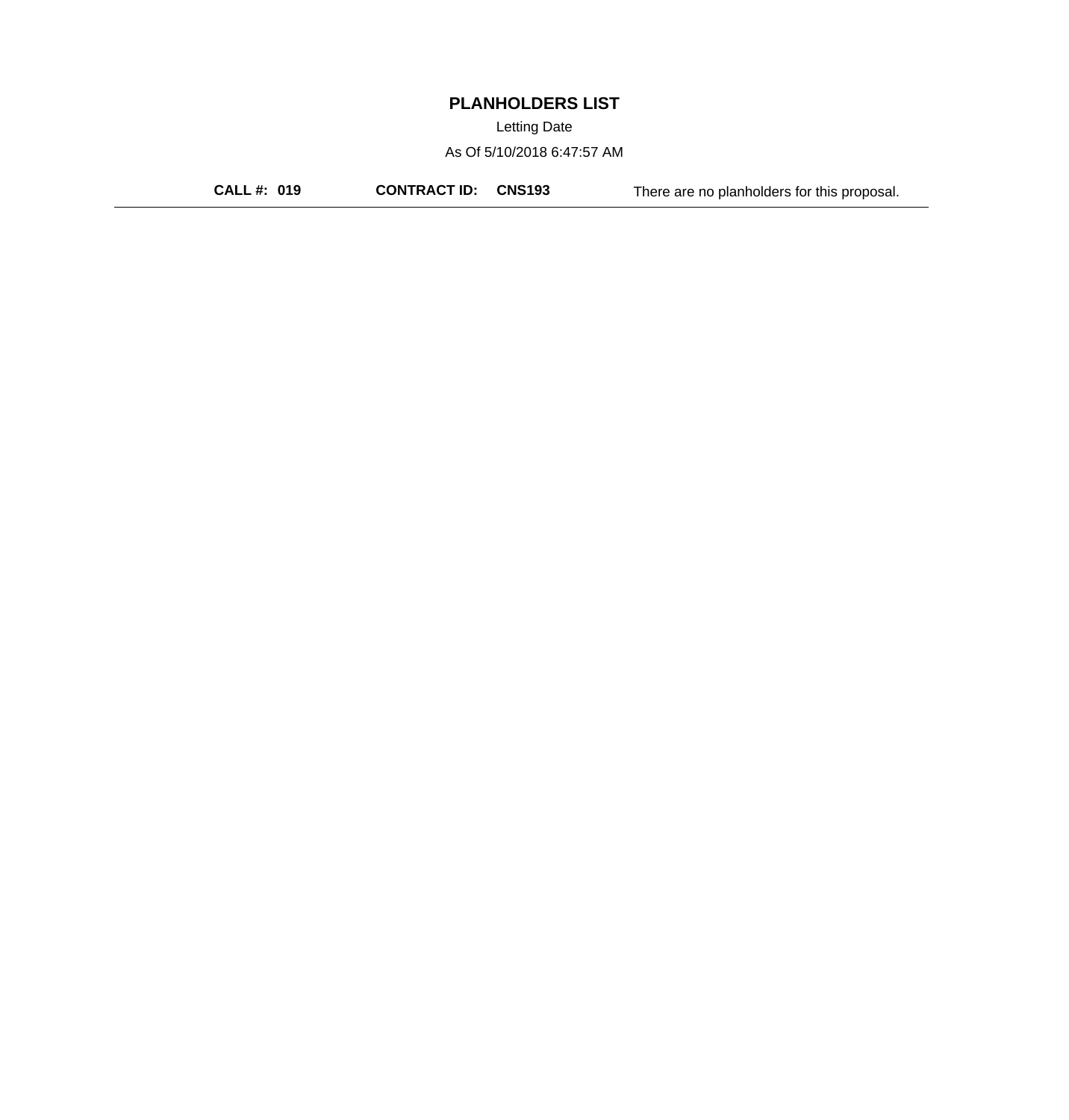Letting Date

As Of 5/10/2018 6:47:57 AM

**CALL #: 020 CONTRACT ID: CNS195** There are no planholders for this proposal.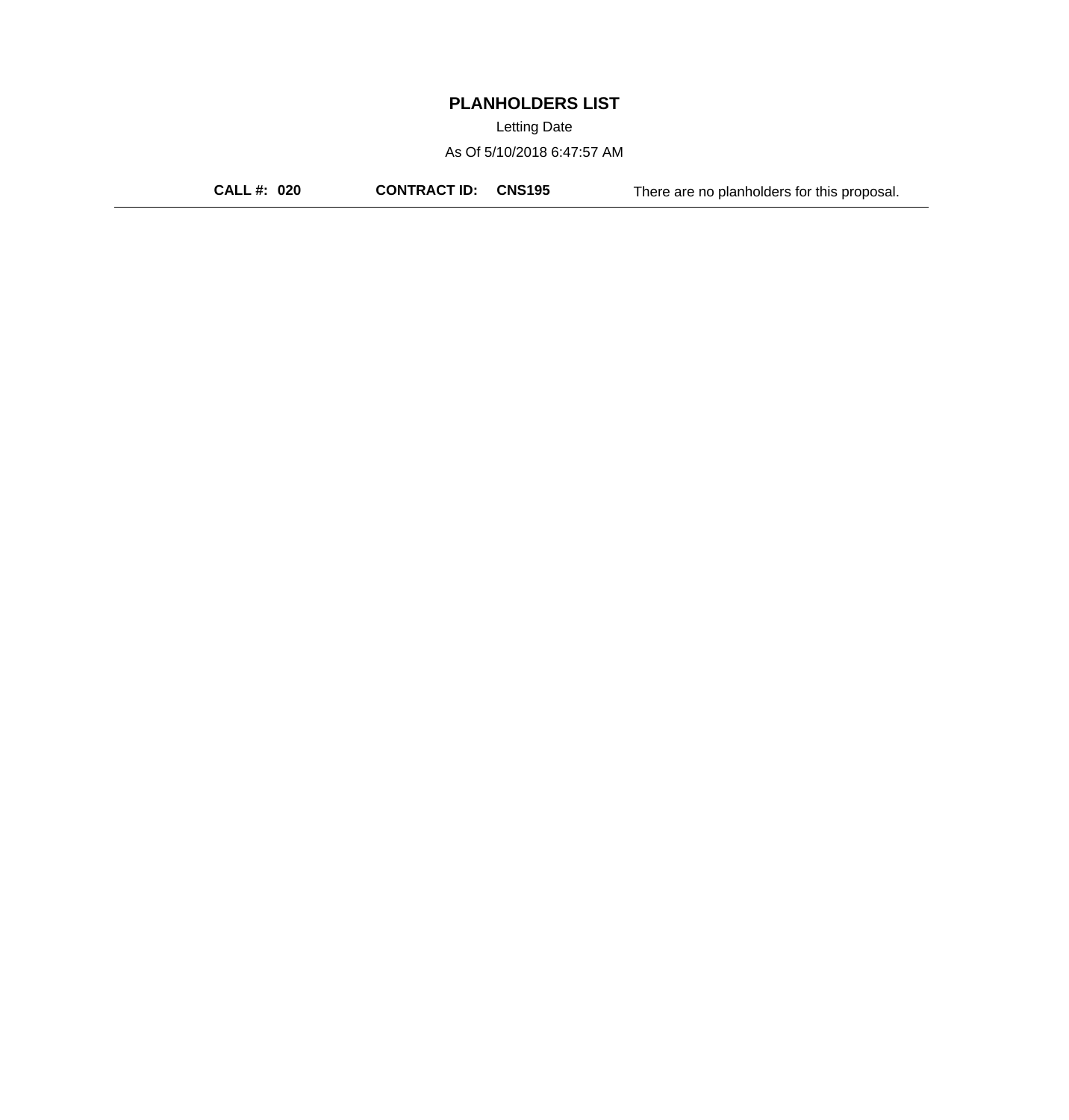Letting Date

As Of 5/10/2018 6:47:58 AM

**CALL #: 021 CONTRACT ID: CNS196** There are no planholders for this proposal.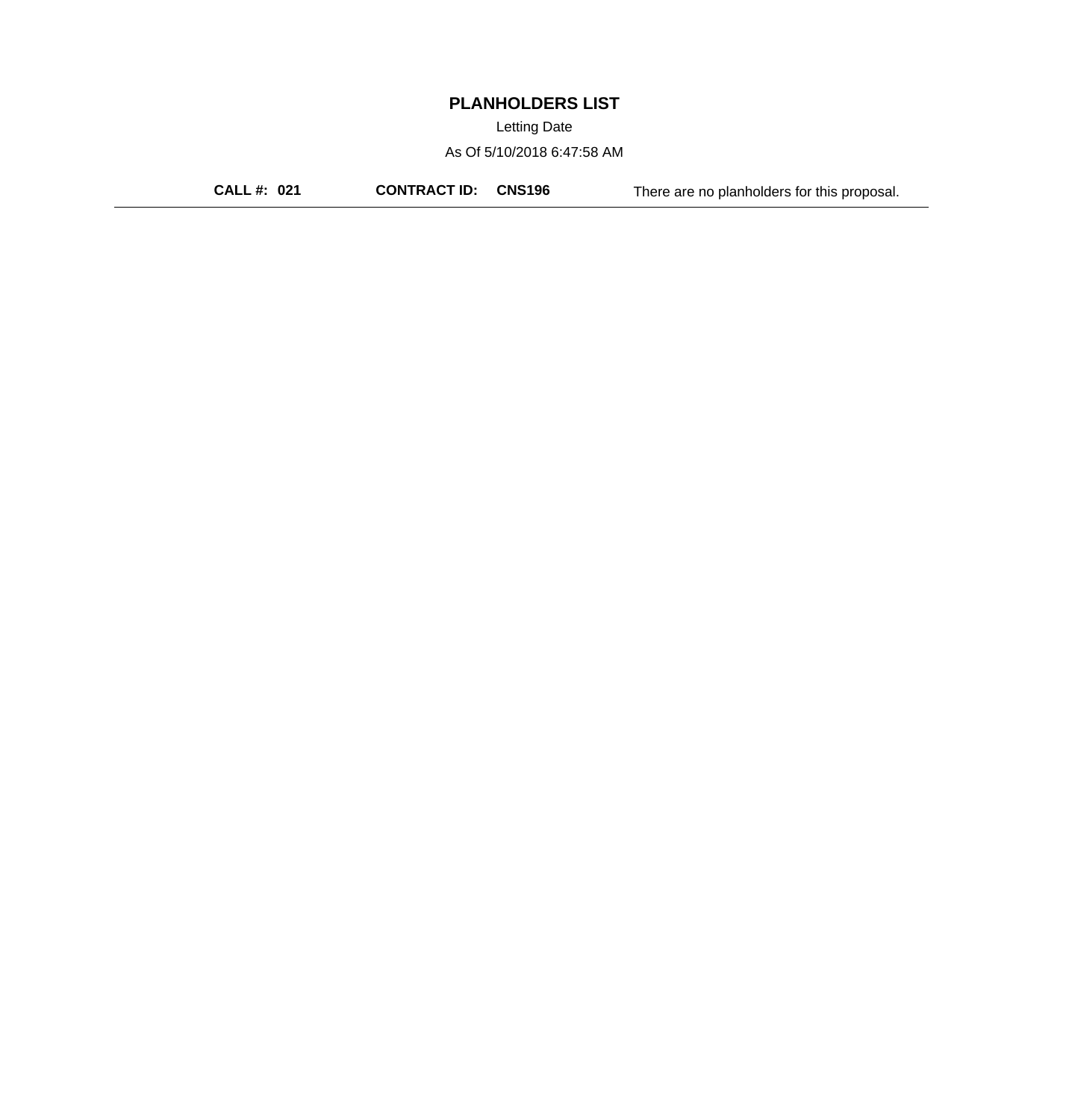Letting Date

As Of 5/10/2018 6:47:58 AM

**CALL #: 022 CONTRACT ID: CNS194** There are no planholders for this proposal.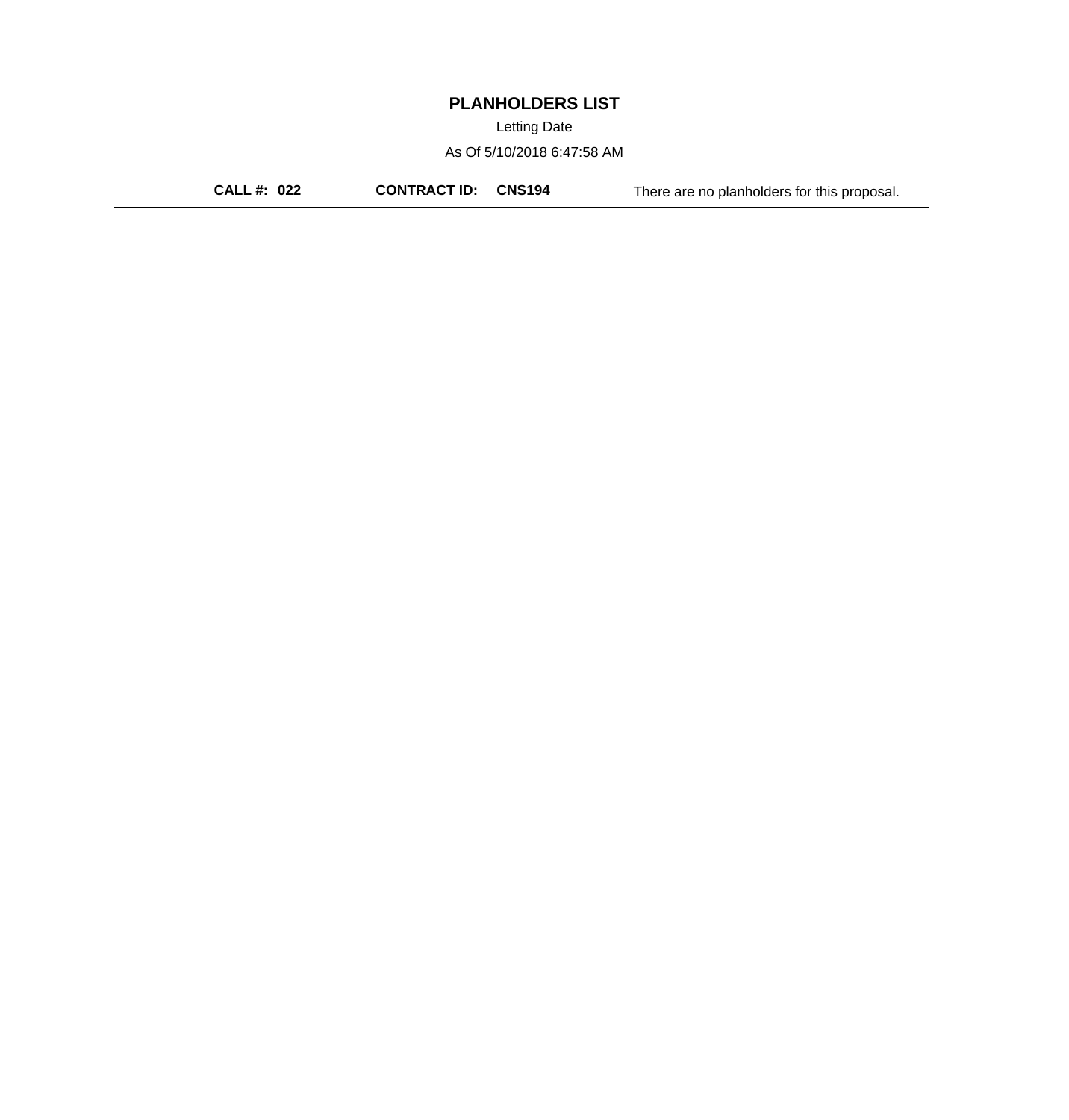## For Letting of May 11, 2018 As Of 5/10/2018 6:47:58 AM

| <b>CALL #: 023</b>    | <b>CONTRACT ID:</b>                        | <b>COUNTY: BLOUNT</b><br><b>CNS203</b>                          |
|-----------------------|--------------------------------------------|-----------------------------------------------------------------|
|                       |                                            |                                                                 |
| 1. 4/18/2018 10:24:14 | LU, Inc.                                   | 429 West Kingston Springs Road<br>Kingston Springs, TN, 37082   |
| 2. 4/18/2018 12:24:58 | Jones Bros. Contractors, LLC               | 2209 Crestmoor Road, Suite 210<br>Nashville, TN, 37215          |
| 3. 4/18/2018 12:47:14 | KNOXVILLE BUILDERS EXCHANGE - K            | <b>300 CLARK STREET</b><br>KNOXVILLE, TN, 37921                 |
| 4. 4/19/2018 10:34:46 | J & M Grading Division, LLC                | 207 Old Jamestown Road<br>P. O. Box 303<br>Helenwood, TN, 37755 |
| 5. 4/19/2018 10:51:20 | Davis H. Elliot Construction Company, Inc. | 673 Blue Sky Parkway<br>Lexington, KY, 40509                    |
| 6. 4/19/2018 11:02:26 | APAC-Atlantic, Inc.                        | 4817 Rutledge Pike<br>Knoxville, TN, 37914                      |
| 7. 4/20/2018 1:14:51  | Southern Constructors, Inc.                | 1150 Maryville Pike<br>Knoxville, TN, 37920                     |
| 8. 4/26/2018 10:12:23 | Duracap Asphalt Paving Co., Inc.           | 2535 Asbury Road<br>Knoxville, TN, 37914                        |
| 9. 5/4/2018 11:30:00  | <b>Whaley Construction, LLC</b>            | 3909 Snyder Road<br>Kodak, TN, 37764                            |
| 10. 5/4/2018 12:38:18 | Bridgepoint, LLC                           | 2095A Cooks Road<br>Mt. Juliet, TN, 37122                       |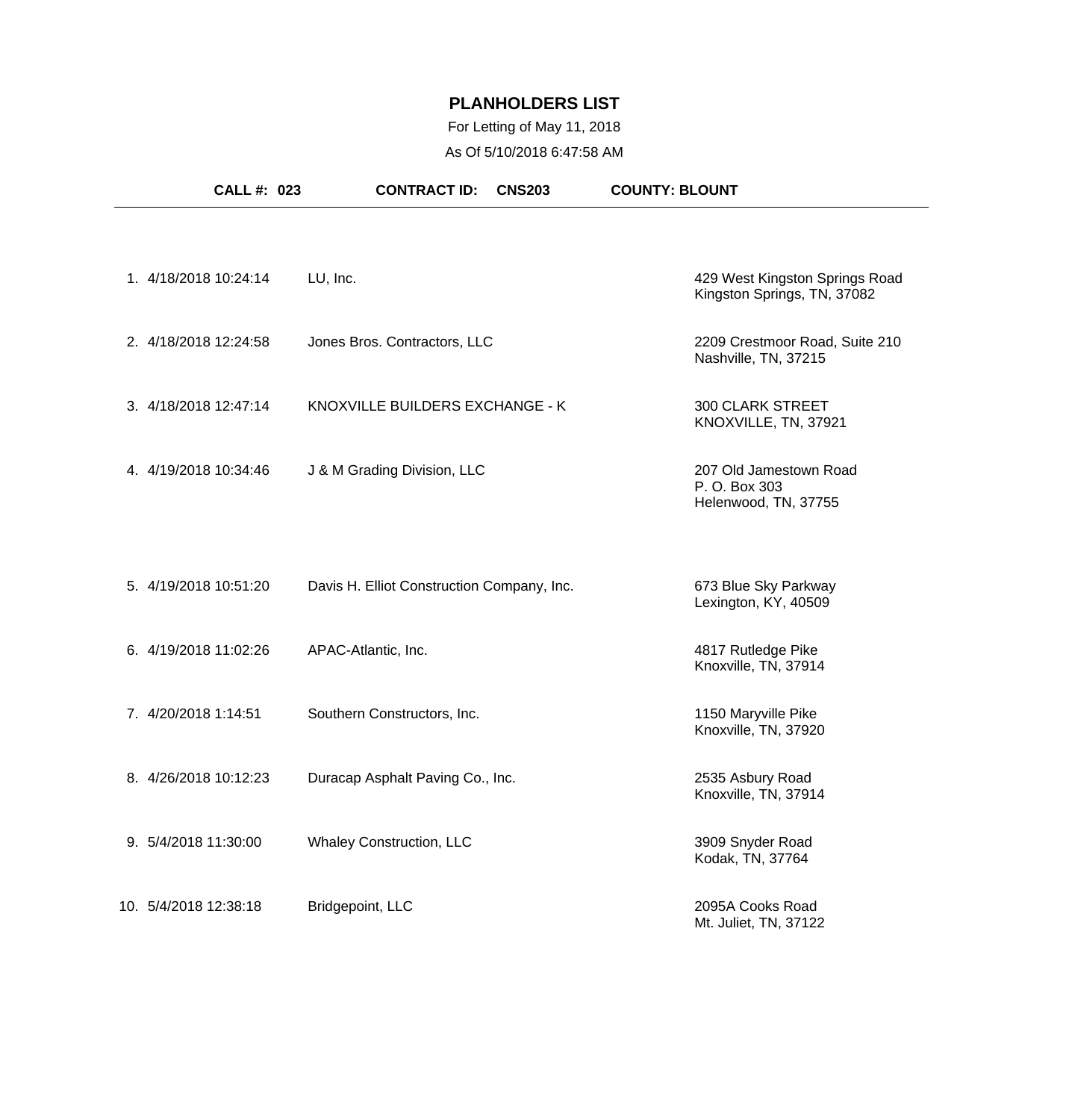For Letting of May 11, 2018 As Of 5/10/2018 6:47:59 AM

| <b>CALL #: 024</b>    | <b>CONTRACT ID:</b><br><b>CNS181</b> | <b>COUNTY: BLOUNT</b>                                  |
|-----------------------|--------------------------------------|--------------------------------------------------------|
|                       |                                      |                                                        |
| 1 4/18/2018 12:24:59  | Jones Bros. Contractors, LLC         | 2209 Crestmoor Road, Suite 210<br>Nashville, TN, 37215 |
| 2. 4/18/2018 12:47:15 | KNOXVILLE BUILDERS EXCHANGE - K      | <b>300 CLARK STREET</b><br>KNOXVILLE, TN, 37921        |
| 3. 4/19/2018 11:02:26 | APAC-Atlantic, Inc.                  | 4817 Rutledge Pike<br>Knoxville, TN, 37914             |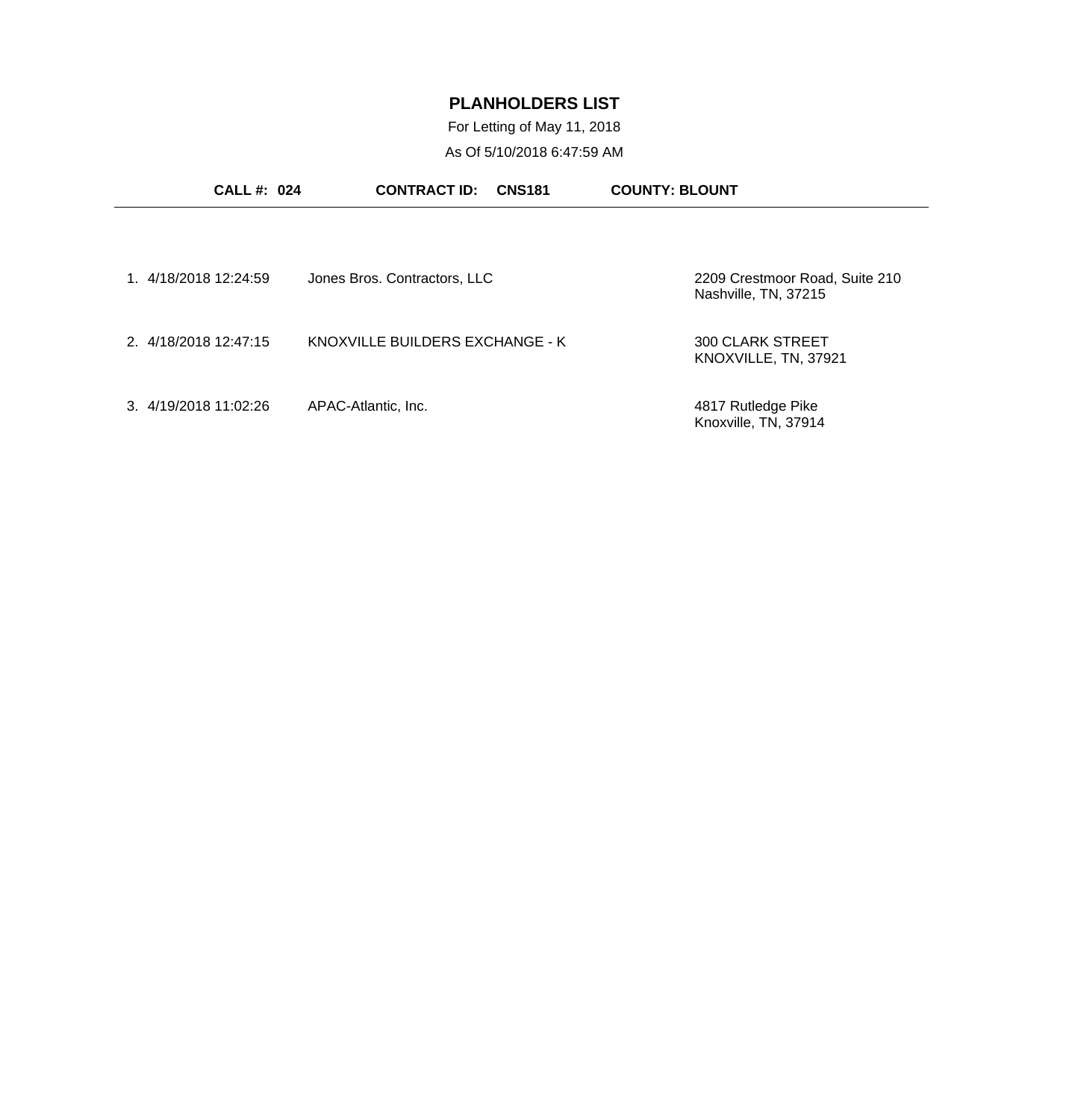## For Letting of May 11, 2018 As Of 5/10/2018 6:47:59 AM

| <b>CALL #: 025</b>    | <b>CONTRACT ID:</b><br><b>CNS170</b> | <b>COUNTY: BLOUNT &amp; MONROE</b>                            |
|-----------------------|--------------------------------------|---------------------------------------------------------------|
| 1. 4/18/2018 10:24:15 | LU, Inc.                             | 429 West Kingston Springs Road<br>Kingston Springs, TN, 37082 |
| 2. 4/18/2018 12:24:59 | Jones Bros. Contractors, LLC         | 2209 Crestmoor Road, Suite 210<br>Nashville, TN, 37215        |
| 3. 4/18/2018 12:47:15 | KNOXVILLE BUILDERS EXCHANGE - K      | <b>300 CLARK STREET</b><br>KNOXVILLE, TN, 37921               |
| 4. 4/19/2018 11:02:27 | APAC-Atlantic, Inc.                  | 4817 Rutledge Pike<br>Knoxville, TN, 37914                    |
| 5. 4/19/2018 11:22:20 | Rogers Group, Inc.                   | 601 MARYVILLE PIKE<br>KNOXVILLE, TN, 37920                    |
| 6. 4/24/2018 2:07:34  | International Traffic Systems, Inc.  | 2401 Cleveland Heights Boulevard<br>Lakeland, FL, 33803       |
| 7. 4/26/2018 10:12:24 | Duracap Asphalt Paving Co., Inc.     | 2535 Asbury Road<br>Knoxville, TN, 37914                      |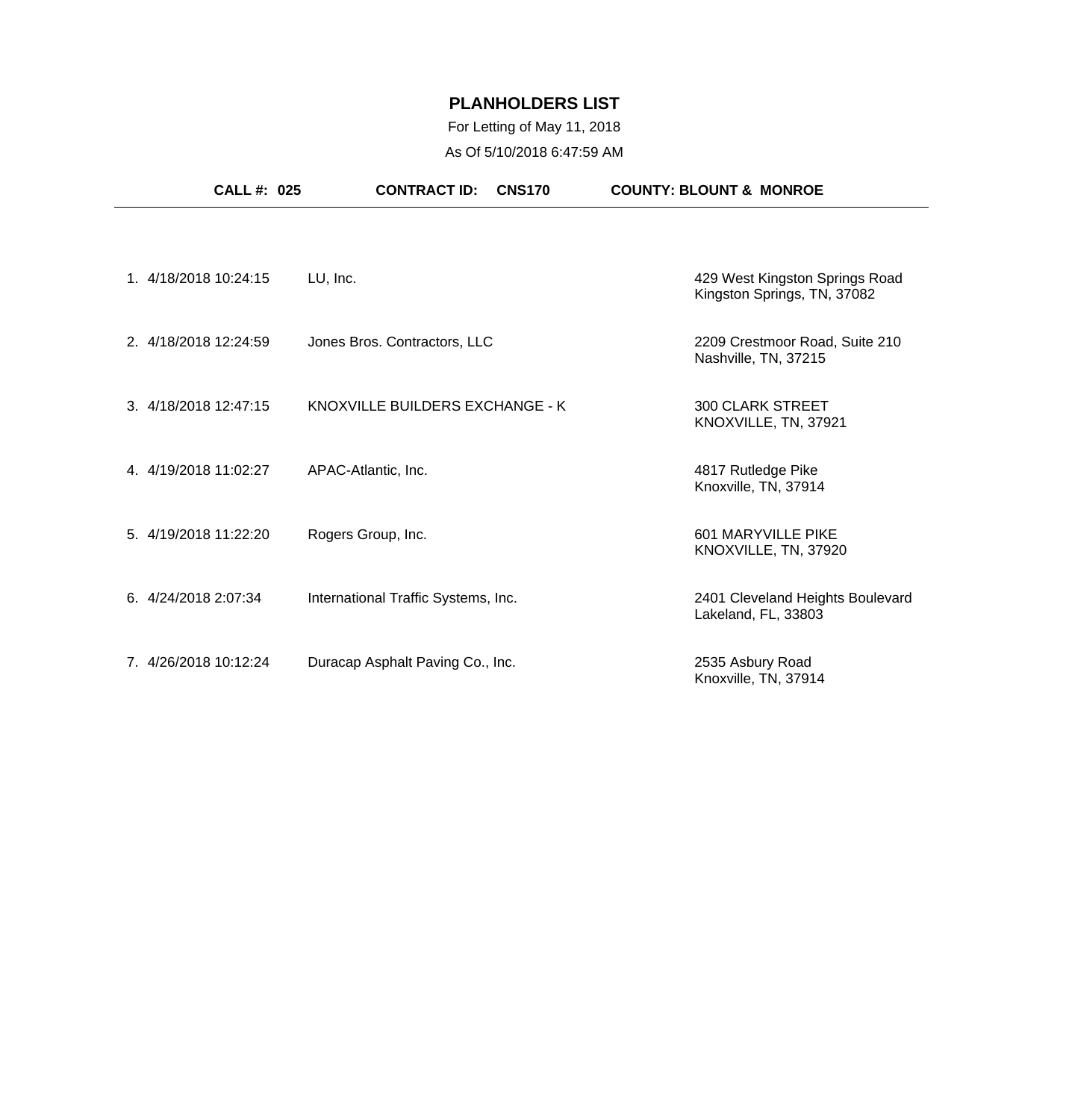## For Letting of May 11, 2018 As Of 5/10/2018 6:47:59 AM

|                       | <b>CALL #: 026</b> | <b>CONTRACT ID:</b>                        | <b>CNS175</b> | <b>COUNTY: BRADLEY</b>                                             |  |
|-----------------------|--------------------|--------------------------------------------|---------------|--------------------------------------------------------------------|--|
|                       |                    |                                            |               |                                                                    |  |
| 1. 4/18/2018 12:24:59 |                    | Jones Bros. Contractors, LLC               |               | 2209 Crestmoor Road, Suite 210<br>Nashville, TN, 37215             |  |
| 2. 4/18/2018 12:47:16 |                    | KNOXVILLE BUILDERS EXCHANGE - K            |               | <b>300 CLARK STREET</b><br>KNOXVILLE, TN, 37921                    |  |
| 3. 4/27/2018 7:55:01  |                    | Wright Brothers Construction Company, Inc. |               | 1500 Lauderdale Memorial<br>Highway, N.W.<br>Charleston, TN, 37310 |  |
| 4. 5/1/2018 11:00:34  |                    | Talley Construction Company, Inc.          |               | 1751 McFarland Avenue<br>Rossville, GA, 30741                      |  |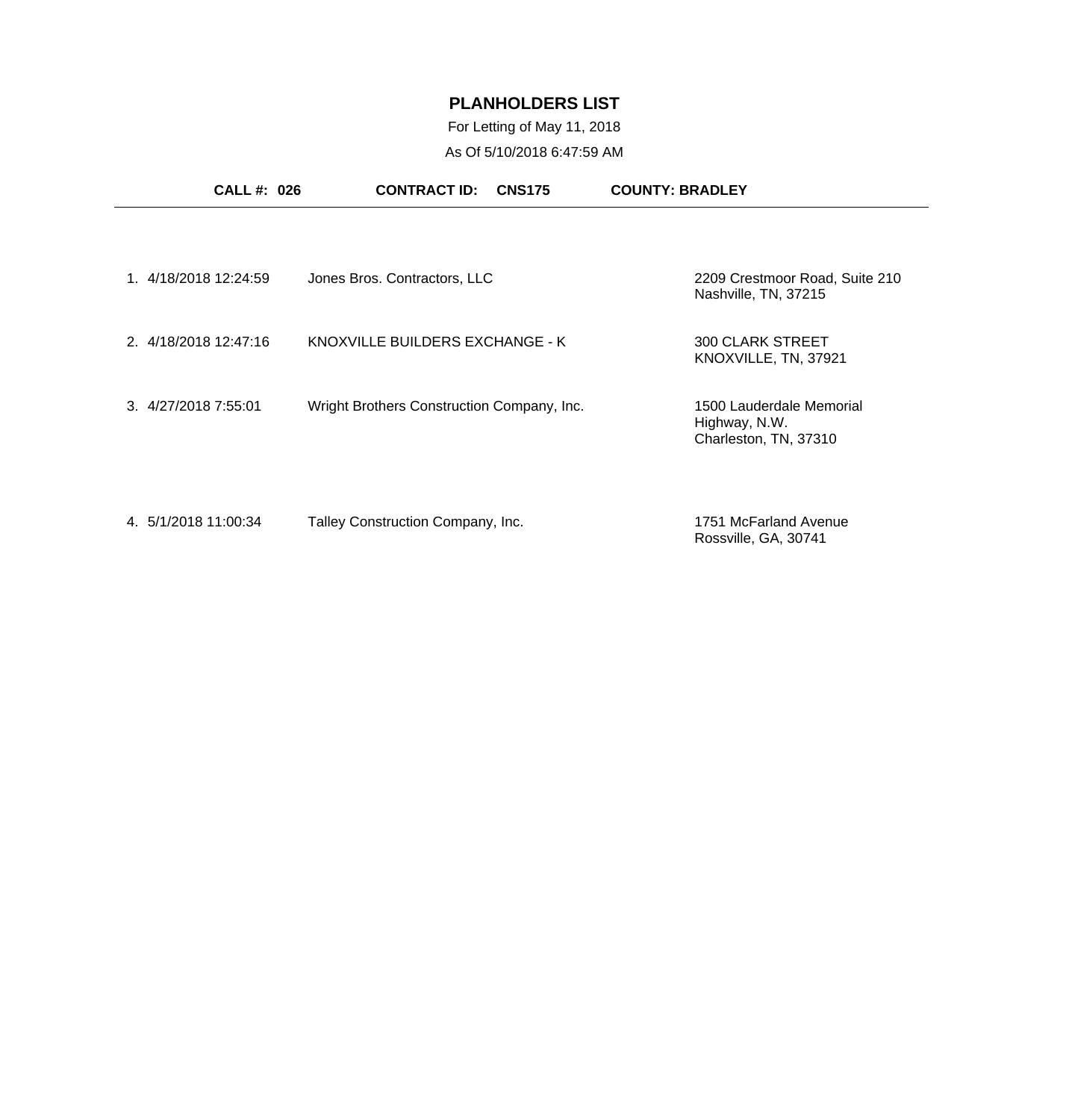## For Letting of May 11, 2018 As Of 5/10/2018 6:48:00 AM

| CALL #: 027           | <b>CONTRACT ID:</b><br><b>CNS160</b> | <b>COUNTY: CAMPBELL</b>                                 |
|-----------------------|--------------------------------------|---------------------------------------------------------|
|                       |                                      |                                                         |
| 1. 4/18/2018 12:25:00 | Jones Bros. Contractors, LLC         | No Address Was Found                                    |
| 2. 4/18/2018 12:47:16 | KNOXVILLE BUILDERS EXCHANGE - K      | <b>300 CLARK STREET</b><br>KNOXVILLE, TN, 37921         |
| 3. 4/19/2018 11:22:20 | Rogers Group, Inc.                   | 601 MARYVILLE PIKE<br>KNOXVILLE, TN, 37920              |
| 4.4/24/2018 2:07:34   | International Traffic Systems, Inc.  | 2401 Cleveland Heights Boulevard<br>Lakeland, FL, 33803 |
| 5. 4/26/2018 9:58:55  | Potter South East LLC                | 511 East Monticello Pike<br>Huntsville, TN, 37756       |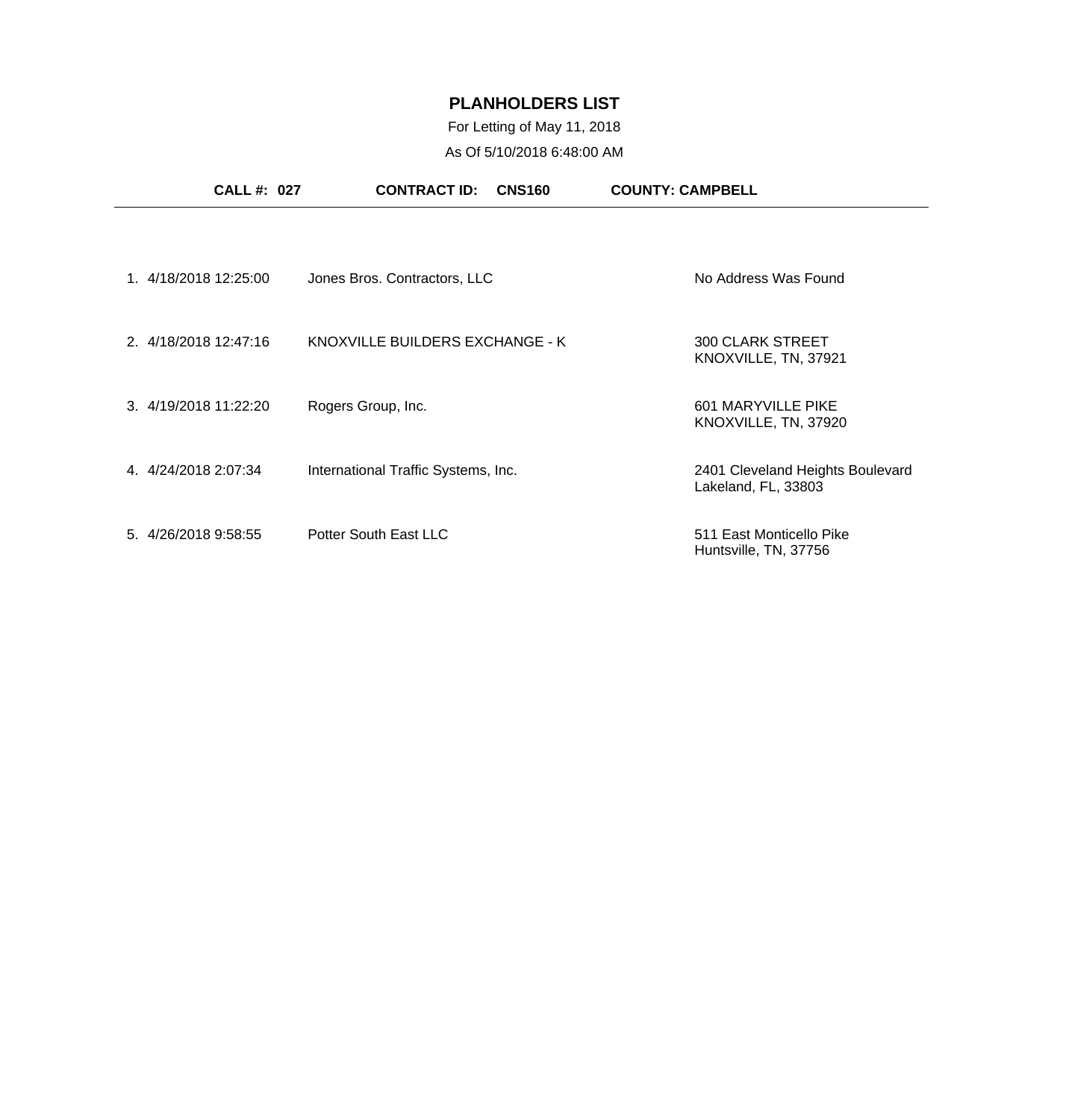## For Letting of May 11, 2018 As Of 5/10/2018 6:48:00 AM

| <b>CALL #: 028</b>    | <b>CONTRACT ID:</b><br><b>CNS215</b>       | <b>COUNTY: CAMPBELL</b>                                 |
|-----------------------|--------------------------------------------|---------------------------------------------------------|
|                       |                                            |                                                         |
| 1. 4/18/2018 10:50:41 | Twin K Construction, Inc.                  | 13271 Scott Highway<br>Helenwood, TN, 37755             |
| 2. 4/18/2018 12:25:00 | Jones Bros. Contractors, LLC               | 2209 Crestmoor Road, Suite 210<br>Nashville, TN, 37215  |
| 3. 4/18/2018 12:47:17 | KNOXVILLE BUILDERS EXCHANGE - K            | <b>300 CLARK STREET</b><br>KNOXVILLE, TN, 37921         |
| 4. 4/19/2018 10:34:46 | J & M Grading Division, LLC                | No Address Was Found                                    |
| 5. 4/19/2018 10:51:20 | Davis H. Elliot Construction Company, Inc. | 673 Blue Sky Parkway<br>Lexington, KY, 40509            |
| 6. 4/19/2018 11:22:21 | Rogers Group, Inc.                         | 601 MARYVILLE PIKE<br>KNOXVILLE, TN, 37920              |
| 7. 4/20/2018 1:14:52  | Southern Constructors, Inc.                | 1150 Maryville Pike<br>Knoxville, TN, 37920             |
| 8. 4/24/2018 1:57:26  | J.D. Anderson Contracting, LLC             | 316 Imperial Heights Lane<br>LaFollette, TN, 37766      |
| 9. 4/24/2018 2:07:34  | International Traffic Systems, Inc.        | 2401 Cleveland Heights Boulevard<br>Lakeland, FL, 33803 |
| 10. 4/26/2018 9:58:56 | Potter South East LLC                      | 511 East Monticello Pike<br>Huntsville, TN, 37756       |
| 11. 5/4/2018 12:38:19 | Bridgepoint, LLC                           | 2095A Cooks Road<br>Mt. Juliet, TN, 37122               |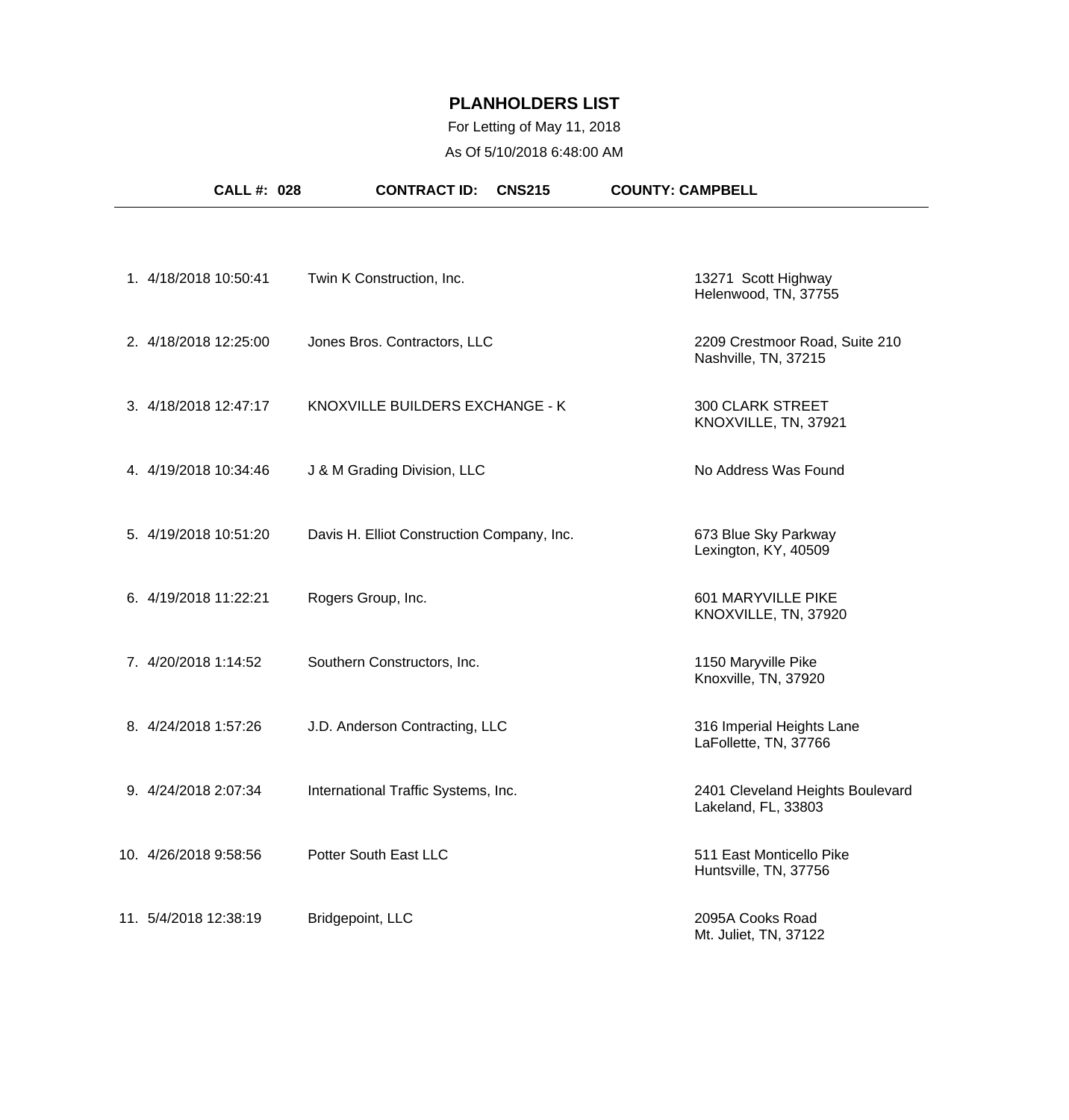For Letting of May 11, 2018 As Of 5/10/2018 6:48:00 AM

| <b>CALL#: 029</b>     | <b>CONTRACT ID:</b><br><b>CNS210</b> | <b>COUNTY: CAMPBELL</b>                                |
|-----------------------|--------------------------------------|--------------------------------------------------------|
|                       |                                      |                                                        |
| 1. 4/18/2018 12:25:01 | Jones Bros. Contractors, LLC         | 2209 Crestmoor Road, Suite 210<br>Nashville, TN, 37215 |
| 2. 4/18/2018 12:47:17 | KNOXVILLE BUILDERS EXCHANGE - K      | 300 CLARK STREET<br>KNOXVILLE, TN, 37921               |
| 3. 4/19/2018 11:22:21 | Rogers Group, Inc.                   | 601 MARYVILLE PIKE<br>KNOXVILLE, TN, 37920             |
| 4.4/26/2018 9:58:56   | Potter South East LLC                | 511 East Monticello Pike<br>Huntsville, TN, 37756      |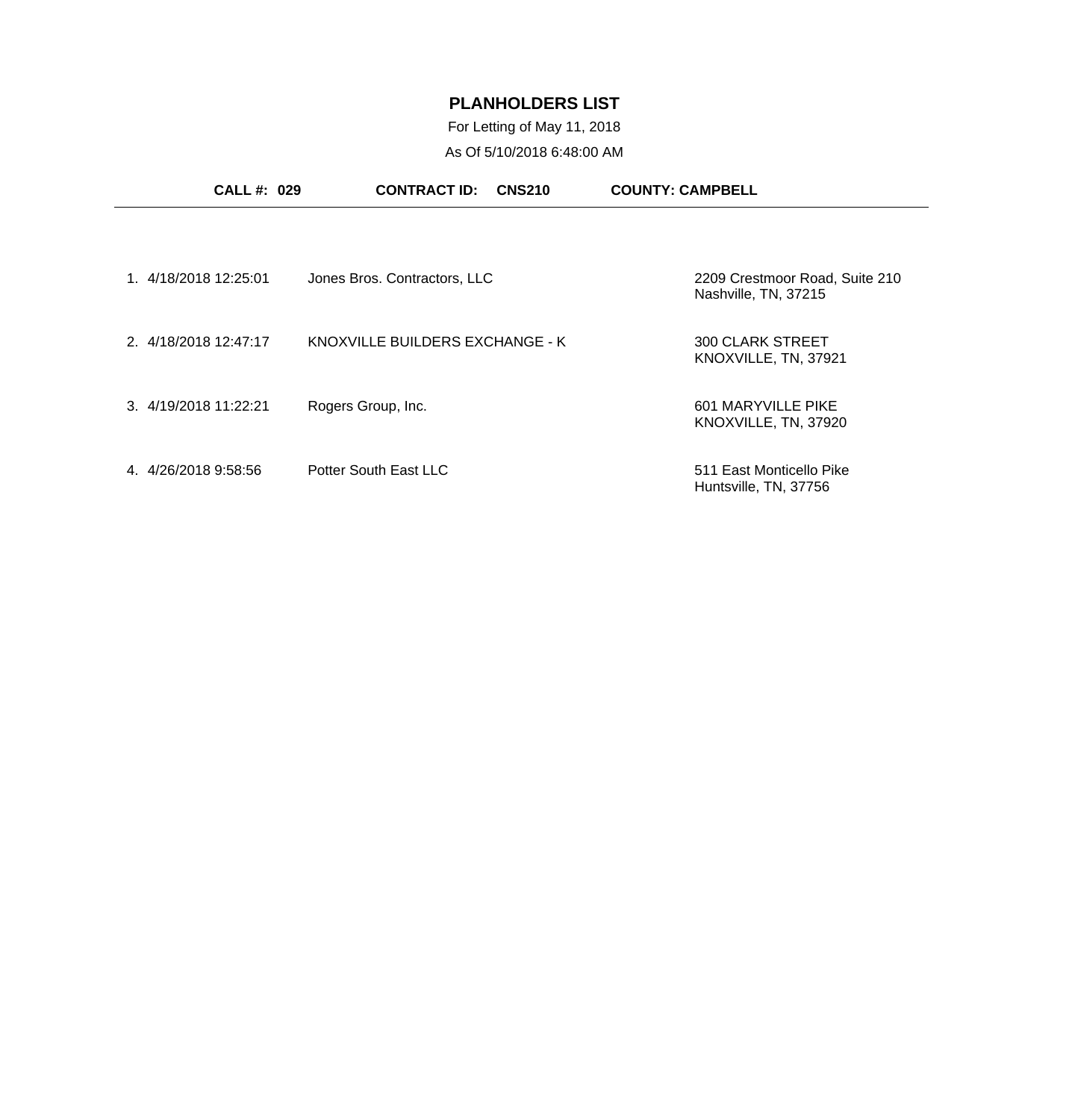## For Letting of May 11, 2018 As Of 5/10/2018 6:48:01 AM

| <b>CALL #: 030</b>    | <b>CONTRACT ID:</b><br><b>CNS190</b>      | <b>COUNTY: CHEATHAM</b>                                       |
|-----------------------|-------------------------------------------|---------------------------------------------------------------|
|                       |                                           |                                                               |
| 1. 4/18/2018 10:24:15 | LU, Inc.                                  | 429 West Kingston Springs Road<br>Kingston Springs, TN, 37082 |
| 2. 4/18/2018 12:25:01 | Jones Bros. Contractors, LLC              | 2209 Crestmoor Road, Suite 210<br>Nashville, TN, 37215        |
| 3. 4/18/2018 12:47:17 | KNOXVILLE BUILDERS EXCHANGE - K           | <b>300 CLARK STREET</b><br>KNOXVILLE, TN, 37921               |
| 4. 4/20/2018 12:59:48 | <b>Vulcan Construction Materials, LLC</b> | 3556 Hermitage Industrial Drive<br>Hermitage, TN, 37076       |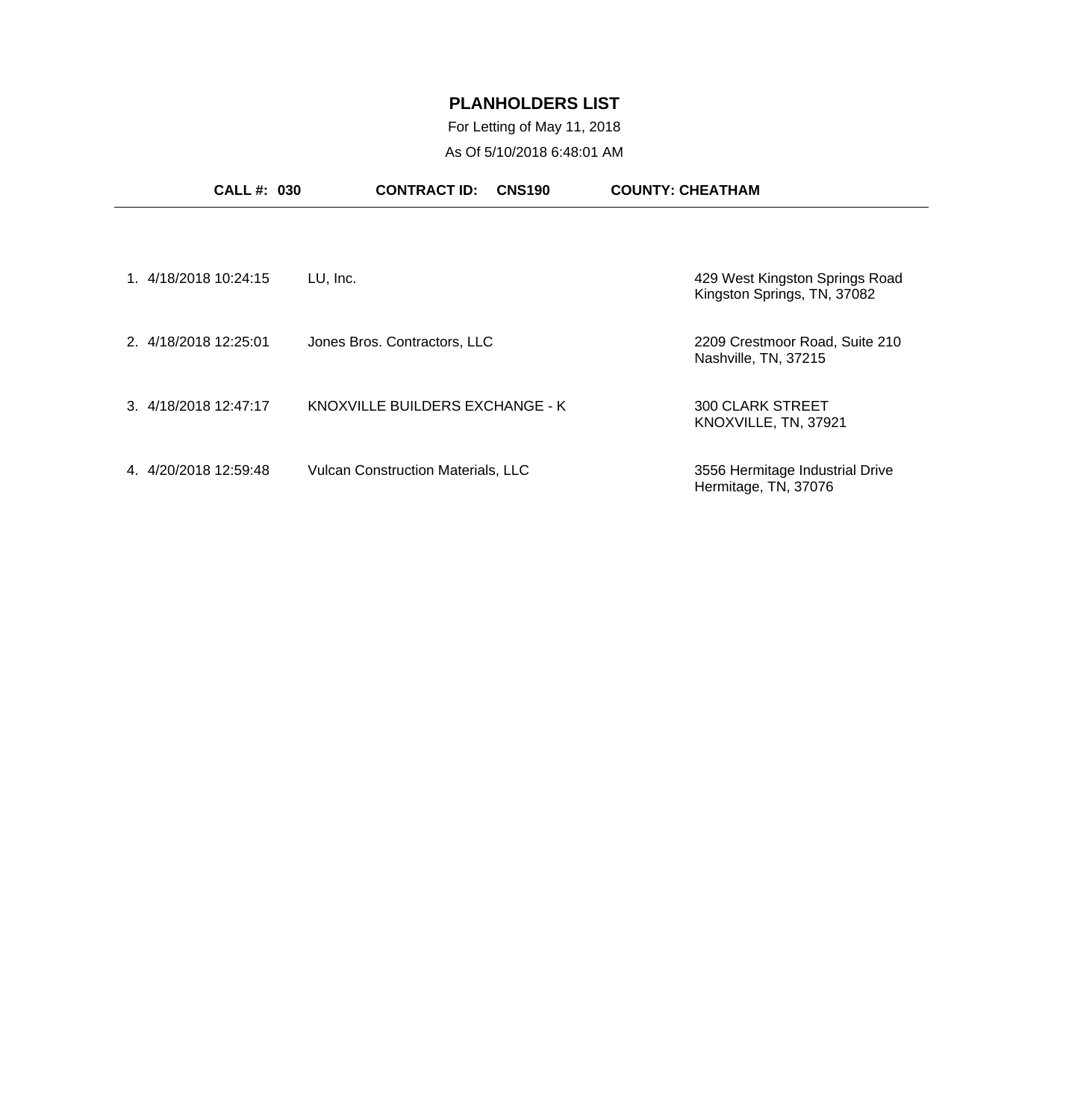For Letting of May 11, 2018 As Of 5/10/2018 6:48:01 AM

| <b>CALL #: 031</b>    | <b>CONTRACT ID:</b><br><b>CNS192</b> | <b>COUNTY: CLAIBORNE</b>                                |
|-----------------------|--------------------------------------|---------------------------------------------------------|
|                       |                                      |                                                         |
| 1. 4/18/2018 12:25:01 | Jones Bros. Contractors, LLC         | 2209 Crestmoor Road, Suite 210<br>Nashville, TN, 37215  |
| 2. 4/18/2018 12:47:18 | KNOXVILLE BUILDERS EXCHANGE - K      | 300 CLARK STREET<br>KNOXVILLE, TN, 37921                |
| 3. 4/19/2018 11:22:22 | Rogers Group, Inc.                   | 601 MARYVILLE PIKE<br>KNOXVILLE, TN, 37920              |
| 4. 4/24/2018 2:07:35  | International Traffic Systems, Inc.  | 2401 Cleveland Heights Boulevard<br>Lakeland, FL, 33803 |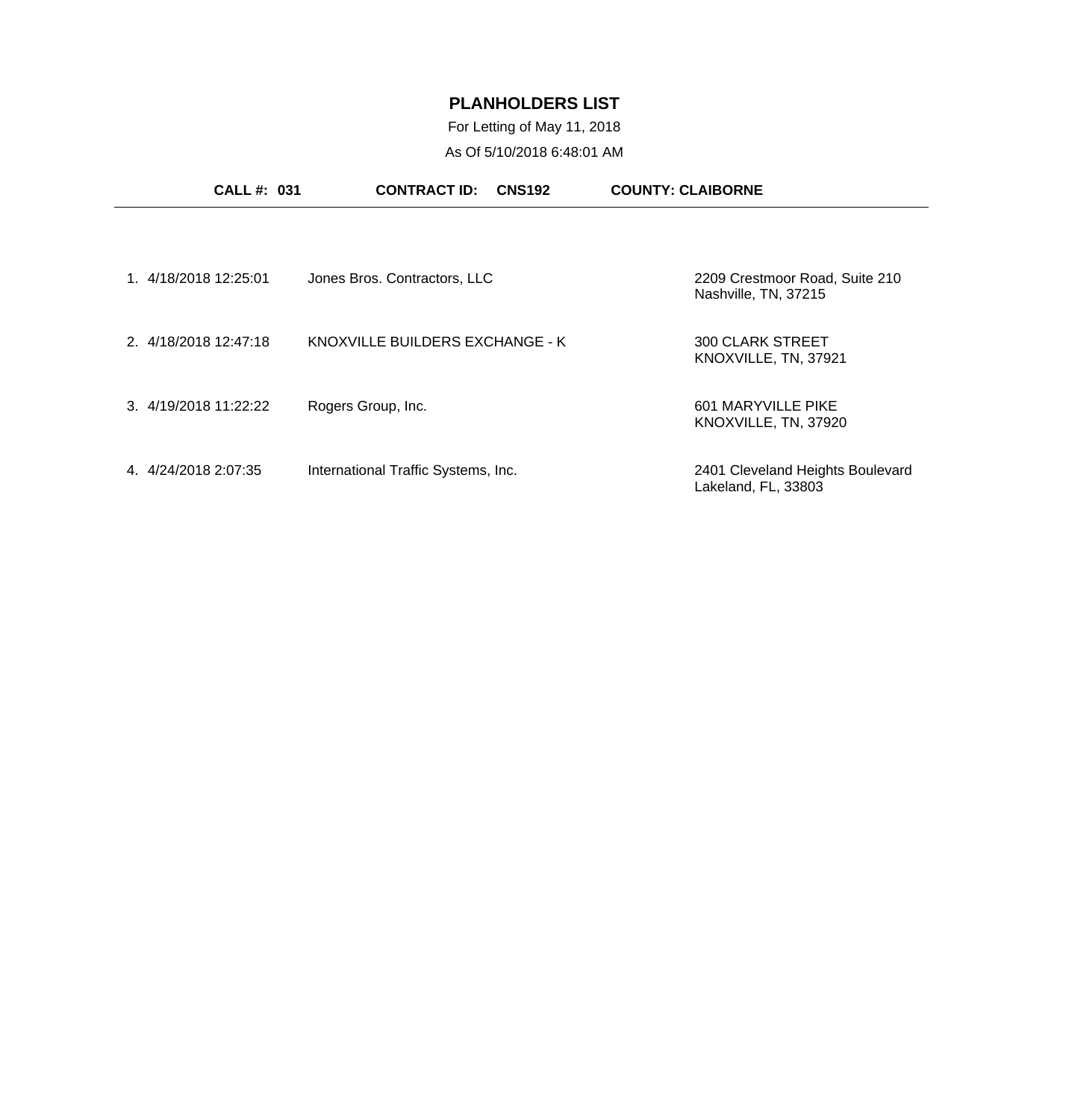For Letting of May 11, 2018 As Of 5/10/2018 6:48:01 AM

| <b>CALL #: 032</b>    | <b>CONTRACT ID:</b><br><b>CNS185</b> | <b>COUNTY: COCKE</b>                                   |
|-----------------------|--------------------------------------|--------------------------------------------------------|
| 1. 4/18/2018 10:12:37 | Newport Paving Company, Inc.         | 351 Industrial Road<br>Newport, TN, 37821              |
| 2. 4/18/2018 12:25:02 | Jones Bros. Contractors, LLC         | 2209 Crestmoor Road, Suite 210<br>Nashville, TN, 37215 |
| 3 4/18/2018 12:47:18  | KNOXVILLE BUILDERS EXCHANGE - K      | 300 CLARK STREET<br>KNOXVILLE, TN, 37921               |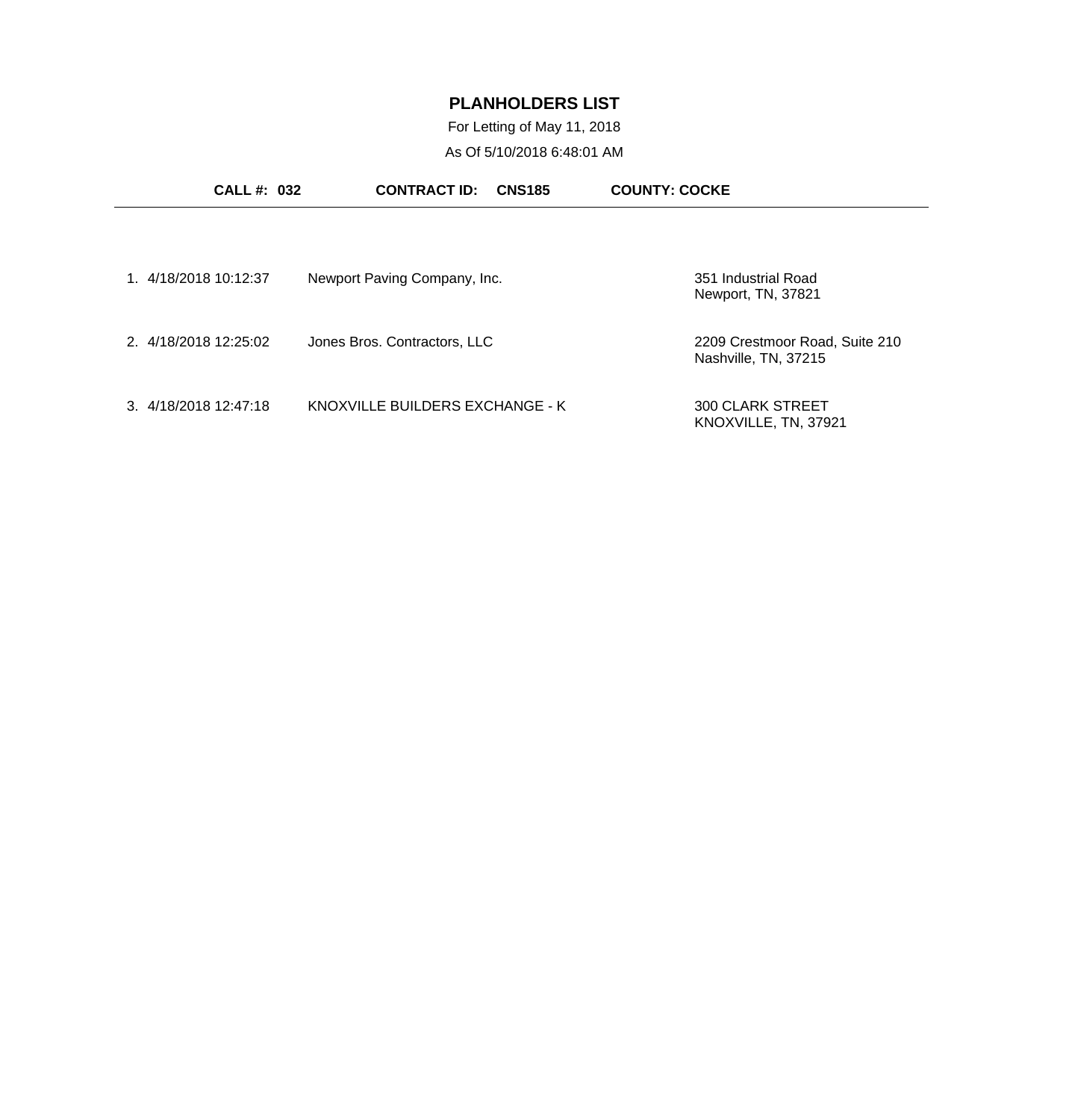## For Letting of May 11, 2018 As Of 5/10/2018 6:48:02 AM

| <b>CALL #: 033</b>    | <b>CONTRACT ID:</b><br><b>CNS230</b> | <b>COUNTY: COFFEE &amp; WARREN</b>                            |
|-----------------------|--------------------------------------|---------------------------------------------------------------|
|                       |                                      |                                                               |
| 1. 4/18/2018 10:24:16 | LU, Inc.                             | 429 West Kingston Springs Road<br>Kingston Springs, TN, 37082 |
| 2. 4/18/2018 12:25:02 | Jones Bros. Contractors, LLC         | 2209 Crestmoor Road, Suite 210<br>Nashville, TN, 37215        |
| 3. 4/18/2018 12:47:18 | KNOXVILLE BUILDERS EXCHANGE - K      | <b>300 CLARK STREET</b><br>KNOXVILLE, TN, 37921               |
| 4.4/24/2018 2:07:35   | International Traffic Systems, Inc.  | 2401 Cleveland Heights Boulevard<br>Lakeland, FL, 33803       |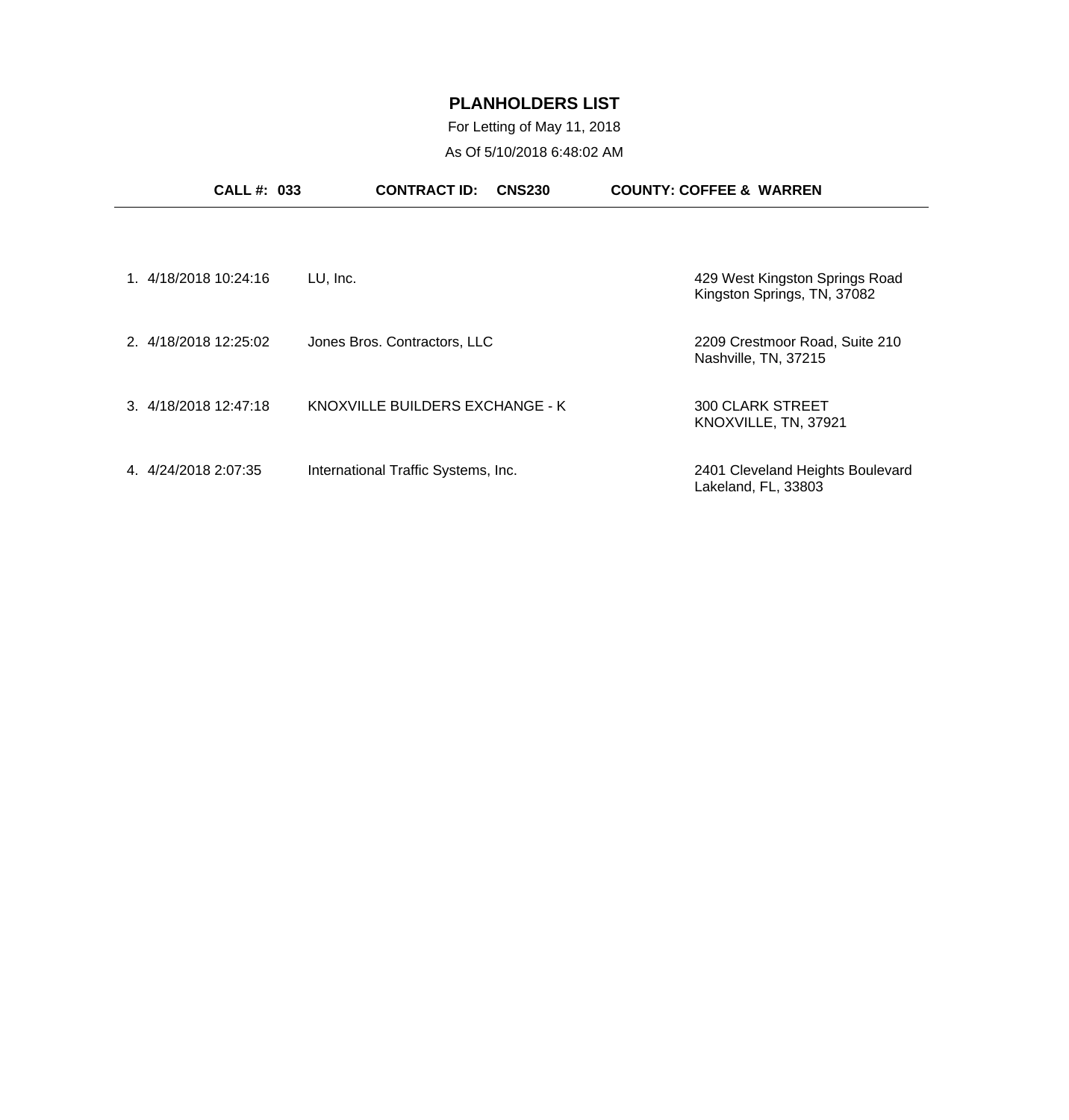## For Letting of May 11, 2018 As Of 5/10/2018 6:48:02 AM

| <b>CALL #: 034</b>    | <b>CONTRACT ID:</b><br><b>CNS221</b> | <b>COUNTY: CROCKETT</b>                                       |
|-----------------------|--------------------------------------|---------------------------------------------------------------|
|                       |                                      |                                                               |
| 1. 4/18/2018 10:24:16 | LU, Inc.                             | 429 West Kingston Springs Road<br>Kingston Springs, TN, 37082 |
| 2. 4/18/2018 10:45:08 | <b>Ford Construction Company</b>     | 1311 East Court Street<br>Dyersburg, TN, 38024                |
| 3. 4/18/2018 11:19:48 | Delta Contracting Company, LLC       | 118 Hadley Drive<br>Humboldt, TN, 38343                       |
| 4. 4/18/2018 12:25:02 | Jones Bros. Contractors, LLC         | 2209 Crestmoor Road, Suite 210<br>Nashville, TN, 37215        |
| 5. 4/18/2018 12:47:19 | KNOXVILLE BUILDERS EXCHANGE - K      | <b>300 CLARK STREET</b><br>KNOXVILLE, TN, 37921               |
| 6.4/20/20181:31:36    | All-Brite, Inc.                      | 200 Commerce Center Circle<br>Jackson, TN, 38301              |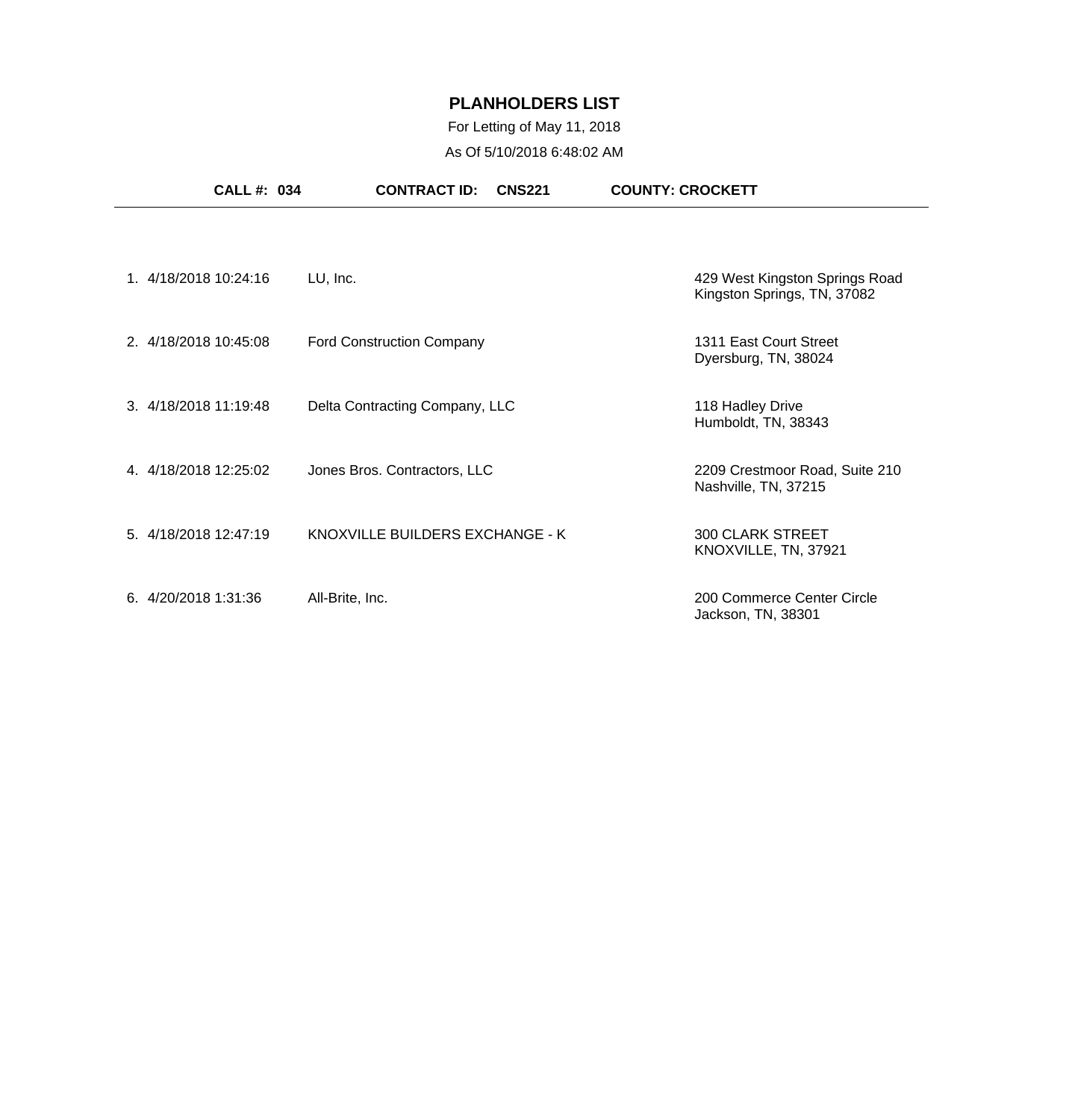Letting Date

As Of 5/10/2018 6:48:02 AM

**CALL #: 035 CONTRACT ID: CNS198** There are no planholders for this proposal.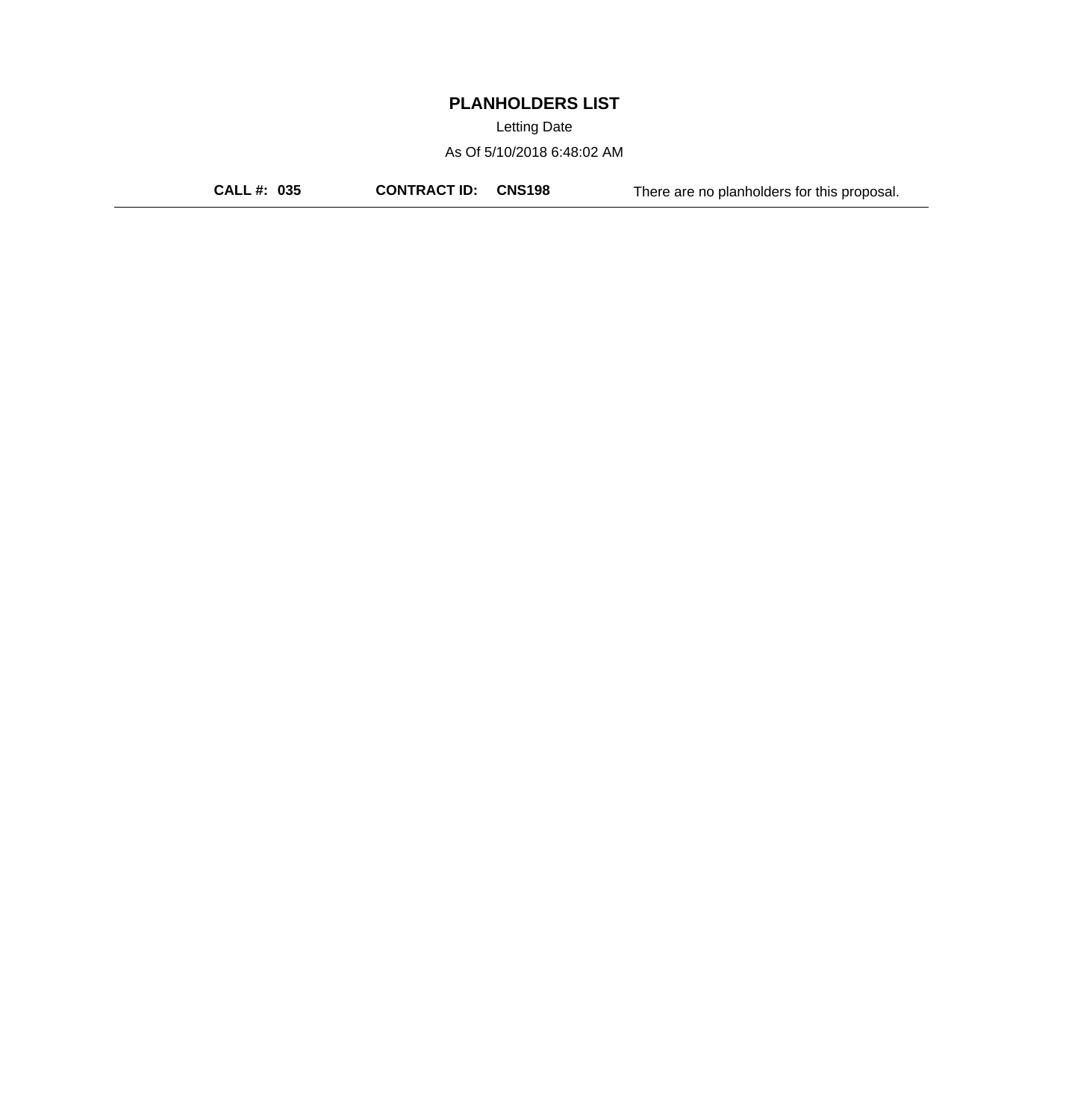Letting Date

As Of 5/10/2018 6:48:03 AM

**CALL #: 036 CONTRACT ID: CNS093** There are no planholders for this proposal.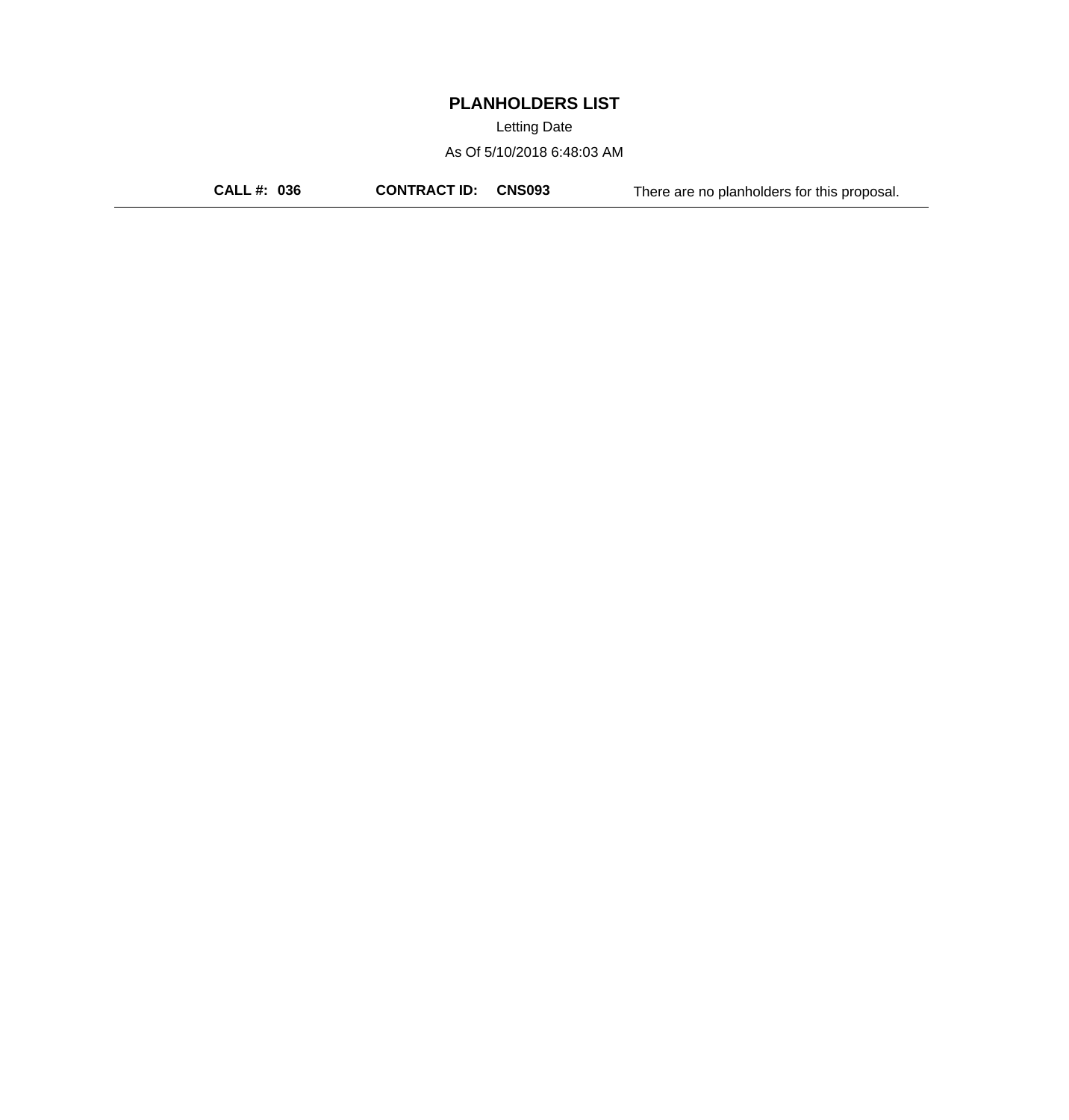For Letting of May 11, 2018 As Of 5/10/2018 6:48:03 AM

**CALL #: 037 CONTRACT ID: CNS218 COUNTY: FAYETTE & SHELBY**

No Plans Contract.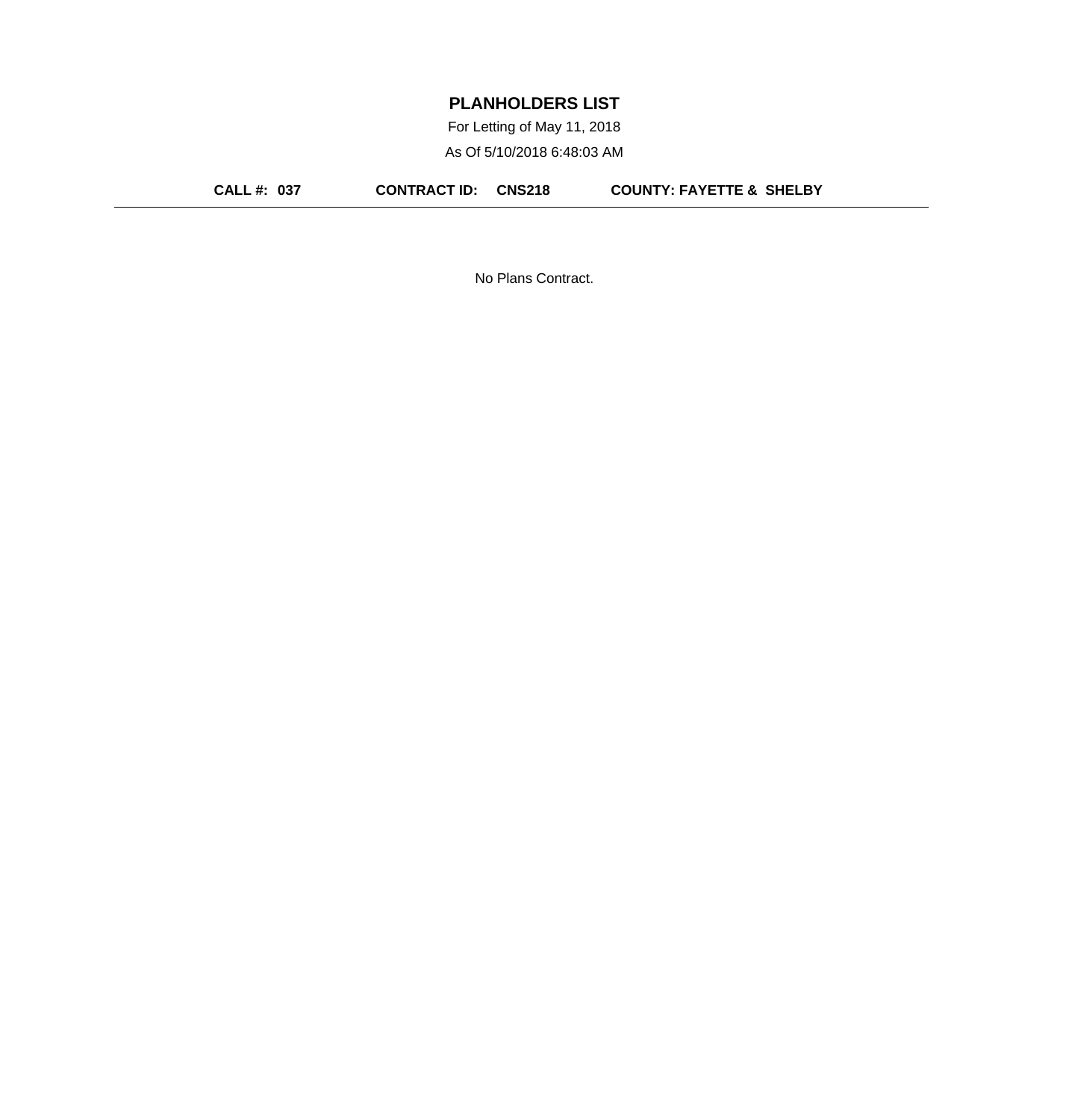## For Letting of May 11, 2018 As Of 5/10/2018 6:48:03 AM

|                      | <b>CALL #: 038</b>    | <b>CONTRACT ID:</b><br><b>CNS219</b> | <b>COUNTY: FENTRESS</b>                                 |
|----------------------|-----------------------|--------------------------------------|---------------------------------------------------------|
|                      |                       |                                      |                                                         |
|                      | 1. 4/18/2018 10:50:41 | Twin K Construction, Inc.            | 13271 Scott Highway<br>Helenwood, TN, 37755             |
|                      | 2. 4/18/2018 11:51:56 | Mid-State Construction Company, Inc. | 9190 Bradford Hicks Drive<br>Livingston, TN, 38570      |
|                      | 3. 4/18/2018 12:25:03 | Jones Bros. Contractors, LLC         | 2209 Crestmoor Road, Suite 210<br>Nashville, TN, 37215  |
|                      | 4. 4/18/2018 12:47:19 | KNOXVILLE BUILDERS EXCHANGE - K      | <b>300 CLARK STREET</b><br>KNOXVILLE, TN, 37921         |
|                      | 5. 4/19/2018 10:31:07 | McKinnon Construction Company LLC    | 7255 Corporate Park Drive<br>Loudon, TN, 37774          |
|                      | 6. 4/19/2018 11:22:22 | Rogers Group, Inc.                   | 601 MARYVILLE PIKE<br>KNOXVILLE, TN, 37920              |
|                      | 7. 4/26/2018 12:23:45 | Adams Contracting, LLC               | 131 Prosperous Place, Suite 19A<br>Lexington, KY, 40509 |
| 8. 5/4/2018 11:12:37 |                       | J. Hill Excavating, LLC              | 125 Austin Circle<br>Livingston, TN, 38570              |
| 9. 5/4/2018 12:38:19 |                       | Bridgepoint, LLC                     | 2095A Cooks Road<br>Mt. Juliet, TN, 37122               |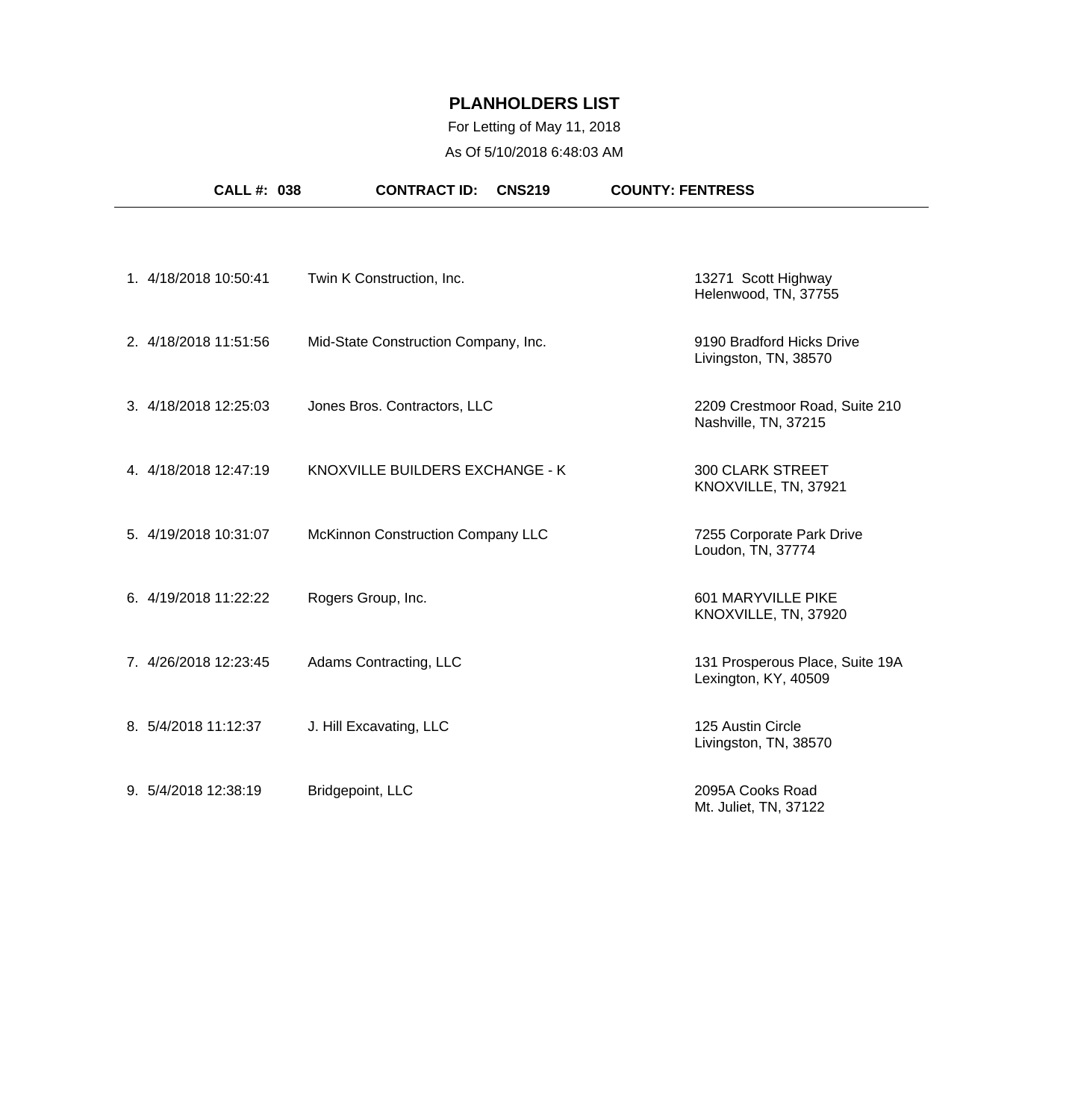For Letting of May 11, 2018 As Of 5/10/2018 6:48:04 AM

| <b>CALL #: 039</b>    | <b>CONTRACT ID:</b><br><b>CNS176</b> | <b>COUNTY: FRANKLIN &amp; MARION</b>                   |
|-----------------------|--------------------------------------|--------------------------------------------------------|
|                       |                                      |                                                        |
| 1. 4/18/2018 12:25:04 | Jones Bros. Contractors, LLC         | 2209 Crestmoor Road, Suite 210<br>Nashville, TN, 37215 |
| 2. 4/18/2018 12:47:19 | KNOXVILLE BUILDERS EXCHANGE - K      | <b>300 CLARK STREET</b><br>KNOXVILLE, TN, 37921        |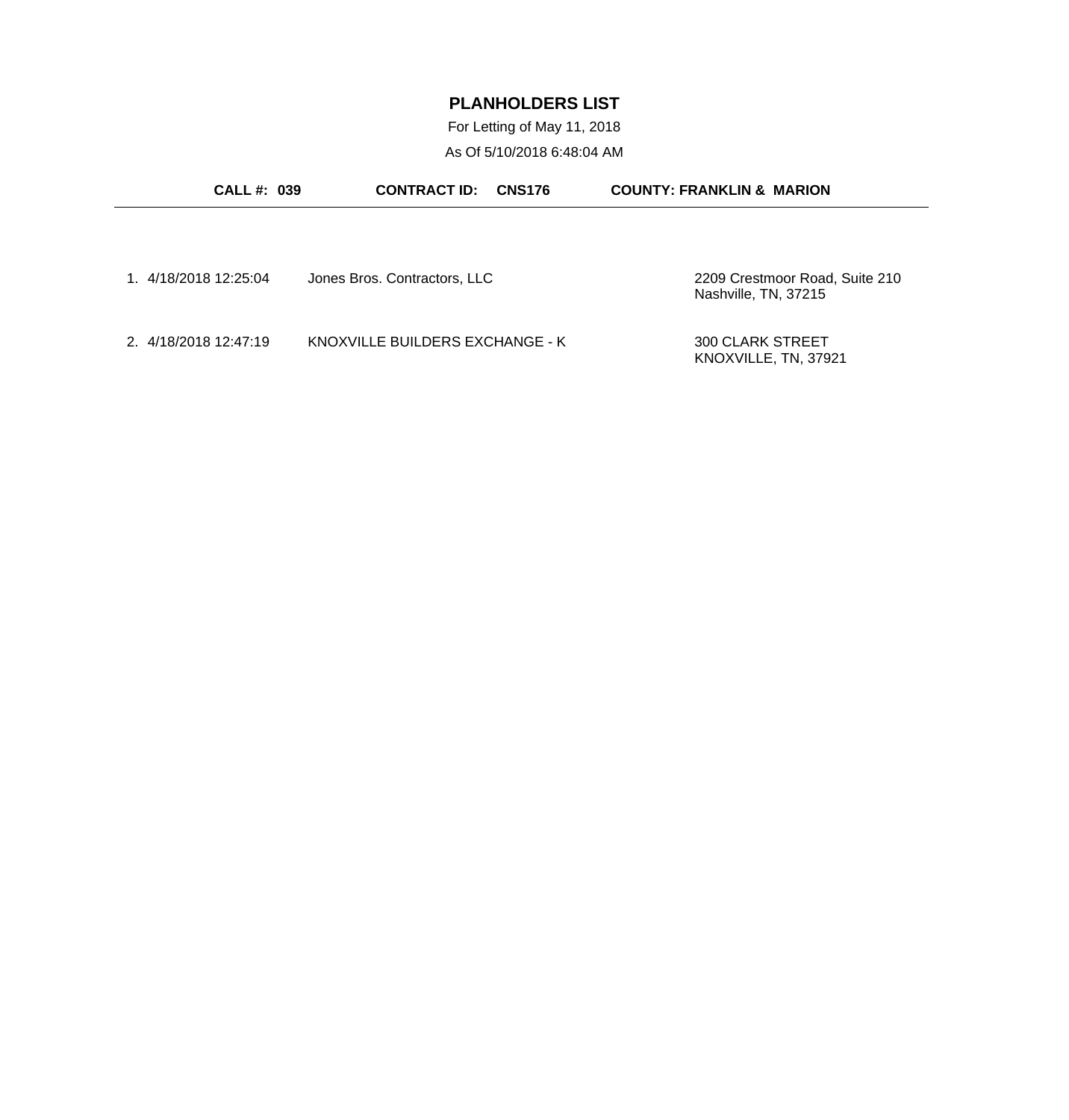## For Letting of May 11, 2018 As Of 5/10/2018 6:48:04 AM

| <b>CALL #: 040</b>    | <b>CONTRACT ID:</b><br><b>CNS211</b> | <b>COUNTY: GIBSON</b>                                         |
|-----------------------|--------------------------------------|---------------------------------------------------------------|
|                       |                                      |                                                               |
| 1. 4/18/2018 10:24:17 | LU, Inc.                             | 429 West Kingston Springs Road<br>Kingston Springs, TN, 37082 |
| 2. 4/18/2018 11:19:48 | Delta Contracting Company, LLC       | 118 Hadley Drive<br>Humboldt, TN, 38343                       |
| 3. 4/18/2018 12:25:04 | Jones Bros. Contractors, LLC         | 2209 Crestmoor Road, Suite 210<br>Nashville, TN, 37215        |
| 4. 4/18/2018 12:47:20 | KNOXVILLE BUILDERS EXCHANGE - K      | <b>300 CLARK STREET</b><br>KNOXVILLE, TN, 37921               |
| 5. 4/20/2018 1:31:36  | All-Brite, Inc.                      | 200 Commerce Center Circle<br>Jackson, TN, 38301              |
| 6.4/24/20182:07:36    | International Traffic Systems, Inc.  | 2401 Cleveland Heights Boulevard<br>Lakeland, FL, 33803       |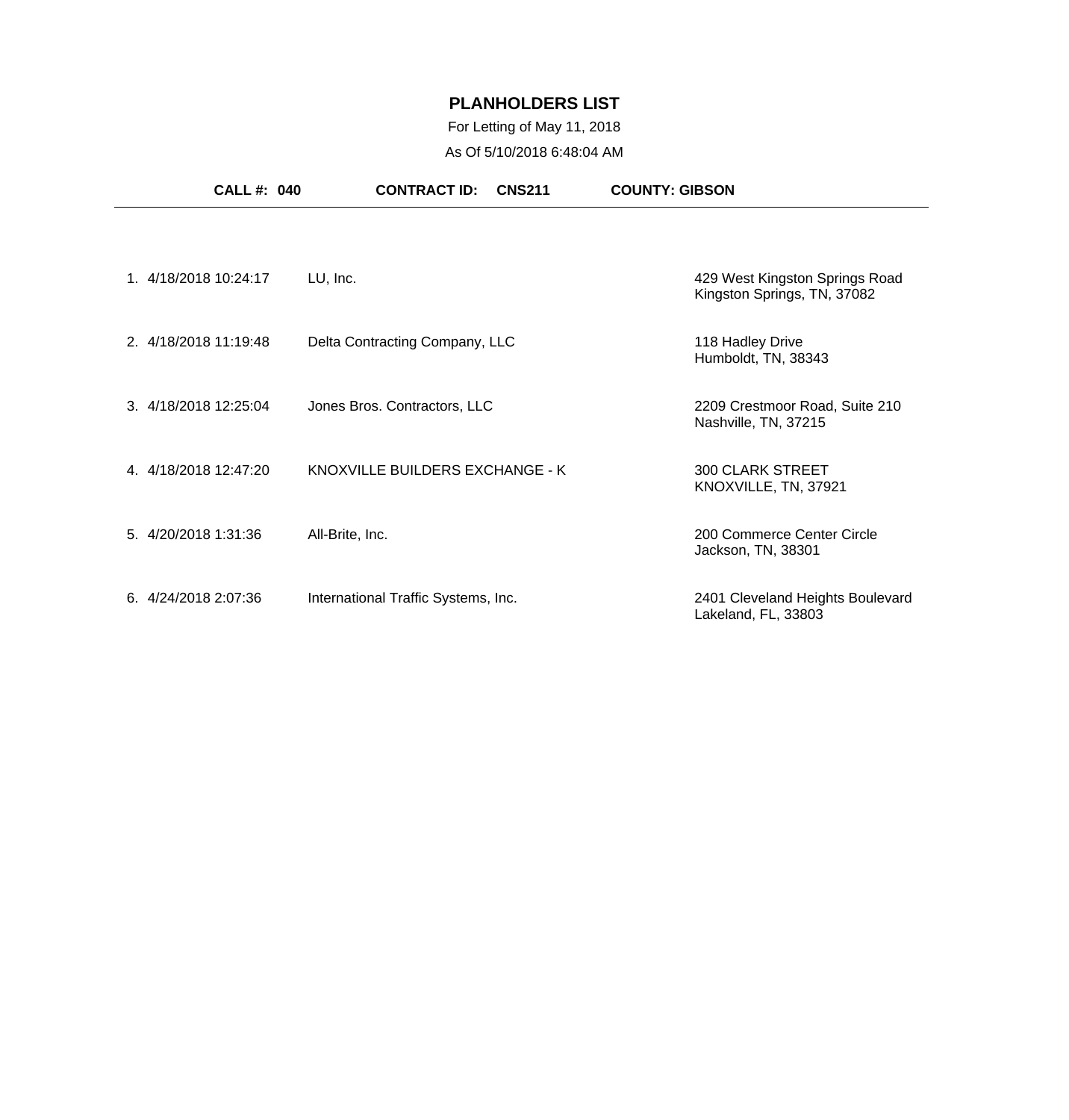## For Letting of May 11, 2018 As Of 5/10/2018 6:48:05 AM

| <b>CALL #: 041</b>    | <b>CONTRACT ID:</b><br><b>CNS191</b> | <b>COUNTY: GILES</b>                                          |
|-----------------------|--------------------------------------|---------------------------------------------------------------|
| 1. 4/18/2018 10:24:17 | LU, Inc.                             | 429 West Kingston Springs Road<br>Kingston Springs, TN, 37082 |
| 2. 4/18/2018 12:25:04 | Jones Bros. Contractors, LLC         | 2209 Crestmoor Road, Suite 210<br>Nashville, TN, 37215        |
| 3. 4/18/2018 12:47:20 | KNOXVILLE BUILDERS EXCHANGE - K      | 300 CLARK STREET<br>KNOXVILLE, TN, 37921                      |
| 4. 4/24/2018 2:18:56  | Wright Paving Contractors, Inc.      | 372 Shelbyville Highway<br>Fayetteville, TN, 37334            |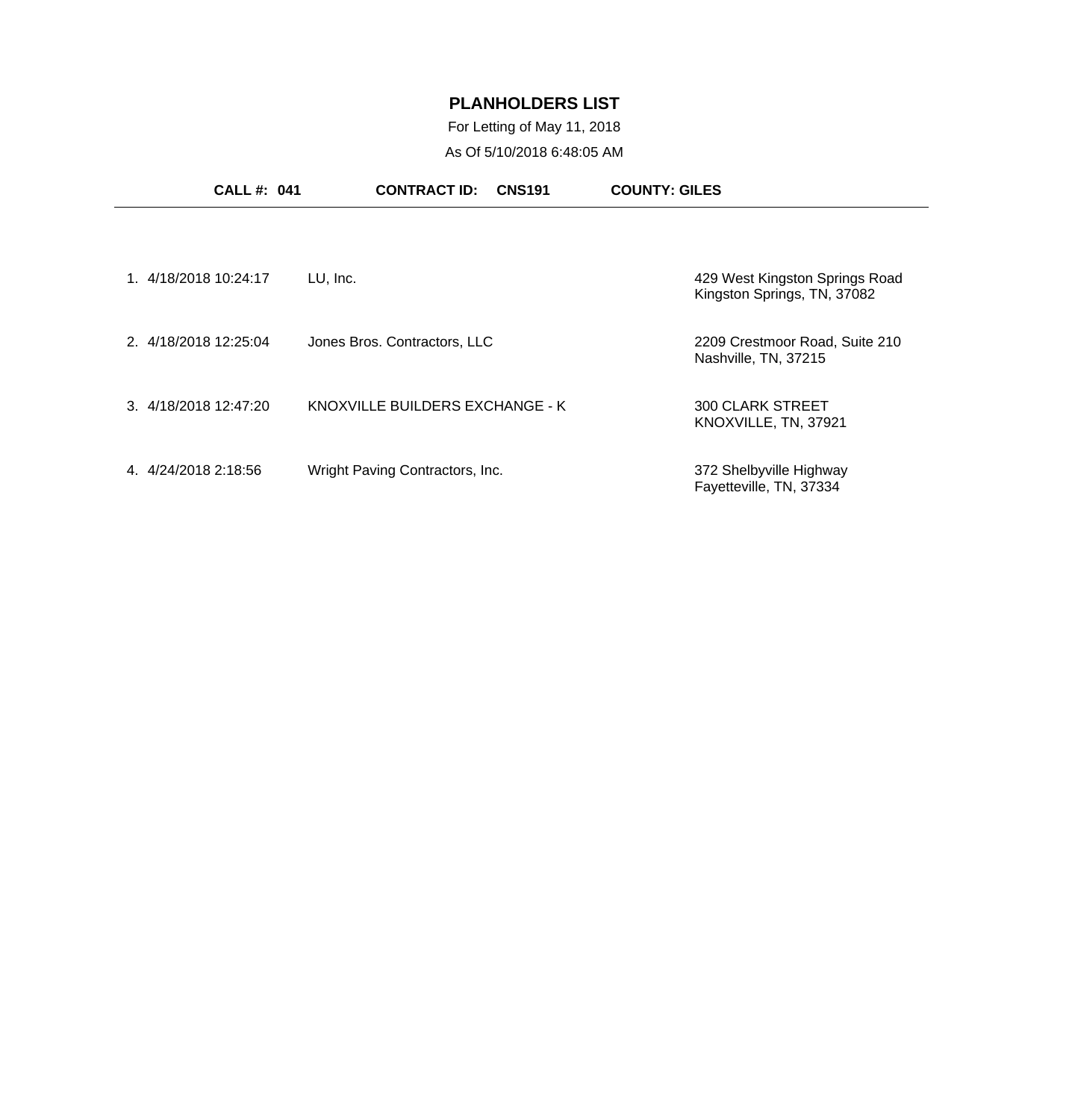## For Letting of May 11, 2018 As Of 5/10/2018 6:48:05 AM

|                       | <b>CALL #: 042</b> | <b>CONTRACT ID:</b>             | <b>CNS204</b> | <b>COUNTY: GILES</b>                                          |  |
|-----------------------|--------------------|---------------------------------|---------------|---------------------------------------------------------------|--|
|                       |                    |                                 |               |                                                               |  |
| 1. 4/18/2018 10:24:18 | LU, Inc.           |                                 |               | 429 West Kingston Springs Road<br>Kingston Springs, TN, 37082 |  |
| 2. 4/18/2018 12:25:05 |                    | Jones Bros. Contractors, LLC    |               | 2209 Crestmoor Road, Suite 210<br>Nashville, TN, 37215        |  |
| 3. 4/18/2018 12:47:20 |                    | KNOXVILLE BUILDERS EXCHANGE - K |               | <b>300 CLARK STREET</b><br>KNOXVILLE, TN, 37921               |  |
| 4. 4/24/2018 2:18:56  |                    | Wright Paving Contractors, Inc. |               | 372 Shelbyville Highway<br>Fayetteville, TN, 37334            |  |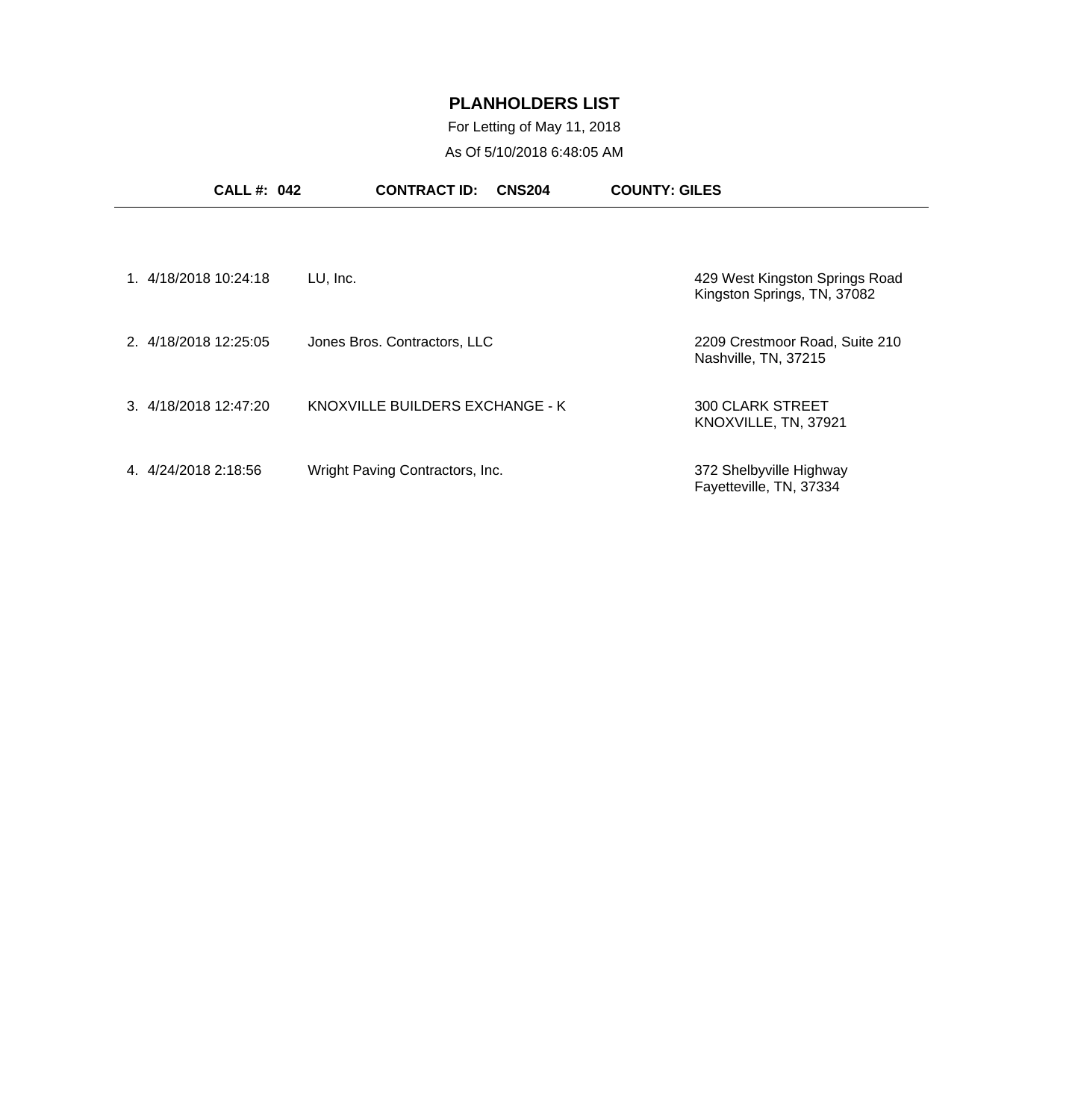For Letting of May 11, 2018 As Of 5/10/2018 6:48:05 AM

| <b>CALL #: 043</b>    | <b>CONTRACT ID:</b>             | <b>CNS107</b> | <b>COUNTY: GRAINGER &amp; KNOX</b>                     |  |
|-----------------------|---------------------------------|---------------|--------------------------------------------------------|--|
|                       |                                 |               |                                                        |  |
| 1. 4/18/2018 12:25:05 | Jones Bros. Contractors, LLC    |               | 2209 Crestmoor Road, Suite 210<br>Nashville, TN, 37215 |  |
| 2. 4/18/2018 12:47:21 | KNOXVILLE BUILDERS EXCHANGE - K |               | <b>300 CLARK STREET</b><br>KNOXVILLE, TN, 37921        |  |
| 3. 4/19/2018 11:02:27 | APAC-Atlantic, Inc.             |               | 4817 Rutledge Pike<br>Knoxville, TN, 37914             |  |
| 4. 5/1/2018 7:51:24   | WATSON BOWMAN ACME CORPORATION  |               | 95 PINEVIEW DRIVE<br>AMHERST, NY, 14228                |  |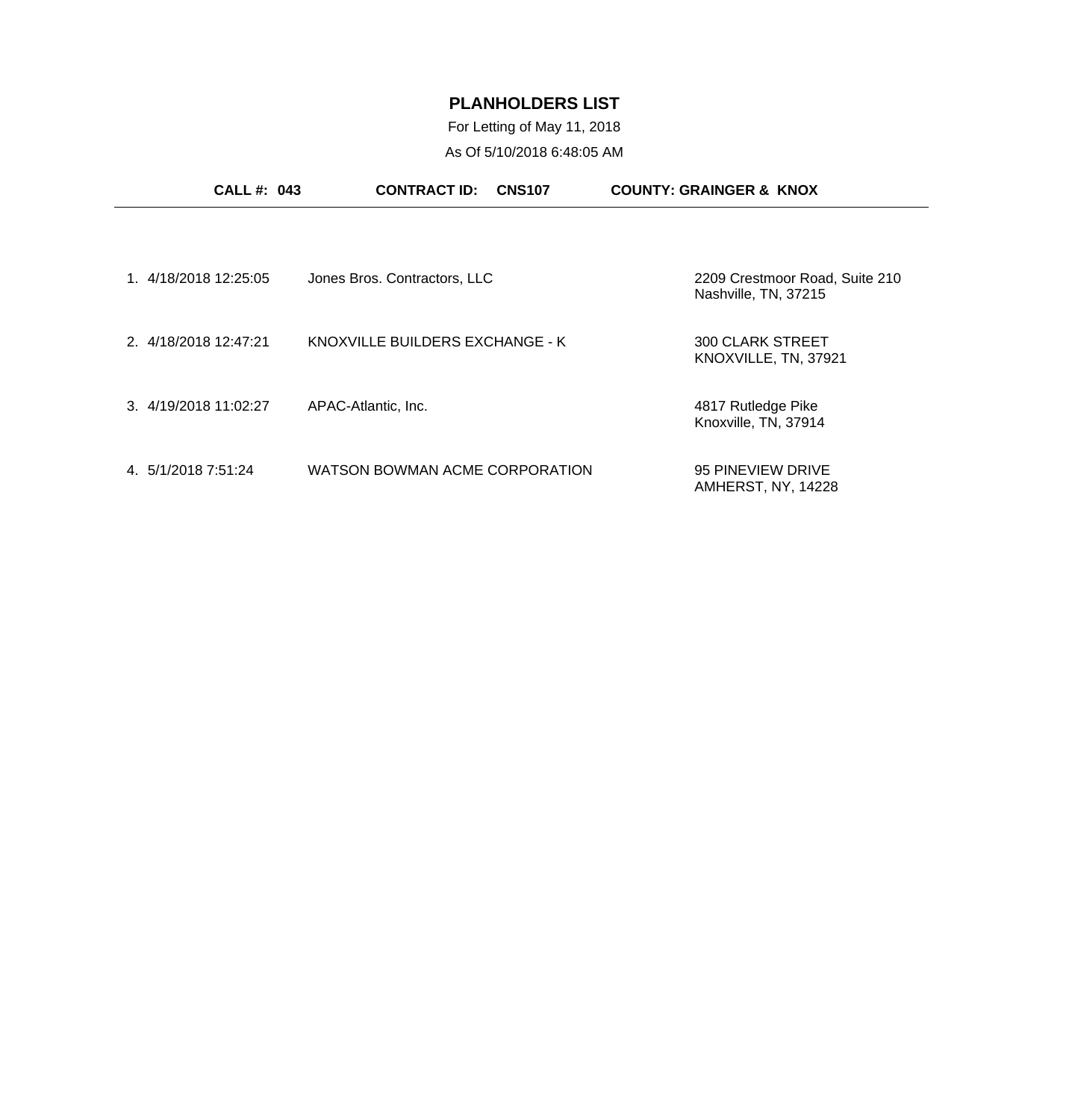For Letting of May 11, 2018 As Of 5/10/2018 6:48:06 AM

| <b>CALL#: 044</b>     | <b>CONTRACT ID:</b><br><b>CNS174</b> | <b>COUNTY: HAMBLEN &amp; JEFFERSON</b>                 |
|-----------------------|--------------------------------------|--------------------------------------------------------|
|                       |                                      |                                                        |
| 1. 4/18/2018 12:25:06 | Jones Bros. Contractors, LLC         | 2209 Crestmoor Road, Suite 210<br>Nashville, TN, 37215 |
| 2. 4/18/2018 12:47:21 | KNOXVILLE BUILDERS EXCHANGE - K      | <b>300 CLARK STREET</b><br>KNOXVILLE, TN, 37921        |
| 3. 4/19/2018 11:02:28 | APAC-Atlantic, Inc.                  | 4817 Rutledge Pike<br>Knoxville, TN, 37914             |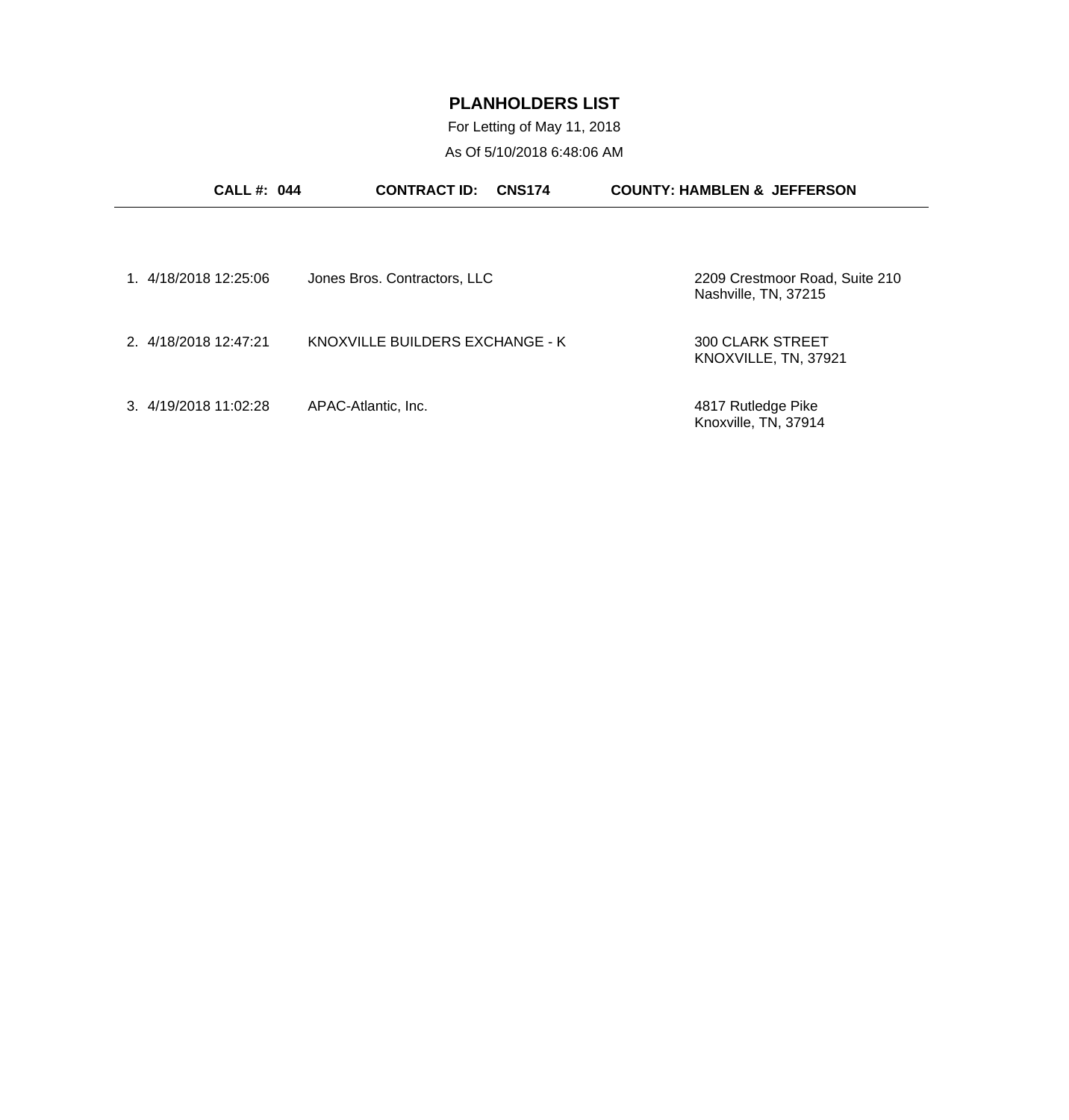For Letting of May 11, 2018 As Of 5/10/2018 6:48:06 AM

| <b>CALL #: 045</b>    | <b>CONTRACT ID:</b><br><b>CNS002</b>       | <b>COUNTY: HAMILTON</b>                                            |
|-----------------------|--------------------------------------------|--------------------------------------------------------------------|
| 1. 4/18/2018 12:25:06 | Jones Bros. Contractors, LLC               | 2209 Crestmoor Road, Suite 210<br>Nashville, TN, 37215             |
| 2. 4/18/2018 12:47:22 | KNOXVILLE BUILDERS EXCHANGE - K            | <b>300 CLARK STREET</b><br>KNOXVILLE, TN, 37921                    |
| 3. 4/19/2018 12:15:57 | Thomas Brothers Construction Company, Inc. | 7849 Dayton Pike<br>Hixson, TN, 37343                              |
| 4. 4/27/2018 7:55:01  | Wright Brothers Construction Company, Inc. | 1500 Lauderdale Memorial<br>Highway, N.W.<br>Charleston, TN, 37310 |
| 5. 5/4/2018 12:38:19  | Bridgepoint, LLC                           | 2095A Cooks Road<br>Mt. Juliet, TN, 37122                          |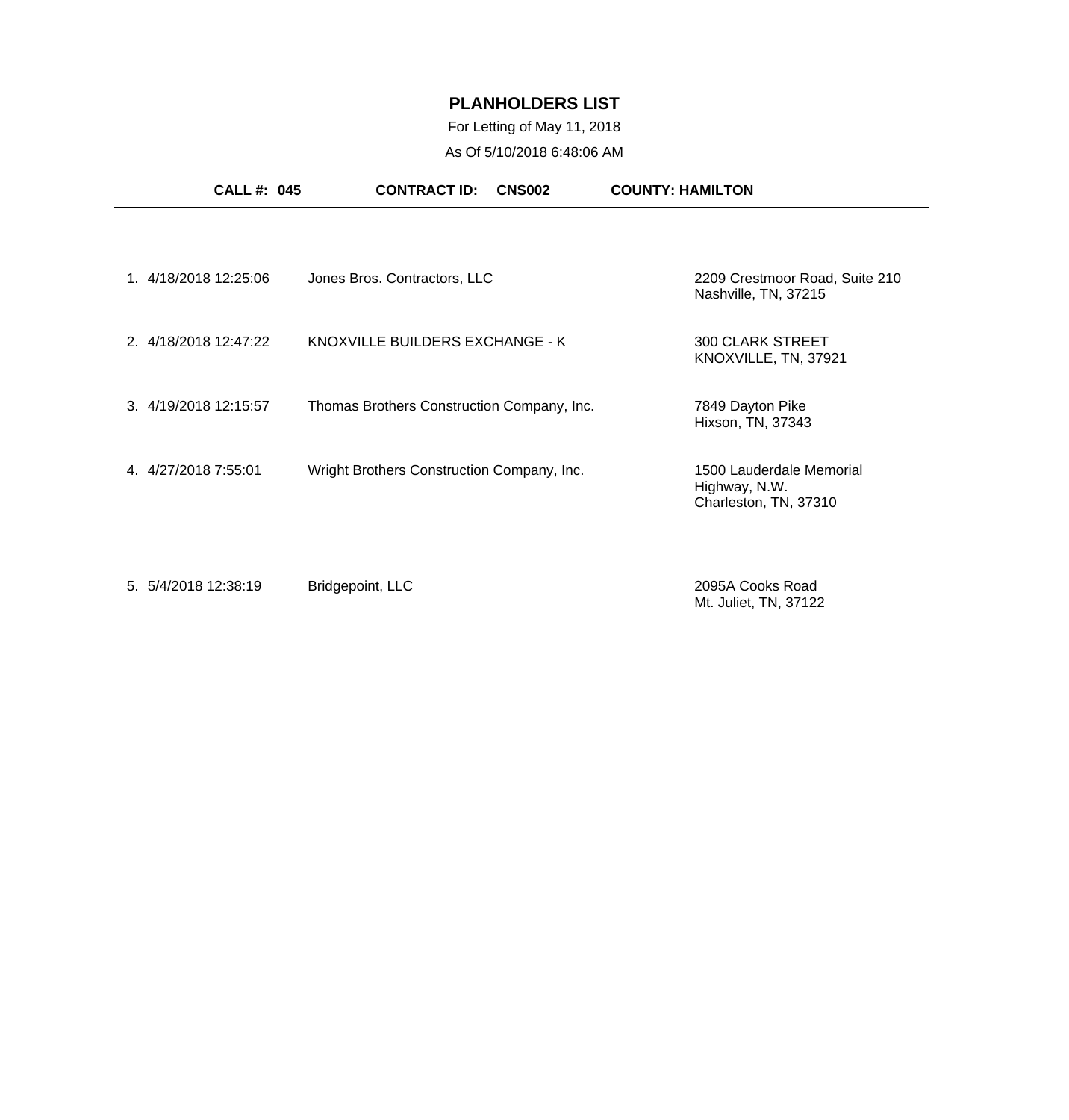## For Letting of May 11, 2018 As Of 5/10/2018 6:48:06 AM

|                      | <b>CALL #: 046</b> | <b>CONTRACT ID:</b>                        | <b>CNS228</b> | <b>COUNTY: HAMILTON</b>                                            |
|----------------------|--------------------|--------------------------------------------|---------------|--------------------------------------------------------------------|
|                      |                    |                                            |               |                                                                    |
| 1.4/18/2018 12:25:07 |                    | Jones Bros. Contractors, LLC               |               | 2209 Crestmoor Road, Suite 210<br>Nashville, TN, 37215             |
| 2. 4/24/2018 2:07:36 |                    | International Traffic Systems, Inc.        |               | 2401 Cleveland Heights Boulevard<br>Lakeland, FL, 33803            |
| 3. 4/27/2018 7:55:02 |                    | Wright Brothers Construction Company, Inc. |               | 1500 Lauderdale Memorial<br>Highway, N.W.<br>Charleston, TN, 37310 |
| 4. 5/1/2018 11:00:34 |                    | Talley Construction Company, Inc.          |               | 1751 McFarland Avenue<br>Rossville, GA, 30741                      |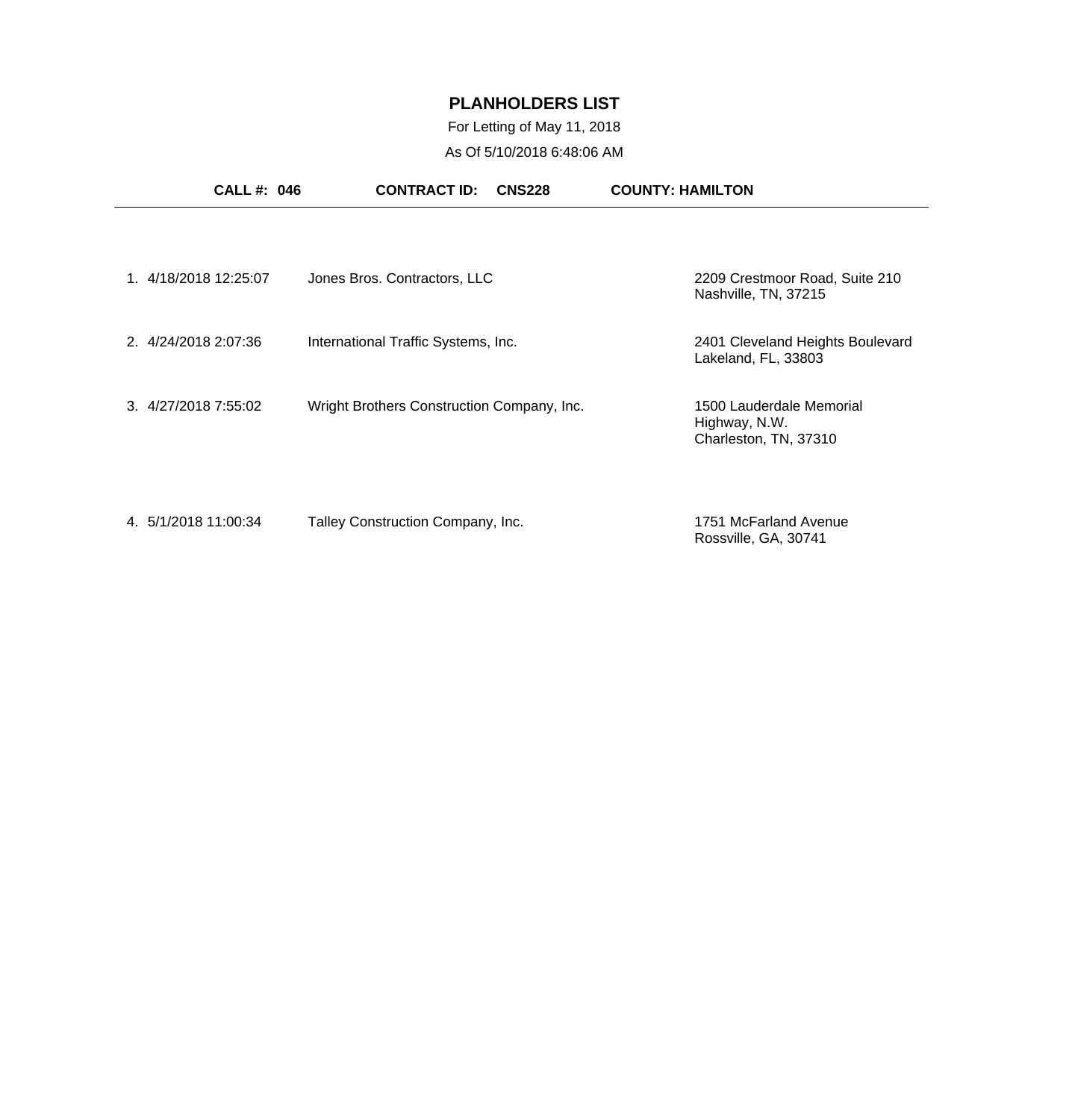Letting Date

As Of 5/10/2018 6:48:07 AM

**CALL #: 047 CONTRACT ID: CNS206** There are no planholders for this proposal.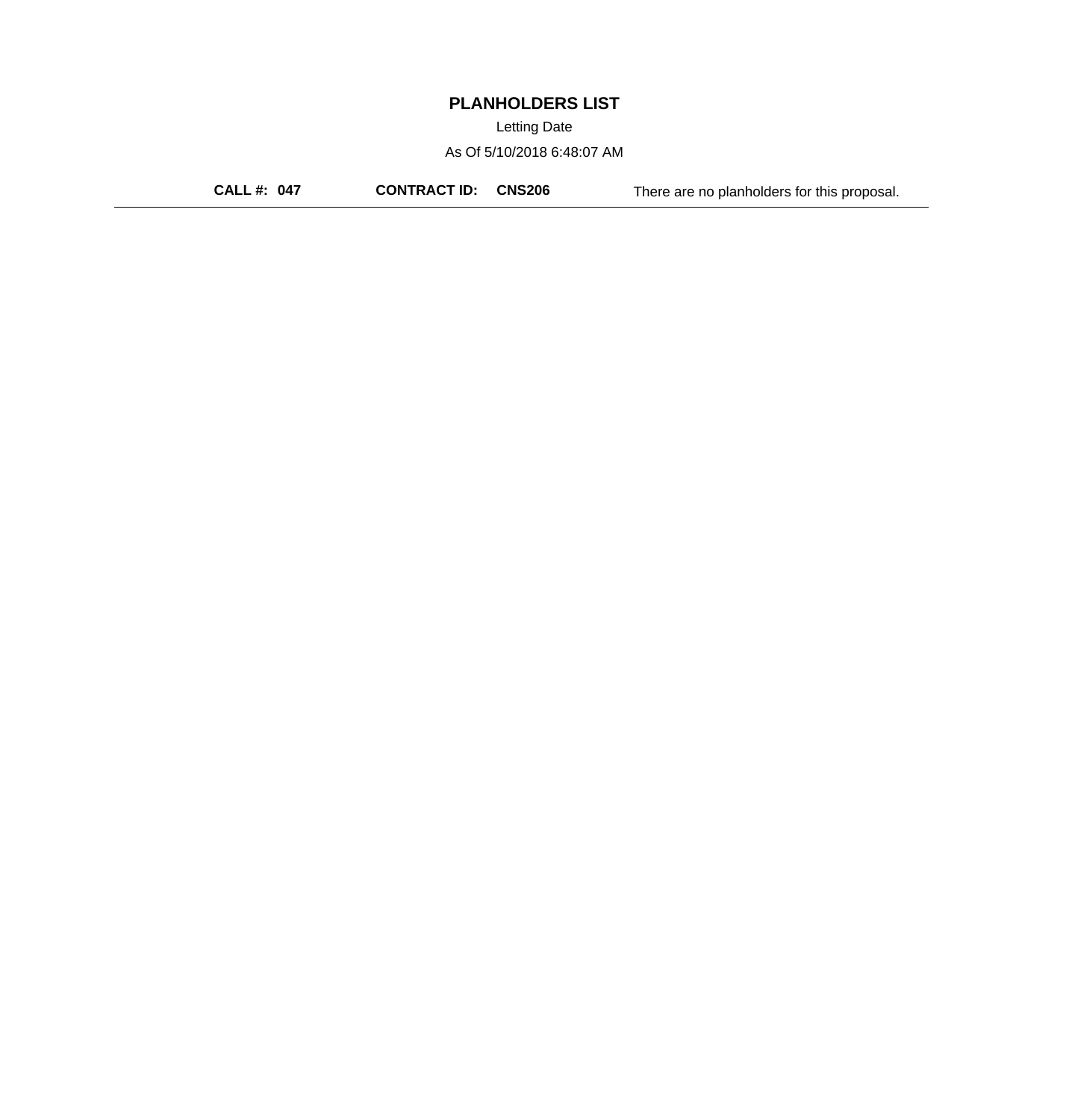For Letting of May 11, 2018 As Of 5/10/2018 6:48:07 AM

| <b>CALL #: 048</b>    | <b>CONTRACT ID:</b>          | <b>CNS217</b> | <b>COUNTY: HANCOCK &amp; HAWKINS</b>       |
|-----------------------|------------------------------|---------------|--------------------------------------------|
| 1. 4/18/2018 12:25:07 | Jones Bros. Contractors, LLC |               | 2209 Crestmoor Road, Suite 210             |
|                       |                              |               | Nashville, TN, 37215                       |
| 2. 4/19/2018 11:02:28 | APAC-Atlantic, Inc.          |               | 4817 Rutledge Pike<br>Knoxville, TN, 37914 |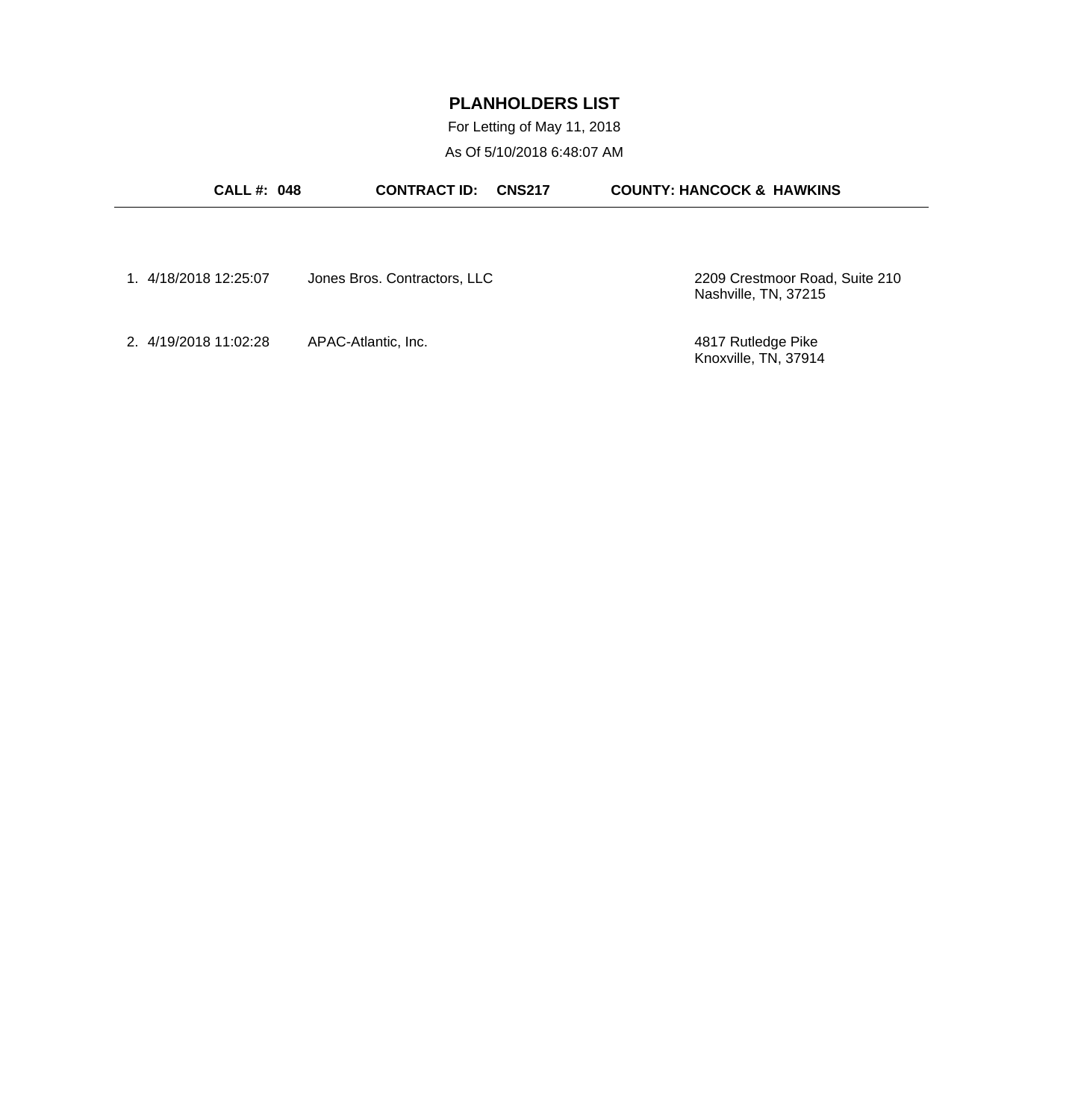## For Letting of May 11, 2018 As Of 5/10/2018 6:48:07 AM

|                       | <b>CALL#: 049</b>     | <b>CONTRACT ID:</b><br><b>CNS222</b> | <b>COUNTY: HARDIN</b>                                   |
|-----------------------|-----------------------|--------------------------------------|---------------------------------------------------------|
|                       |                       |                                      |                                                         |
|                       | 1. 4/18/2018 11:19:48 | Delta Contracting Company, LLC       | 118 Hadley Drive<br>Humboldt, TN, 38343                 |
| 2. 4/18/2018 12:25:08 |                       | Jones Bros. Contractors, LLC         | 2209 Crestmoor Road, Suite 210<br>Nashville, TN, 37215  |
| 3. 4/18/2018 12:47:23 |                       | KNOXVILLE BUILDERS EXCHANGE - K      | <b>300 CLARK STREET</b><br>KNOXVILLE, TN, 37921         |
| 4. 4/20/2018 1:31:37  |                       | All-Brite, Inc.                      | 200 Commerce Center Circle<br>Jackson, TN, 38301        |
| 5. 4/24/2018 2:07:36  |                       | International Traffic Systems, Inc.  | 2401 Cleveland Heights Boulevard<br>Lakeland, FL, 33803 |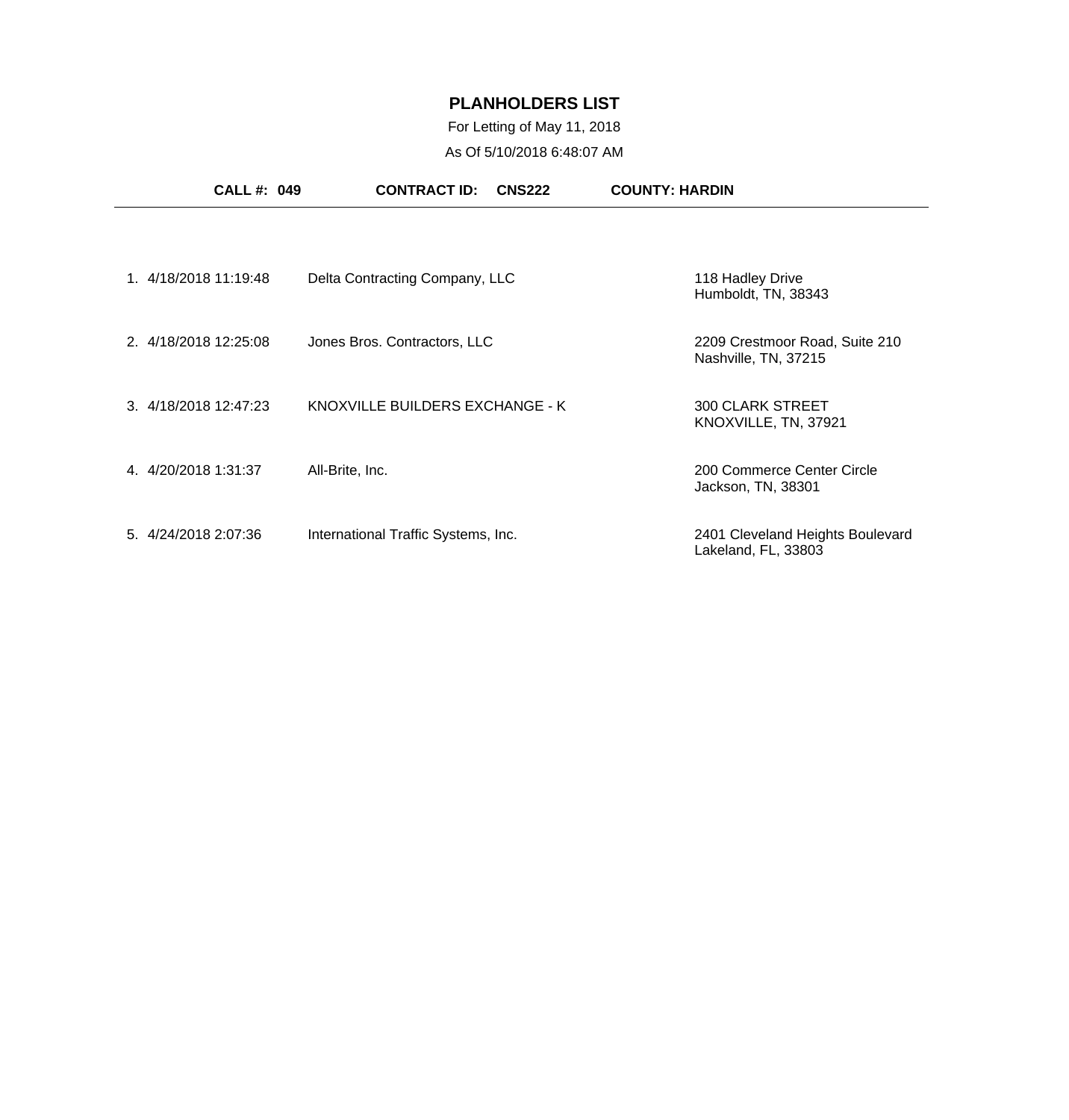## For Letting of May 11, 2018 As Of 5/10/2018 6:48:08 AM

| <b>CALL #: 050</b>    | <b>CONTRACT ID:</b><br><b>CNS189</b> | <b>COUNTY: HAWKINS</b>                                 |
|-----------------------|--------------------------------------|--------------------------------------------------------|
|                       |                                      |                                                        |
| 1. 4/18/2018 12:25:08 | Jones Bros. Contractors, LLC         | 2209 Crestmoor Road, Suite 210<br>Nashville, TN, 37215 |
| 2. 4/18/2018 12:47:23 | KNOXVILLE BUILDERS EXCHANGE - K      | <b>300 CLARK STREET</b><br>KNOXVILLE, TN, 37921        |
| 3. 4/19/2018 11:02:28 | APAC-Atlantic, Inc.                  | 4817 Rutledge Pike<br>Knoxville, TN, 37914             |
| 4. 4/24/2018 1:50:25  | Summers-Taylor, Inc.                 | 300 West Elk Avenue<br>Elizabethton, TN, 37643         |
| 5. 4/26/2018 10:12:24 | Duracap Asphalt Paving Co., Inc.     | 2535 Asbury Road<br>Knoxville, TN, 37914               |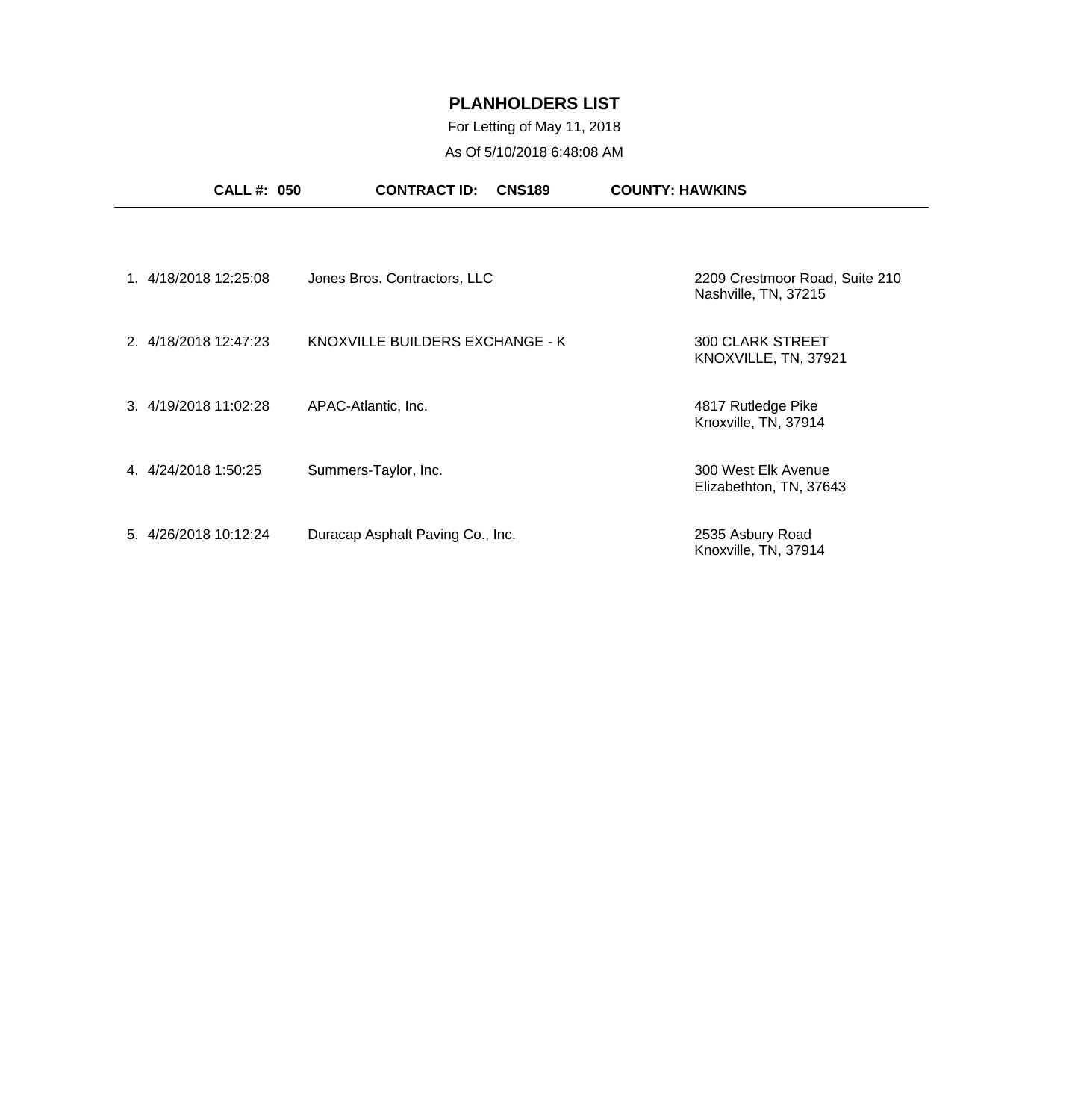## For Letting of May 11, 2018 As Of 5/10/2018 6:48:08 AM

|                     | <b>CALL #: 051</b>    | <b>CONTRACT ID:</b><br><b>CNS213</b> | <b>COUNTY: HAWKINS</b>                                 |
|---------------------|-----------------------|--------------------------------------|--------------------------------------------------------|
|                     |                       |                                      |                                                        |
|                     | 1. 4/18/2018 12:25:09 | Jones Bros. Contractors, LLC         | 2209 Crestmoor Road, Suite 210<br>Nashville, TN, 37215 |
|                     | 2. 4/18/2018 12:47:24 | KNOXVILLE BUILDERS EXCHANGE - K      | <b>300 CLARK STREET</b><br>KNOXVILLE, TN, 37921        |
|                     | 3. 4/24/2018 1:50:25  | Summers-Taylor, Inc.                 | 300 West Elk Avenue<br>Elizabethton, TN, 37643         |
|                     | 4. 4/26/2018 10:12:24 | Duracap Asphalt Paving Co., Inc.     | 2535 Asbury Road<br>Knoxville, TN, 37914               |
| 5. 5/2/2018 9:27:56 |                       | W-L Construction & Paving, Inc.      | PO Box 927<br>Chilhowie, VA, 24319                     |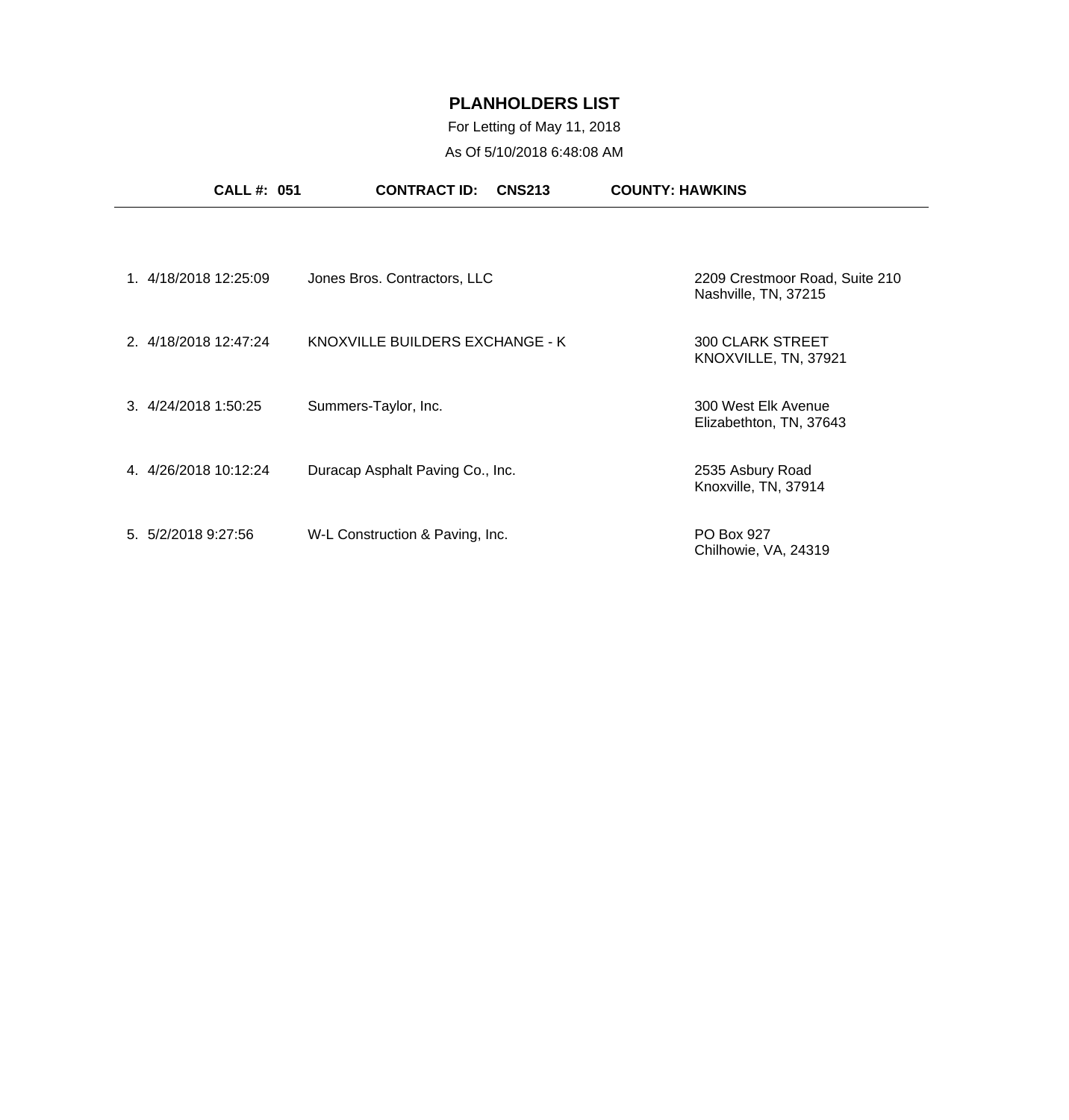For Letting of May 11, 2018 As Of 5/10/2018 6:48:09 AM

|                        | <b>CALL #: 052</b> | <b>CONTRACT ID:</b>               | <b>CNS199</b> | <b>COUNTY: HICKMAN</b>                                 |
|------------------------|--------------------|-----------------------------------|---------------|--------------------------------------------------------|
| 1. 4/18/2018 12:25:09  |                    | Jones Bros. Contractors, LLC      |               | 2209 Crestmoor Road, Suite 210<br>Nashville, TN, 37215 |
| 2. 4/18/2018 12:47:24  |                    | KNOXVILLE BUILDERS EXCHANGE - K   |               | 300 CLARK STREET<br>KNOXVILLE, TN, 37921               |
| 3.4/20/20181:31:37     |                    | All-Brite, Inc.                   |               | 200 Commerce Center Circle<br>Jackson, TN, 38301       |
| 4/27/2018 8:49:12<br>4 |                    | Tennessee Valley Paving Co., Inc. |               | 135 Old Carters Creek Pike<br>Franklin, TN, 37064      |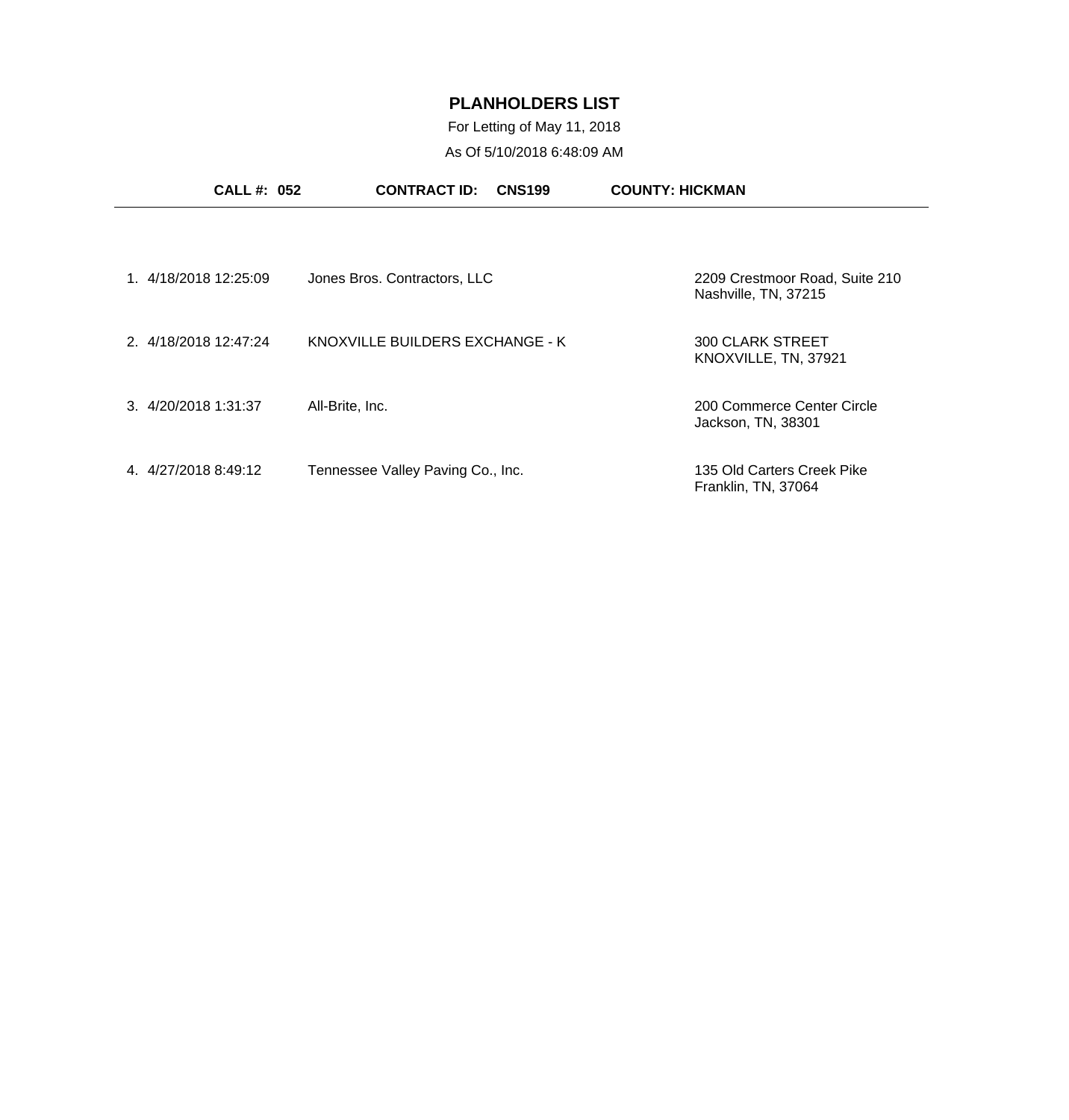## For Letting of May 11, 2018 As Of 5/10/2018 6:48:10 AM

| <b>CALL #: 053</b>    | <b>CONTRACT ID:</b><br><b>CNS201</b> | <b>COUNTY: HICKMAN</b>                                        |
|-----------------------|--------------------------------------|---------------------------------------------------------------|
|                       |                                      |                                                               |
| 1. 4/18/2018 10:24:18 | LU, Inc.                             | 429 West Kingston Springs Road<br>Kingston Springs, TN, 37082 |
| 2. 4/18/2018 12:25:10 | Jones Bros. Contractors, LLC         | 2209 Crestmoor Road, Suite 210<br>Nashville, TN, 37215        |
| 3. 4/18/2018 12:47:24 | KNOXVILLE BUILDERS EXCHANGE - K      | <b>300 CLARK STREET</b><br>KNOXVILLE, TN, 37921               |
| 4. 4/20/2018 1:31:38  | All-Brite, Inc.                      | 200 Commerce Center Circle<br>Jackson, TN, 38301              |
| 5. 4/27/2018 8:49:12  | Tennessee Valley Paving Co., Inc.    | 135 Old Carters Creek Pike<br>Franklin, TN, 37064             |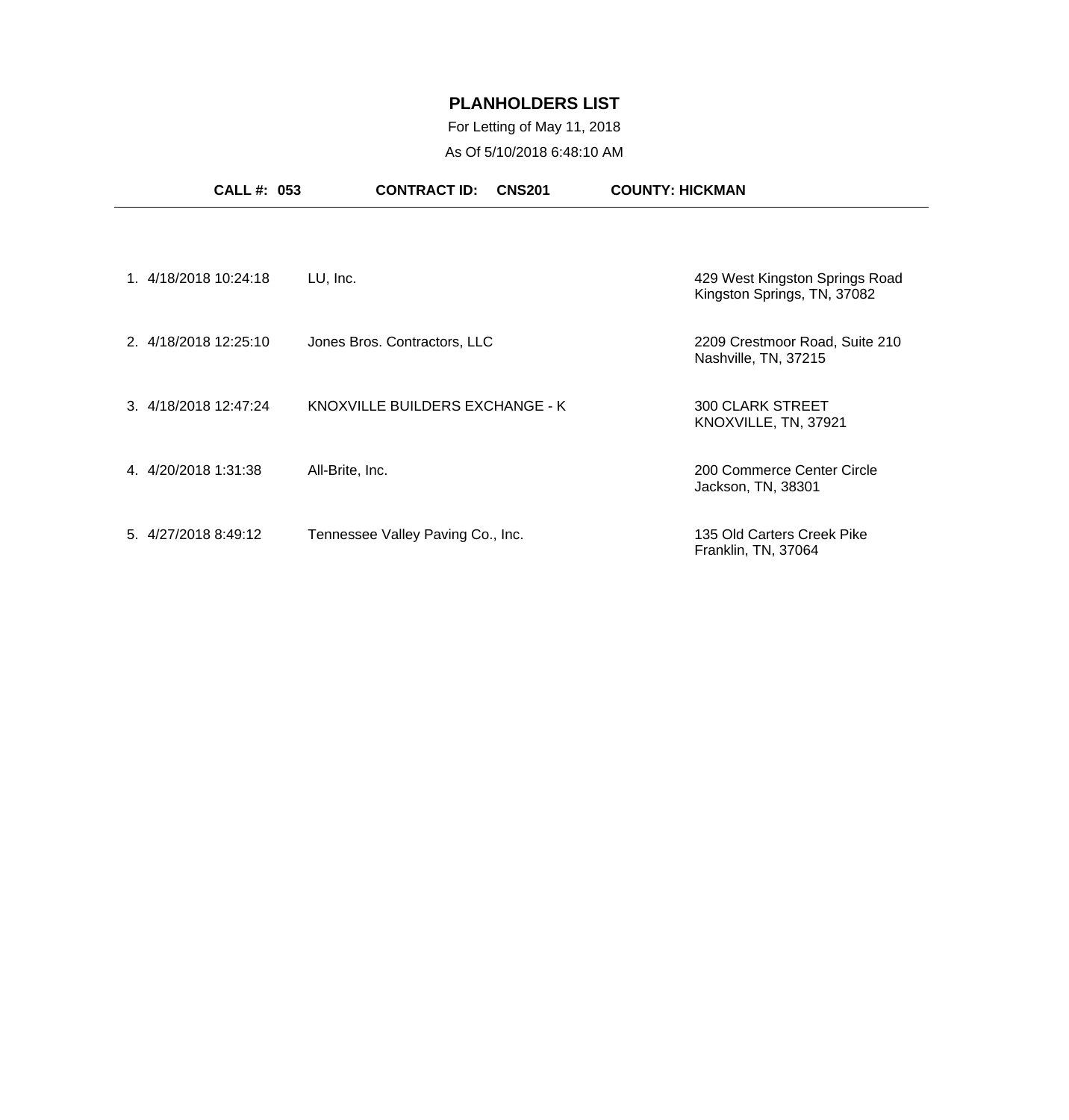## For Letting of May 11, 2018 As Of 5/10/2018 6:48:10 AM

| <b>CALL #: 054</b>    | <b>CONTRACT ID:</b><br><b>CNS177</b>      | <b>COUNTY: JACKSON</b>                                        |
|-----------------------|-------------------------------------------|---------------------------------------------------------------|
|                       |                                           |                                                               |
| 1. 4/18/2018 10:24:18 | LU, Inc.                                  | 429 West Kingston Springs Road<br>Kingston Springs, TN, 37082 |
| 2. 4/18/2018 12:25:10 | Jones Bros. Contractors, LLC              | 2209 Crestmoor Road, Suite 210<br>Nashville, TN, 37215        |
| 3. 4/18/2018 12:47:25 | KNOXVILLE BUILDERS EXCHANGE - K           | <b>300 CLARK STREET</b><br>KNOXVILLE, TN, 37921               |
| 4. 4/20/2018 12:59:48 | <b>Vulcan Construction Materials, LLC</b> | 3556 Hermitage Industrial Drive<br>Hermitage, TN, 37076       |
| 5. 4/26/2018 10:17:57 | Rogers Group, Inc.                        | 50 W. Davis Road<br>Cookeville, TN, 38506                     |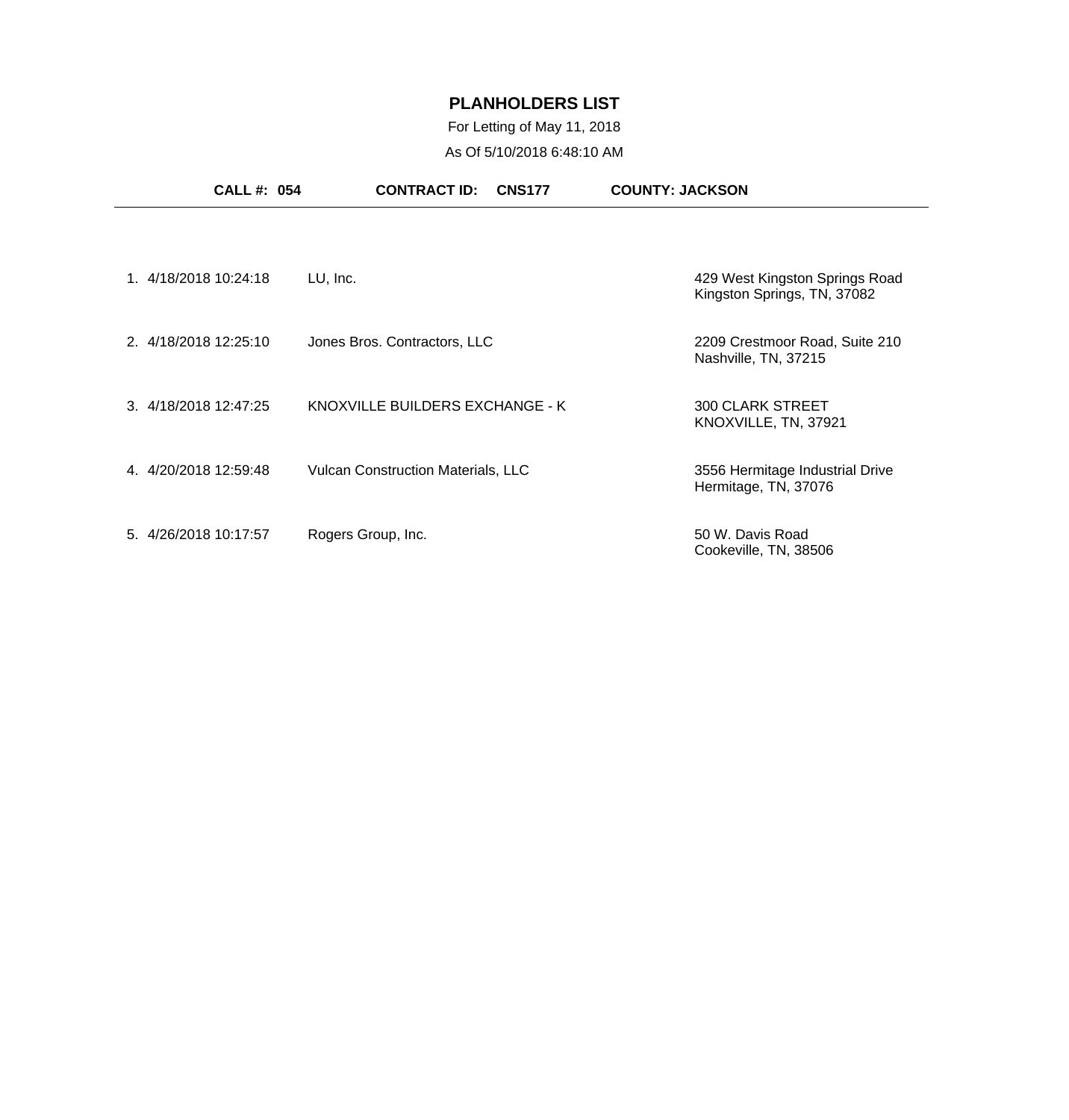For Letting of May 11, 2018 As Of 5/10/2018 6:48:10 AM

**CALL #: 055 CONTRACT ID: CNS183 COUNTY: JEFFERSON**

No Plans Contract.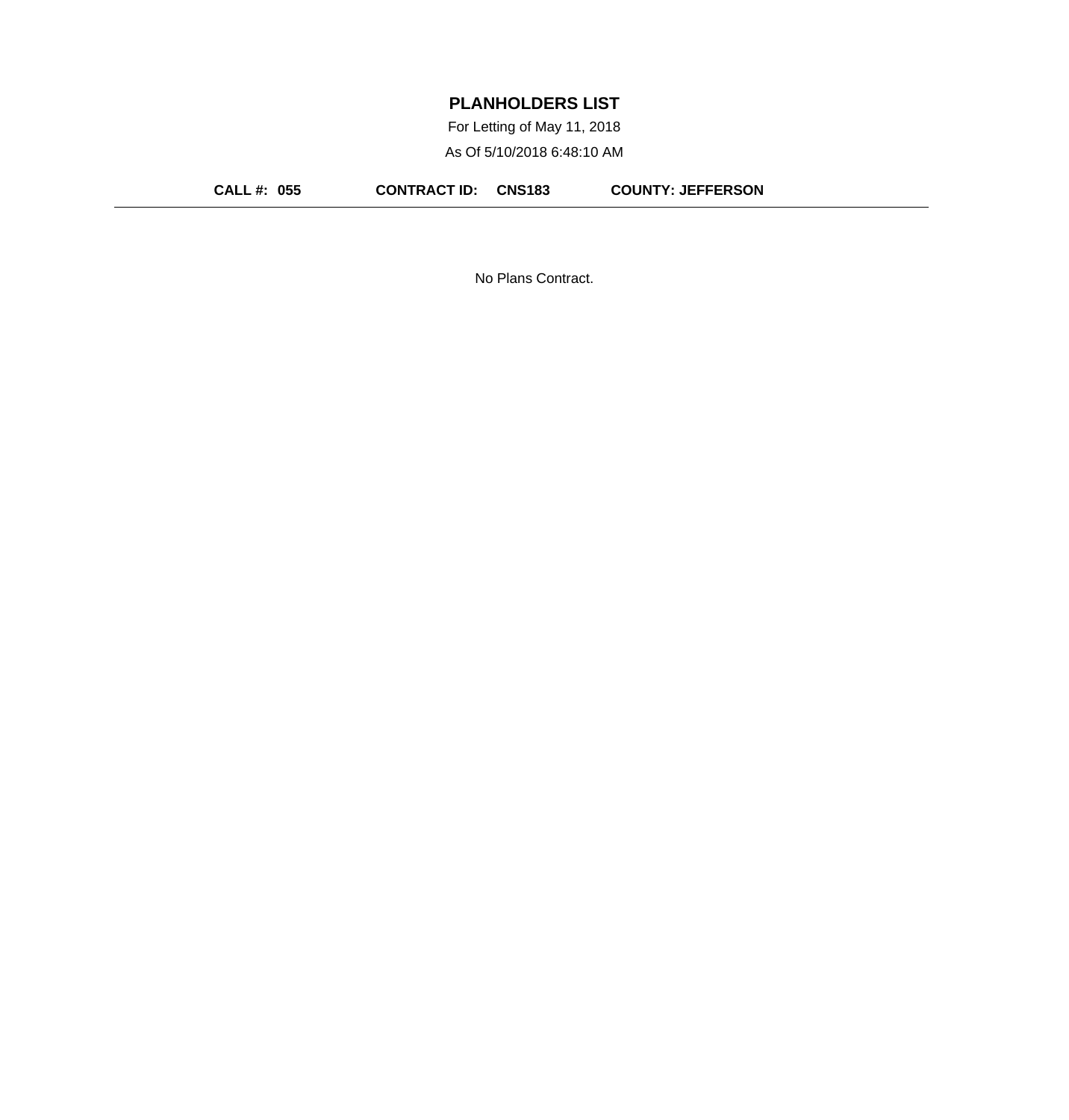For Letting of May 11, 2018 As Of 5/10/2018 6:48:11 AM

|                       | <b>CALL #: 056</b> | <b>CONTRACT ID:</b>             | <b>CNS188</b> | <b>COUNTY: JOHNSON</b>                                 |
|-----------------------|--------------------|---------------------------------|---------------|--------------------------------------------------------|
|                       |                    |                                 |               |                                                        |
| 1. 4/18/2018 12:25:11 |                    | Jones Bros. Contractors, LLC    |               | 2209 Crestmoor Road, Suite 210<br>Nashville, TN, 37215 |
| 2. 4/18/2018 12:47:25 |                    | KNOXVILLE BUILDERS EXCHANGE - K |               | <b>300 CLARK STREET</b><br>KNOXVILLE, TN, 37921        |
| 3. 4/23/2018 8:24:37  |                    | Maymead, Inc.                   |               | 1995 Roan Creek Road<br>Mountain City, TN, 37683       |
| 4. 4/24/2018 1:47:08  |                    | <b>ALH Construction Company</b> |               | 415 West E Street<br>Elizabethton, TN, 37643           |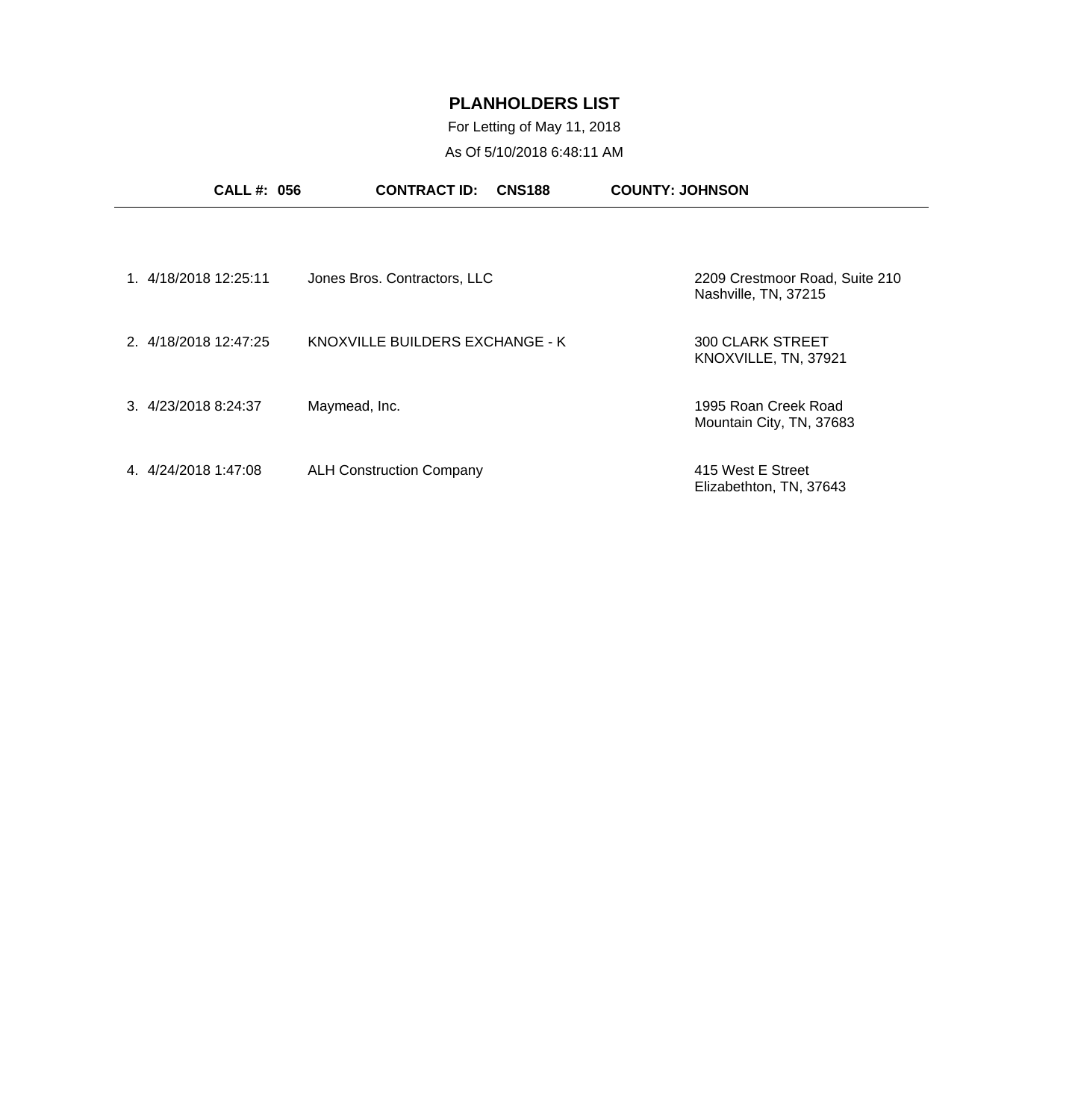## For Letting of May 11, 2018 As Of 5/10/2018 6:48:11 AM

| <b>CALL #: 057</b>    | <b>CONTRACT ID:</b>                 | <b>CNS135</b> | <b>COUNTY: KNOX</b>                                     |
|-----------------------|-------------------------------------|---------------|---------------------------------------------------------|
|                       |                                     |               |                                                         |
| 1. 4/18/2018 12:25:12 | Jones Bros. Contractors, LLC        |               | 2209 Crestmoor Road, Suite 210<br>Nashville, TN, 37215  |
| 2. 4/18/2018 12:47:26 | KNOXVILLE BUILDERS EXCHANGE - K     |               | <b>300 CLARK STREET</b><br>KNOXVILLE, TN, 37921         |
| 3. 4/19/2018 11:02:29 | APAC-Atlantic, Inc.                 |               | 4817 Rutledge Pike<br>Knoxville, TN, 37914              |
| 4. 4/19/2018 11:22:22 | Rogers Group, Inc.                  |               | 601 MARYVILLE PIKE<br>KNOXVILLE, TN, 37920              |
| 5. 4/24/2018 2:07:37  | International Traffic Systems, Inc. |               | 2401 Cleveland Heights Boulevard<br>Lakeland, FL, 33803 |
| 6. 4/26/2018 10:12:25 | Duracap Asphalt Paving Co., Inc.    |               | 2535 Asbury Road<br>Knoxville, TN, 37914                |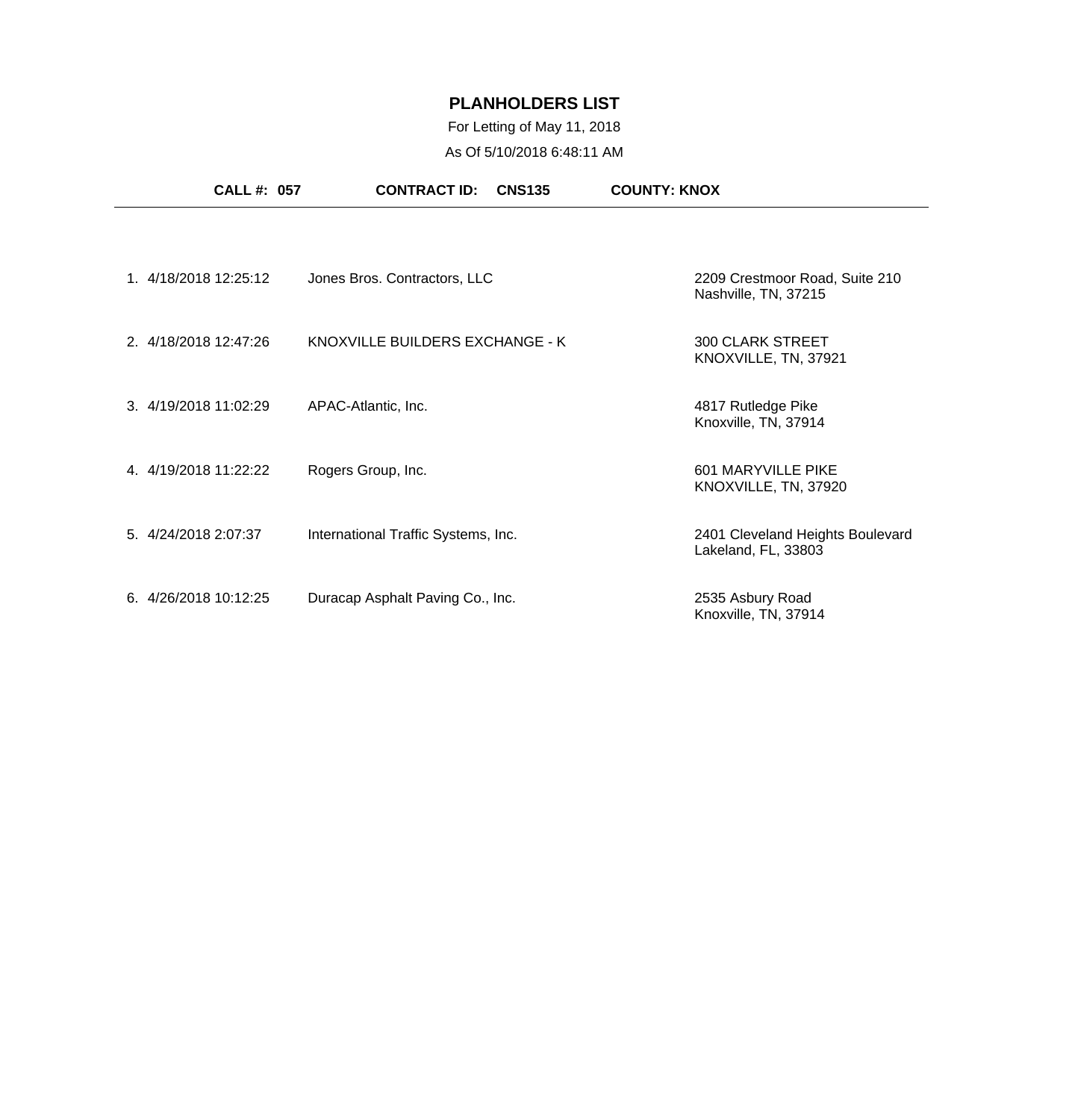For Letting of May 11, 2018 As Of 5/10/2018 6:48:11 AM

| <b>CALL #: 058</b>       | <b>CONTRACT ID:</b><br><b>CNS105</b> | <b>COUNTY: KNOX</b>                                    |
|--------------------------|--------------------------------------|--------------------------------------------------------|
|                          |                                      |                                                        |
| 1. 4/18/2018 12:25:13    | Jones Bros. Contractors, LLC         | 2209 Crestmoor Road, Suite 210<br>Nashville, TN, 37215 |
| 2. 4/18/2018 12:47:26    | KNOXVILLE BUILDERS EXCHANGE - K      | <b>300 CLARK STREET</b><br>KNOXVILLE, TN, 37921        |
| 3. 4/19/2018 11:02:29    | APAC-Atlantic, Inc.                  | 4817 Rutledge Pike<br>Knoxville, TN, 37914             |
| 4/19/2018 11:22:23<br>4. | Rogers Group, Inc.                   | 601 MARYVILLE PIKE<br>KNOXVILLE, TN, 37920             |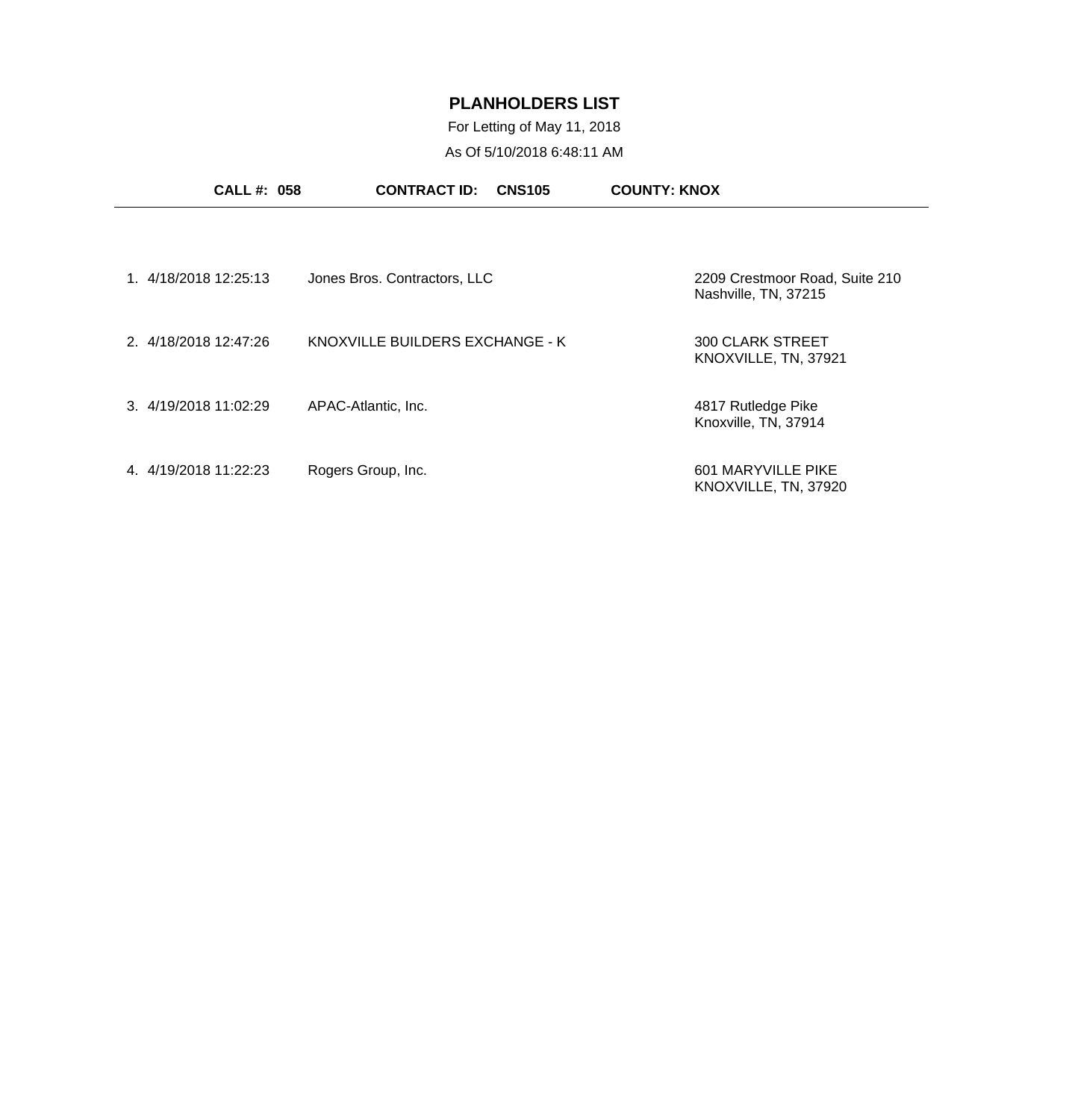Letting Date

As Of 5/10/2018 6:48:12 AM

**CALL #: 059 CONTRACT ID: CNS197** There are no planholders for this proposal.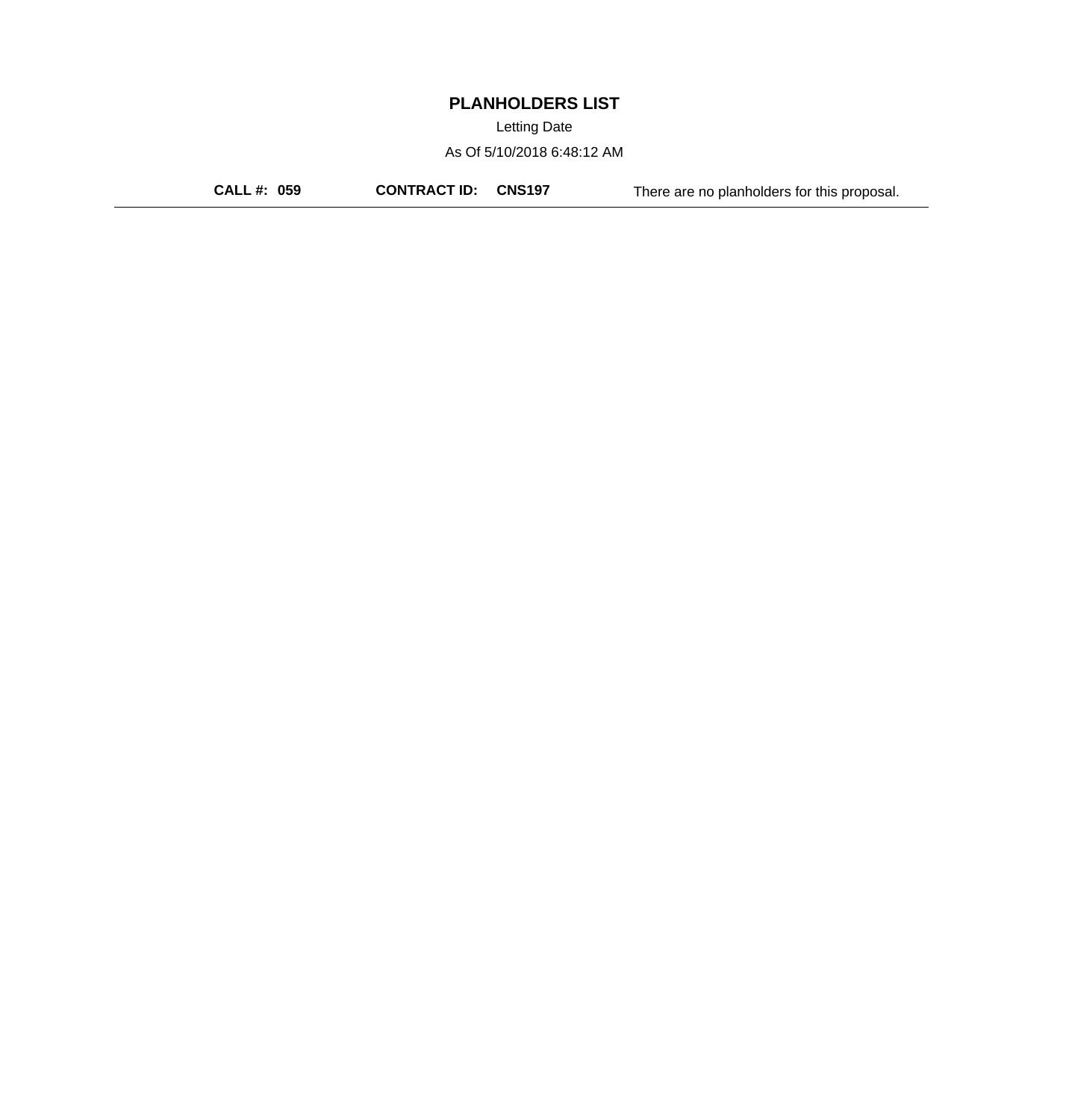For Letting of May 11, 2018 As Of 5/10/2018 6:48:12 AM

| <b>CALL#: 060</b>     | <b>CONTRACT ID:</b><br><b>CNS167</b> | <b>COUNTY: LAWRENCE</b>                                       |
|-----------------------|--------------------------------------|---------------------------------------------------------------|
|                       |                                      |                                                               |
| 1. 4/18/2018 10:24:19 | LU, Inc.                             | 429 West Kingston Springs Road<br>Kingston Springs, TN, 37082 |
| 2. 4/18/2018 12:25:13 | Jones Bros. Contractors, LLC         | 2209 Crestmoor Road, Suite 210<br>Nashville, TN, 37215        |
| 3 4/18/2018 12:47:26  | KNOXVILLE BUILDERS EXCHANGE - K      | <b>300 CLARK STREET</b><br>KNOXVILLE, TN, 37921               |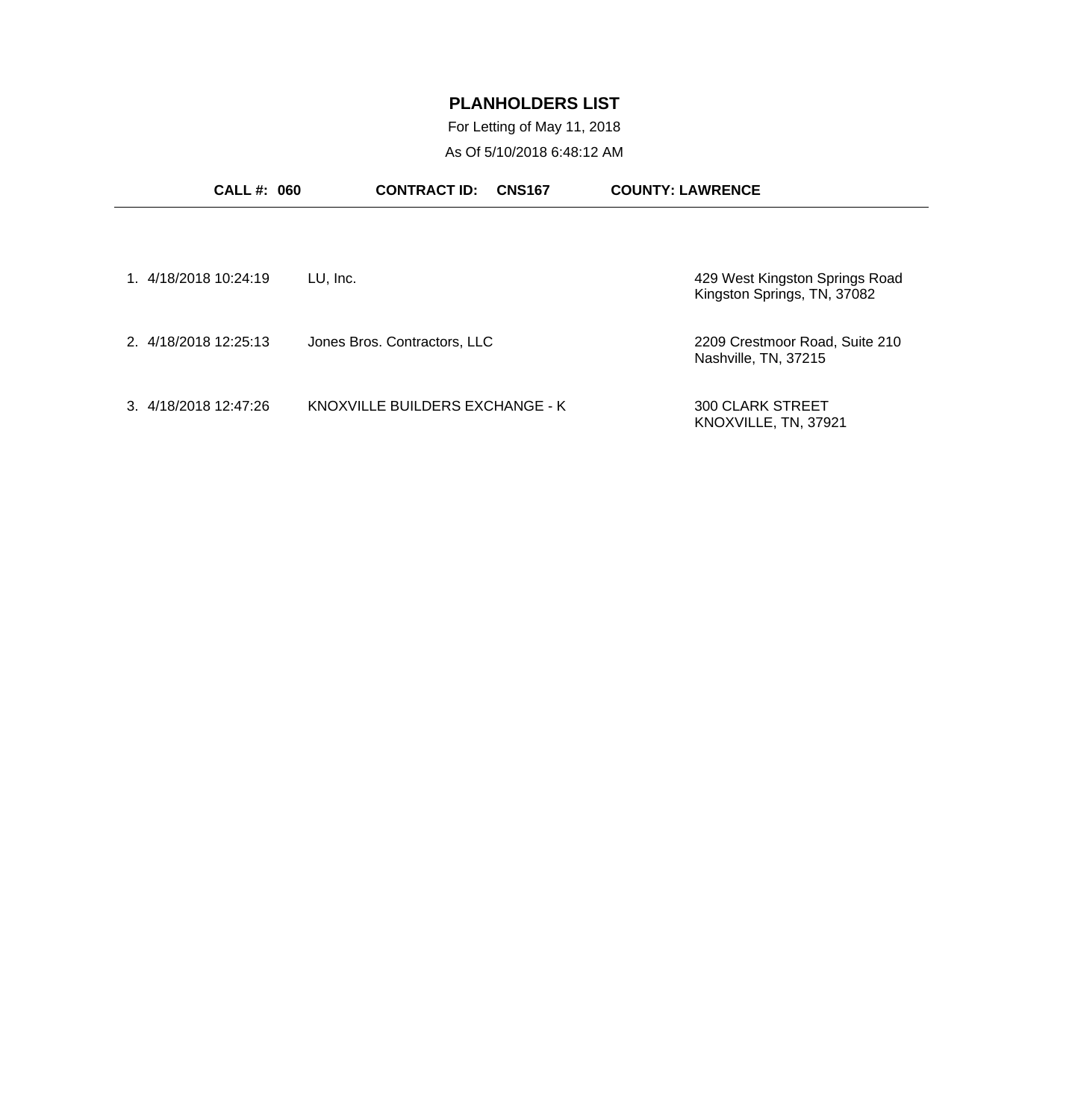## For Letting of May 11, 2018 As Of 5/10/2018 6:48:12 AM

|                       | <b>CALL#: 061</b>     | <b>CONTRACT ID:</b><br><b>CNS208</b> | <b>COUNTY: LOUDON</b>                                         |
|-----------------------|-----------------------|--------------------------------------|---------------------------------------------------------------|
|                       |                       |                                      |                                                               |
| 1. 4/18/2018 10:24:19 |                       | LU, Inc.                             | 429 West Kingston Springs Road<br>Kingston Springs, TN, 37082 |
|                       | 2. 4/18/2018 12:25:14 | Jones Bros. Contractors, LLC         | 2209 Crestmoor Road, Suite 210<br>Nashville, TN, 37215        |
|                       | 3. 4/18/2018 12:47:27 | KNOXVILLE BUILDERS EXCHANGE - K      | <b>300 CLARK STREET</b><br>KNOXVILLE, TN, 37921               |
|                       | 4. 4/19/2018 11:02:30 | APAC-Atlantic, Inc.                  | 4817 Rutledge Pike<br>Knoxville, TN, 37914                    |
|                       | 5. 4/19/2018 11:22:23 | Rogers Group, Inc.                   | 601 MARYVILLE PIKE<br>KNOXVILLE, TN, 37920                    |
|                       | 6. 4/26/2018 10:12:25 | Duracap Asphalt Paving Co., Inc.     | 2535 Asbury Road<br>Knoxville, TN, 37914                      |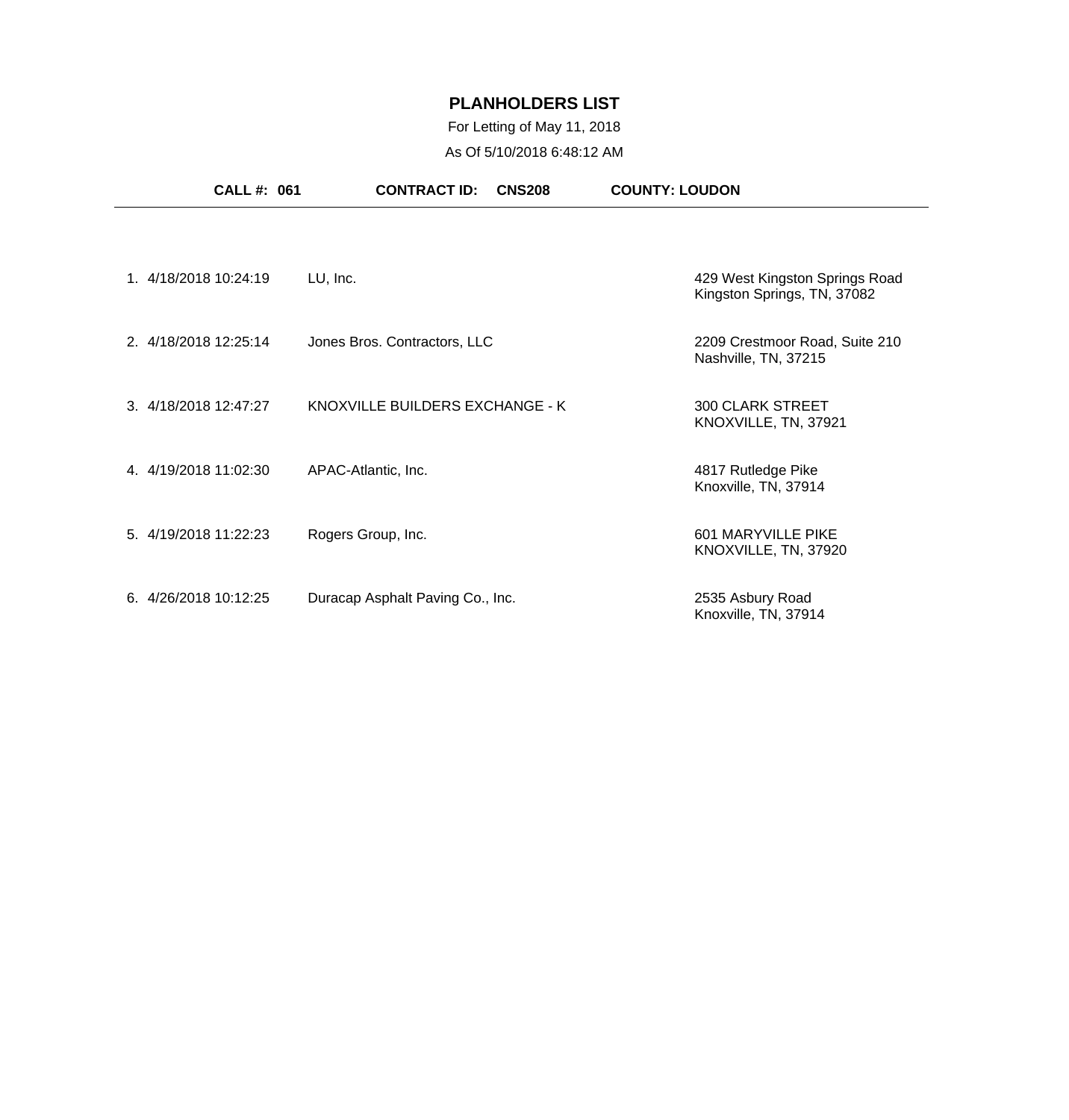## For Letting of May 11, 2018 As Of 5/10/2018 6:48:13 AM

| <b>CALL #: 062</b>     | <b>CONTRACT ID:</b><br><b>CNS209</b> | <b>COUNTY: MADISON</b>                                        |
|------------------------|--------------------------------------|---------------------------------------------------------------|
|                        |                                      |                                                               |
| 1. 4/18/2018 10:24:20  | LU, Inc.                             | 429 West Kingston Springs Road<br>Kingston Springs, TN, 37082 |
| 2. 4/18/2018 10:45:09  | <b>Ford Construction Company</b>     | 1311 East Court Street<br>Dyersburg, TN, 38024                |
| 3. 4/18/2018 11:19:49  | Delta Contracting Company, LLC       | 118 Hadley Drive<br>Humboldt, TN, 38343                       |
| 4. 4/18/2018 12:25:14  | Jones Bros. Contractors, LLC         | 2209 Crestmoor Road, Suite 210<br>Nashville, TN, 37215        |
| 5. 4/18/2018 12:47:27  | KNOXVILLE BUILDERS EXCHANGE - K      | <b>300 CLARK STREET</b><br>KNOXVILLE, TN, 37921               |
| 6. $4/20/2018$ 1:31:38 | All-Brite, Inc.                      | 200 Commerce Center Circle<br>Jackson, TN, 38301              |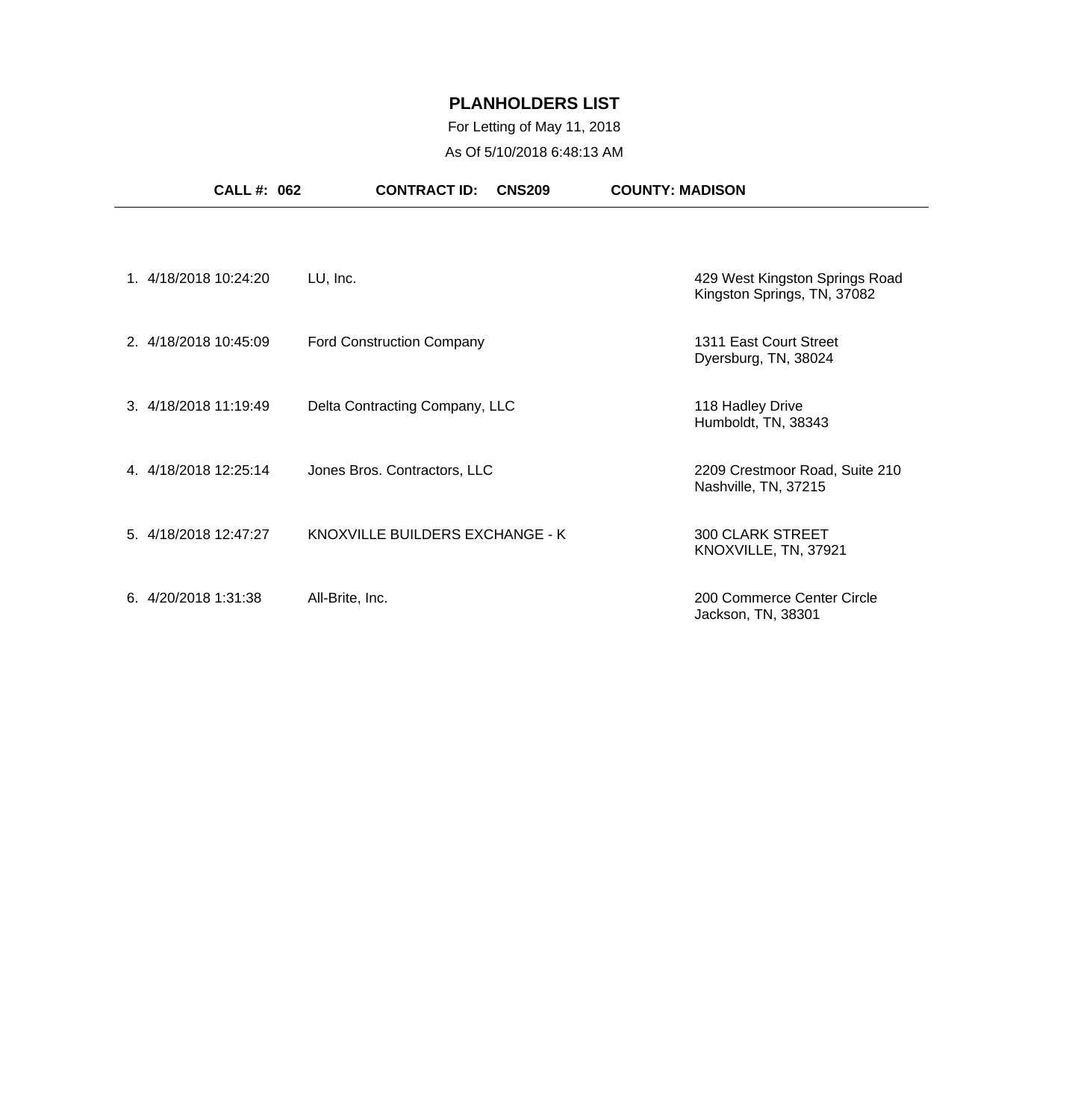## For Letting of May 11, 2018 As Of 5/10/2018 6:48:13 AM

|                       | CALL #: 063 | <b>CONTRACT ID:</b>                        | <b>CNS187</b> | <b>COUNTY: MCMINN</b>                                              |  |
|-----------------------|-------------|--------------------------------------------|---------------|--------------------------------------------------------------------|--|
|                       |             |                                            |               |                                                                    |  |
| 1. 4/18/2018 12:25:15 |             | Jones Bros. Contractors, LLC               |               | 2209 Crestmoor Road, Suite 210<br>Nashville, TN, 37215             |  |
| 2. 4/18/2018 12:47:27 |             | KNOXVILLE BUILDERS EXCHANGE - K            |               | <b>300 CLARK STREET</b><br>KNOXVILLE, TN, 37921                    |  |
| 3. 4/19/2018 11:22:23 |             | Rogers Group, Inc.                         |               | 601 MARYVILLE PIKE<br>KNOXVILLE, TN, 37920                         |  |
| 4. 4/24/2018 2:07:37  |             | International Traffic Systems, Inc.        |               | 2401 Cleveland Heights Boulevard<br>Lakeland, FL, 33803            |  |
| 5. 4/27/2018 7:55:02  |             | Wright Brothers Construction Company, Inc. |               | 1500 Lauderdale Memorial<br>Highway, N.W.<br>Charleston, TN, 37310 |  |
| 6. 5/4/2018 11:48:20  |             | ROAD WORX, INC.                            |               | 5651 S. National Drive                                             |  |

Knoxville, TN, 37914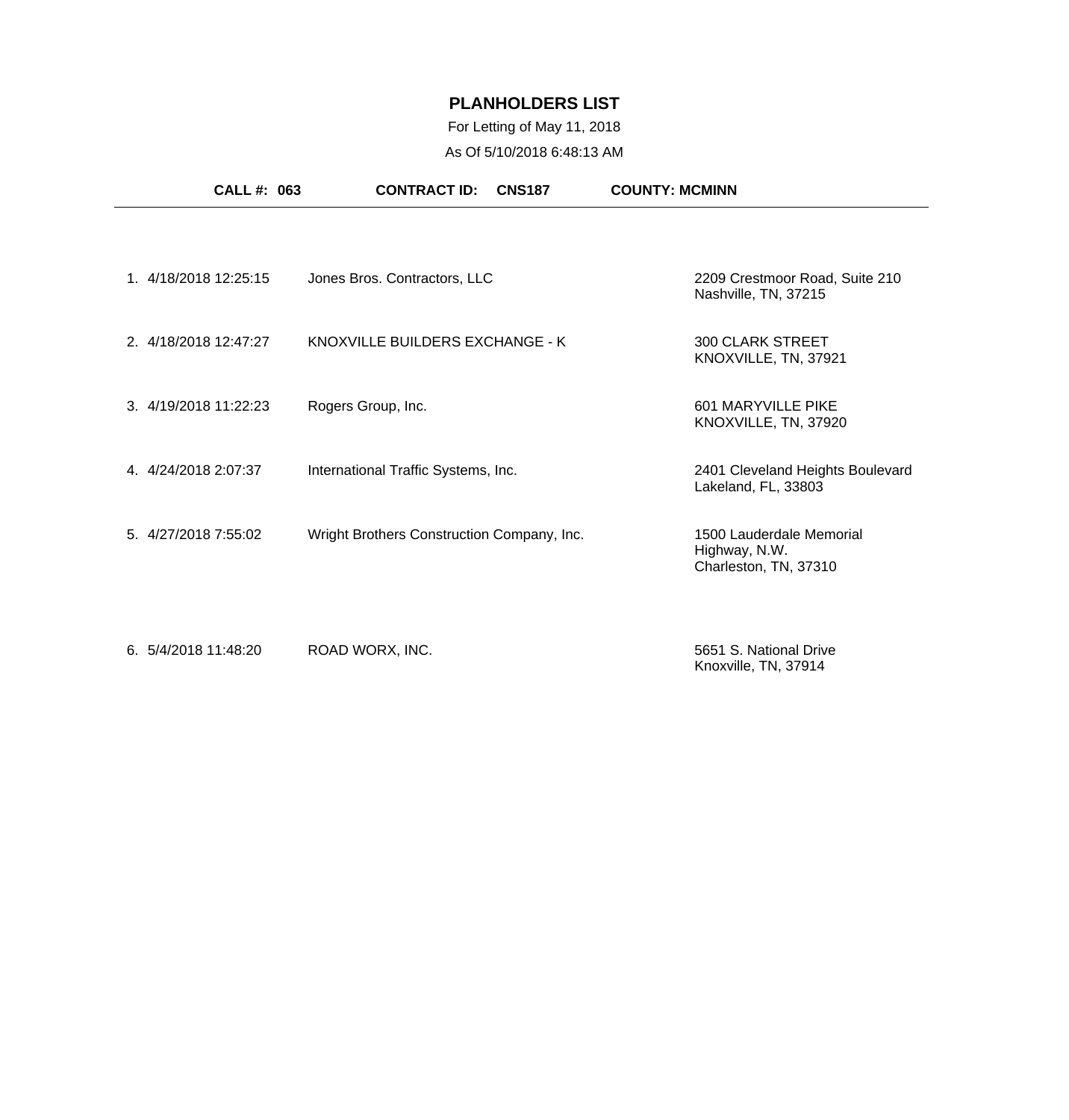For Letting of May 11, 2018 As Of 5/10/2018 6:48:13 AM

| <b>CALL #: 064</b>    | <b>CONTRACT ID:</b><br><b>CNS173</b> | <b>COUNTY: MONTGOMERY</b>                                     |
|-----------------------|--------------------------------------|---------------------------------------------------------------|
|                       |                                      |                                                               |
| 1. 4/18/2018 10:24:20 | LU, Inc.                             | 429 West Kingston Springs Road<br>Kingston Springs, TN, 37082 |
| 2. 4/18/2018 12:25:15 | Jones Bros. Contractors, LLC         | 2209 Crestmoor Road, Suite 210<br>Nashville, TN, 37215        |
| 3. 4/18/2018 12:47:28 | KNOXVILLE BUILDERS EXCHANGE - K      | 300 CLARK STREET<br>KNOXVILLE, TN, 37921                      |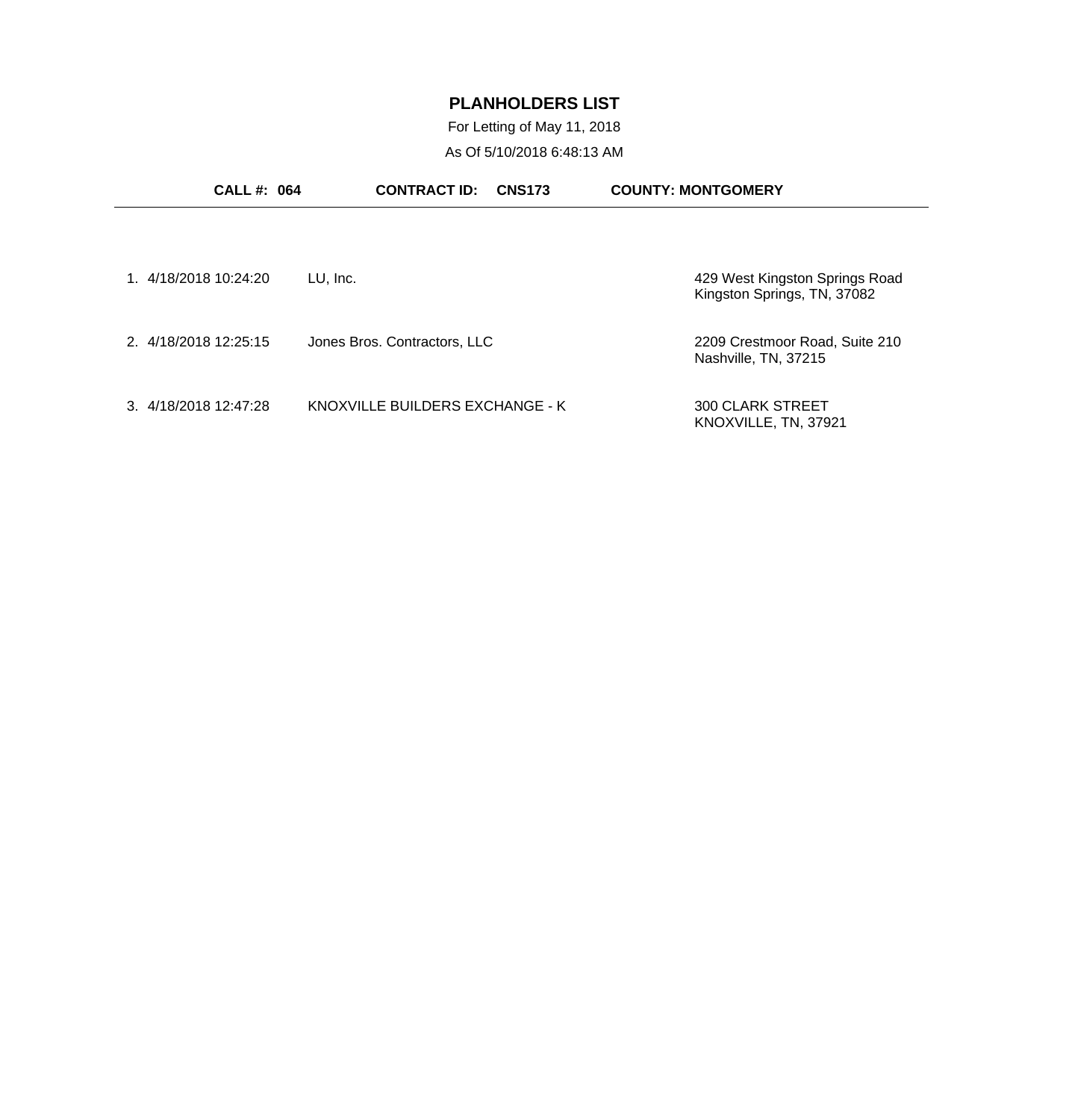## For Letting of May 11, 2018 As Of 5/10/2018 6:48:14 AM

| CALL #: 065           | <b>CONTRACT ID:</b><br><b>CNS223</b> | <b>COUNTY: MONTGOMERY</b>                                       |
|-----------------------|--------------------------------------|-----------------------------------------------------------------|
|                       |                                      |                                                                 |
| 1. 4/18/2018 10:24:21 | LU, Inc.                             | 429 West Kingston Springs Road<br>Kingston Springs, TN, 37082   |
| 2. 4/18/2018 12:25:16 | Jones Bros. Contractors, LLC         | 2209 Crestmoor Road, Suite 210<br>Nashville, TN, 37215          |
| 3. 4/18/2018 12:47:28 | KNOXVILLE BUILDERS EXCHANGE - K      | <b>300 CLARK STREET</b><br>KNOXVILLE, TN, 37921                 |
| 4. 4/19/2018 11:45:40 | Rawso, LLC                           | 819 Scott Street, Suite A<br>Murfreesboro, TN, 37129            |
| 5. 5/1/2018 7:44:19   | <b>Sessions Paving Company</b>       | 6535 Robertson Avenue<br>P.O. Box 90266<br>Nashville, TN, 37209 |
| 6. 5/4/2018 12:38:20  | Bridgepoint, LLC                     | 2095A Cooks Road                                                |

Mt. Juliet, TN, 37122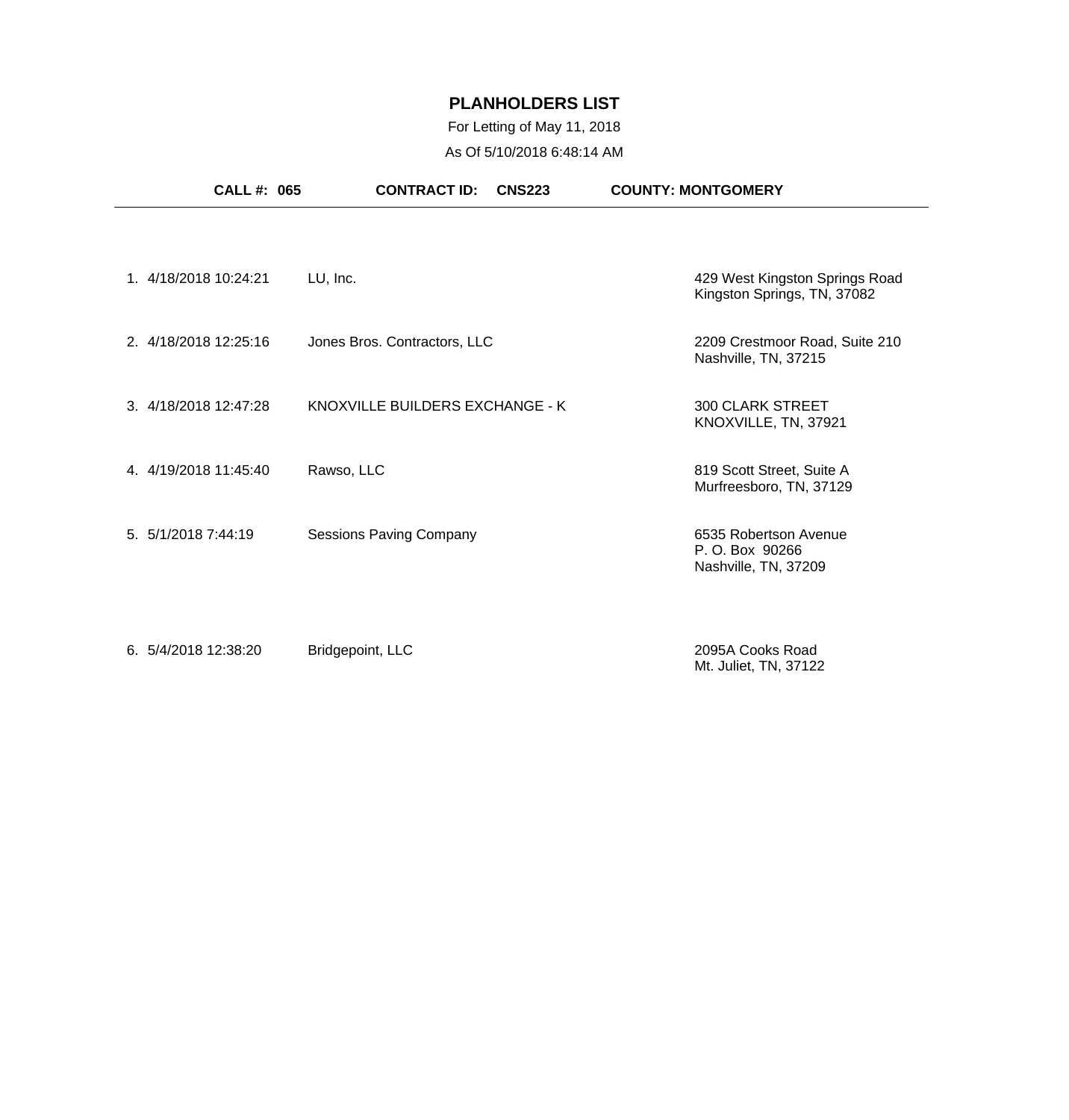For Letting of May 11, 2018 As Of 5/10/2018 6:48:14 AM

| <b>CALL#: 066</b>     | <b>CONTRACT ID:</b><br><b>CNS178</b> | <b>COUNTY: OVERTON</b>                                 |
|-----------------------|--------------------------------------|--------------------------------------------------------|
|                       |                                      |                                                        |
| 1 4/18/2018 12:25:16  | Jones Bros. Contractors, LLC         | 2209 Crestmoor Road, Suite 210<br>Nashville, TN, 37215 |
| 2. 4/18/2018 12:47:28 | KNOXVILLE BUILDERS EXCHANGE - K      | <b>300 CLARK STREET</b><br>KNOXVILLE, TN, 37921        |
| 3. 4/26/2018 10:17:58 | Rogers Group, Inc.                   | 50 W. Davis Road<br>Cookeville, TN, 38506              |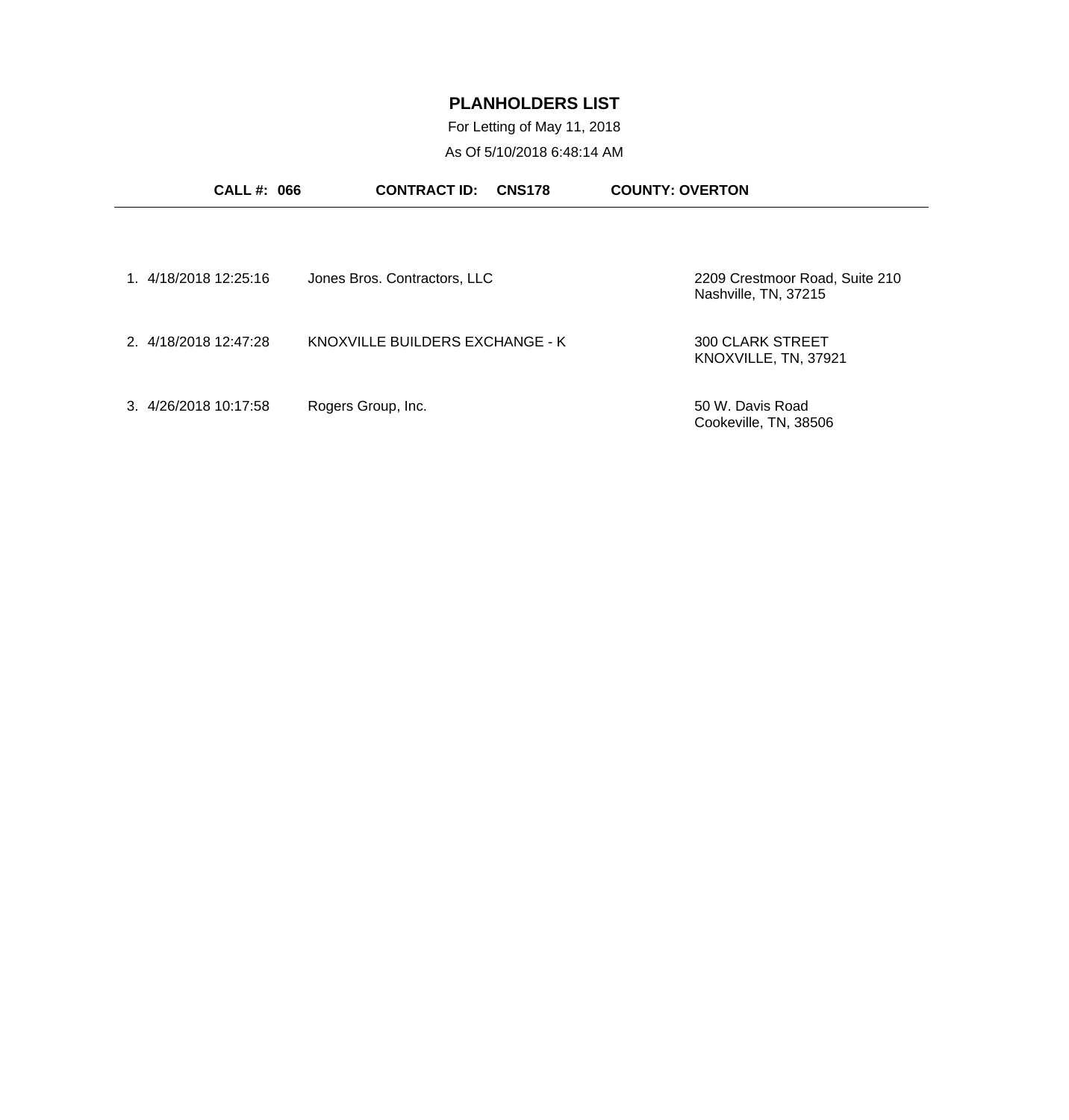For Letting of May 11, 2018 As Of 5/10/2018 6:48:14 AM

| <b>CALL #: 067</b>      | <b>CONTRACT ID:</b><br><b>CNS232</b>      | <b>COUNTY: OVERTON &amp; PUTNAM</b>                     |
|-------------------------|-------------------------------------------|---------------------------------------------------------|
|                         |                                           |                                                         |
| 1. 4/18/2018 12:25:17   | Jones Bros. Contractors, LLC              | 2209 Crestmoor Road, Suite 210<br>Nashville, TN, 37215  |
| 2. 4/18/2018 12:47:29   | KNOXVILLE BUILDERS EXCHANGE - K           | <b>300 CLARK STREET</b><br>KNOXVILLE, TN, 37921         |
| 3. 4/20/2018 12:59:49   | <b>Vulcan Construction Materials, LLC</b> | 3556 Hermitage Industrial Drive<br>Hermitage, TN, 37076 |
| 4/26/2018 10:17:58<br>4 | Rogers Group, Inc.                        | 50 W. Davis Road<br>Cookeville, TN, 38506               |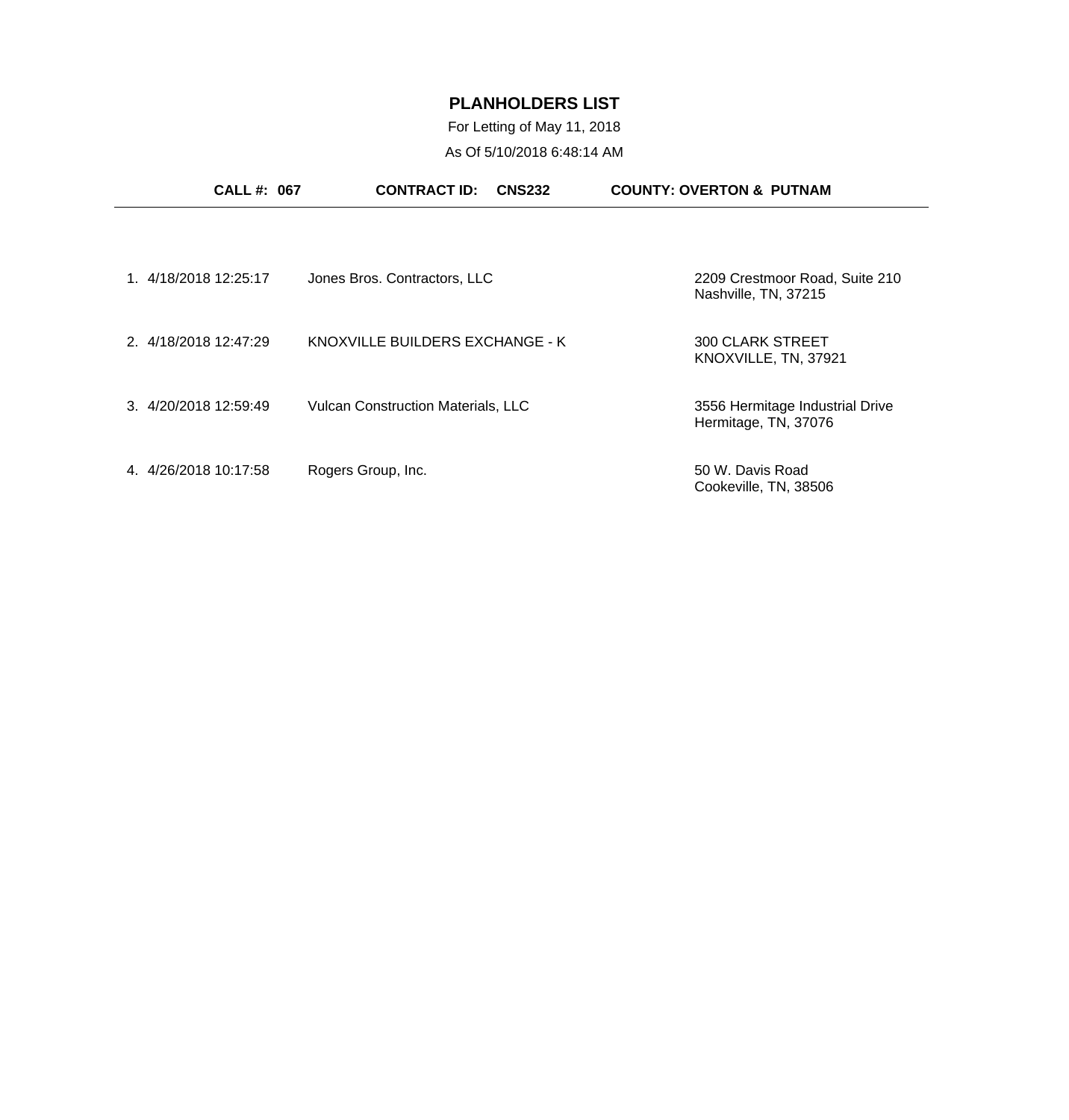## For Letting of May 11, 2018 As Of 5/10/2018 6:48:15 AM

| <b>CALL #: 068</b>     | <b>CNS012</b><br><b>CONTRACT ID:</b>       | <b>COUNTY: ROANE</b>                                            |
|------------------------|--------------------------------------------|-----------------------------------------------------------------|
|                        |                                            |                                                                 |
| 1. 4/18/2018 10:50:41  | Twin K Construction, Inc.                  | 13271 Scott Highway<br>Helenwood, TN, 37755                     |
| 2. 4/18/2018 11:51:56  | Mid-State Construction Company, Inc.       | 9190 Bradford Hicks Drive<br>Livingston, TN, 38570              |
| 3. 4/18/2018 12:25:17  | Jones Bros. Contractors, LLC               | 2209 Crestmoor Road, Suite 210<br>Nashville, TN, 37215          |
| 4. 4/18/2018 12:47:29  | KNOXVILLE BUILDERS EXCHANGE - K            | <b>300 CLARK STREET</b><br>KNOXVILLE, TN, 37921                 |
| 5. 4/19/2018 10:34:47  | J & M Grading Division, LLC                | 207 Old Jamestown Road<br>P. O. Box 303<br>Helenwood, TN, 37755 |
| 6. 4/19/2018 10:51:20  | Davis H. Elliot Construction Company, Inc. | 673 Blue Sky Parkway<br>Lexington, KY, 40509                    |
| 7. 4/19/2018 11:22:24  | Rogers Group, Inc.                         | 601 MARYVILLE PIKE<br>KNOXVILLE, TN, 37920                      |
| 8. 4/20/2018 1:14:52   | Southern Constructors, Inc.                | 1150 Maryville Pike<br>Knoxville, TN, 37920                     |
| 9. 4/24/2018 2:07:38   | International Traffic Systems, Inc.        | 2401 Cleveland Heights Boulevard<br>Lakeland, FL, 33803         |
| 10. 4/26/2018 9:44:37  | Adams Contracting, LLC                     | 131 Prosperous Place, Suite 19A<br>Lexington, KY, 40509         |
| 11. 4/26/2018 10:12:25 | Duracap Asphalt Paving Co., Inc.           | 2535 Asbury Road<br>Knoxville, TN, 37914                        |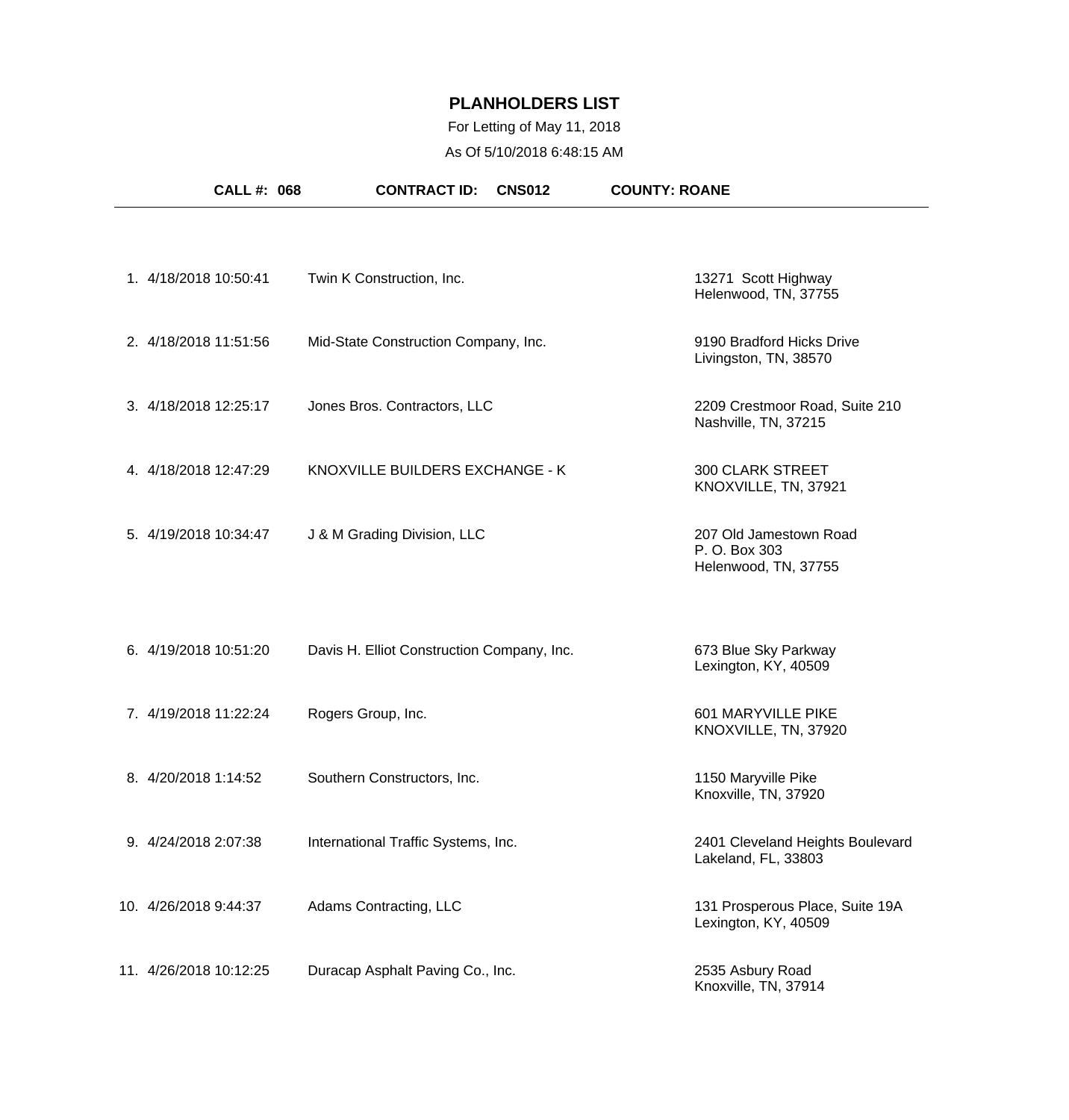For Letting of May 11, 2018 As Of 5/10/2018 6:48:15 AM

12. 5/4/2018 12:38:20 Bridgepoint, LLC

2095A Cooks Road<br>Mt. Juliet, TN, 37122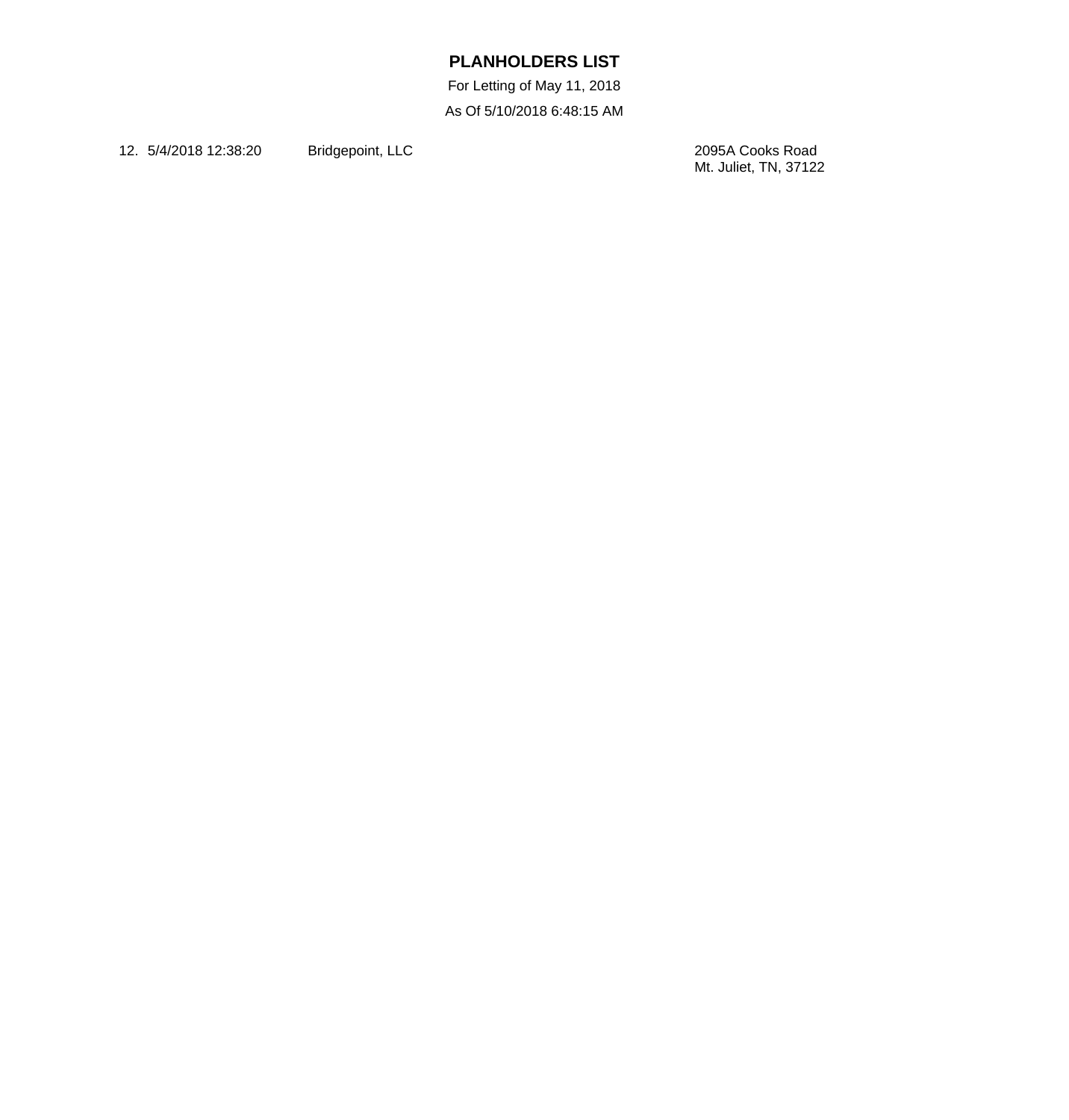## For Letting of May 11, 2018 As Of 5/10/2018 6:48:15 AM

| <b>CALL #: 069</b>    | <b>CONTRACT ID:</b><br><b>CNS003</b> | <b>COUNTY: ROANE</b>                                   |
|-----------------------|--------------------------------------|--------------------------------------------------------|
|                       |                                      |                                                        |
| 1. 4/18/2018 10:42:07 | Jamison Construction, LLC            | 4532 Indian Creek Road<br>McEwen, TN, 37101            |
| 2. 4/18/2018 10:50:42 | Twin K Construction, Inc.            | 13271 Scott Highway<br>Helenwood, TN, 37755            |
| 3. 4/18/2018 11:51:57 | Mid-State Construction Company, Inc. | 9190 Bradford Hicks Drive<br>Livingston, TN, 38570     |
| 4. 4/18/2018 12:25:18 | Jones Bros. Contractors, LLC         | 2209 Crestmoor Road, Suite 210<br>Nashville, TN, 37215 |
| 5. 4/18/2018 12:47:30 | KNOXVILLE BUILDERS EXCHANGE - K      | <b>300 CLARK STREET</b><br>KNOXVILLE, TN, 37921        |
| 6. 4/19/2018 10:31:07 | McKinnon Construction Company LLC    | 7255 Corporate Park Drive<br>Loudon, TN, 37774         |
| 7. 4/19/2018 11:22:24 | Rogers Group, Inc.                   | 601 MARYVILLE PIKE<br>KNOXVILLE, TN, 37920             |
| 8. 4/19/2018 11:41:55 | The WMC Contracting Co., Inc.        | <b>153 BATEMAN FARM ROAD</b><br>ERIN, TN, 37061        |
| 9. 4/19/2018 12:22:08 | STUD WELDING, INC.                   | 2296 SKYVIEW DRIVE<br>CENTERVILLE, TN, 37033           |
| 10. 4/20/2018 1:14:53 | Southern Constructors, Inc.          | 1150 Maryville Pike<br>Knoxville, TN, 37920            |
| 11. 4/25/2018 8:45:27 | Summers-Taylor, Inc.                 | 178 Durkee Road NE<br>Cleveland, TN, 37323             |
| 12. 4/26/2018 1:10:00 | Bell & Associates Construction, L.P. | 255 Wilson Pike Circle<br>Brentwood, TN, 37027         |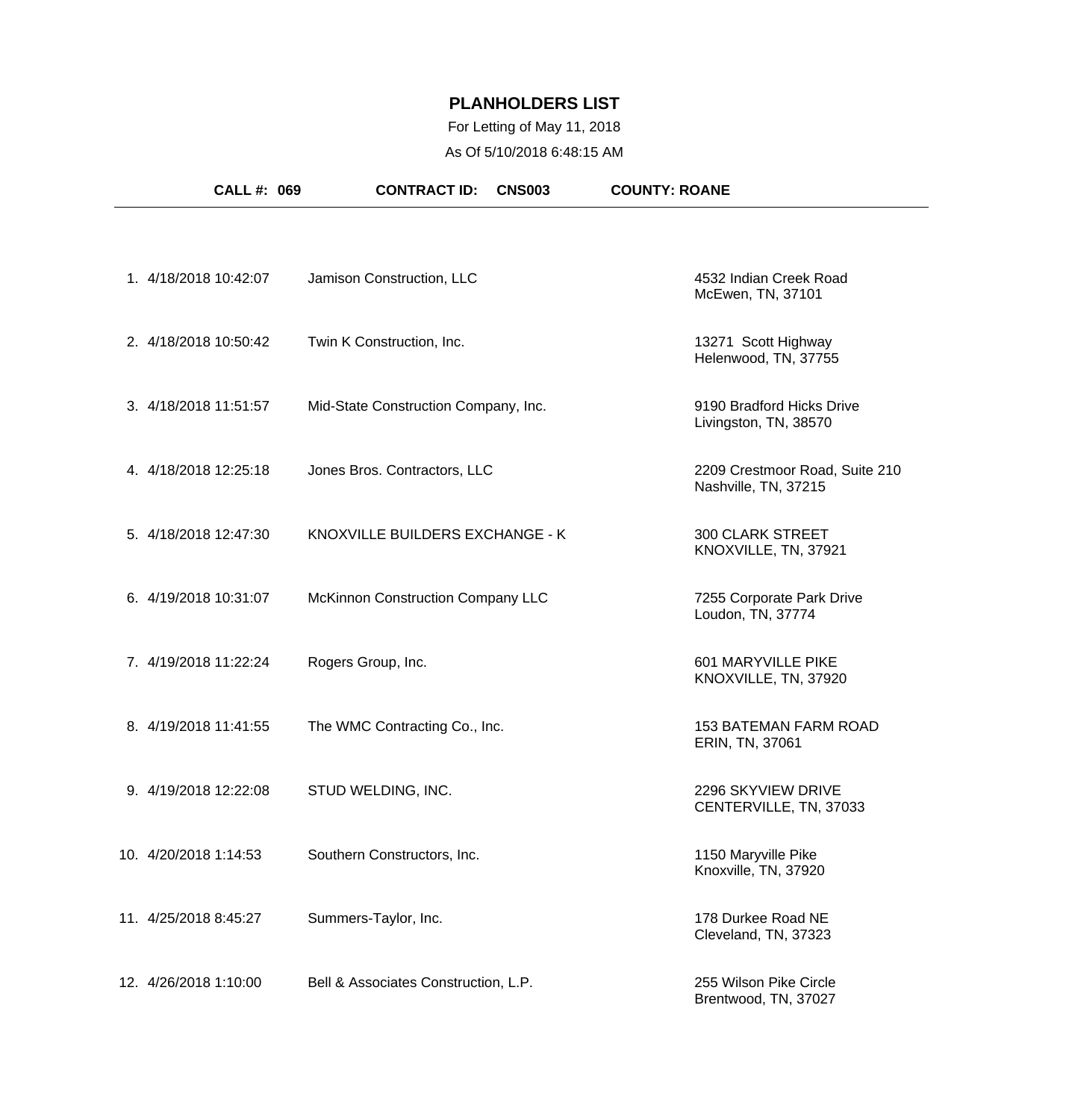For Letting of May 11, 2018 As Of 5/10/2018 6:48:15 AM

| 13. 5/1/2018 7:51:25 | WATSON BOWMAN ACME CORPORATION | 95 PINEVIEW DRIVE<br>AMHERST, NY, 14228 |
|----------------------|--------------------------------|-----------------------------------------|
|                      |                                |                                         |

14. 5/4/2018 12:38:21 Bridgepoint, LLC 2095A Cooks Road

Mt. Juliet, TN, 37122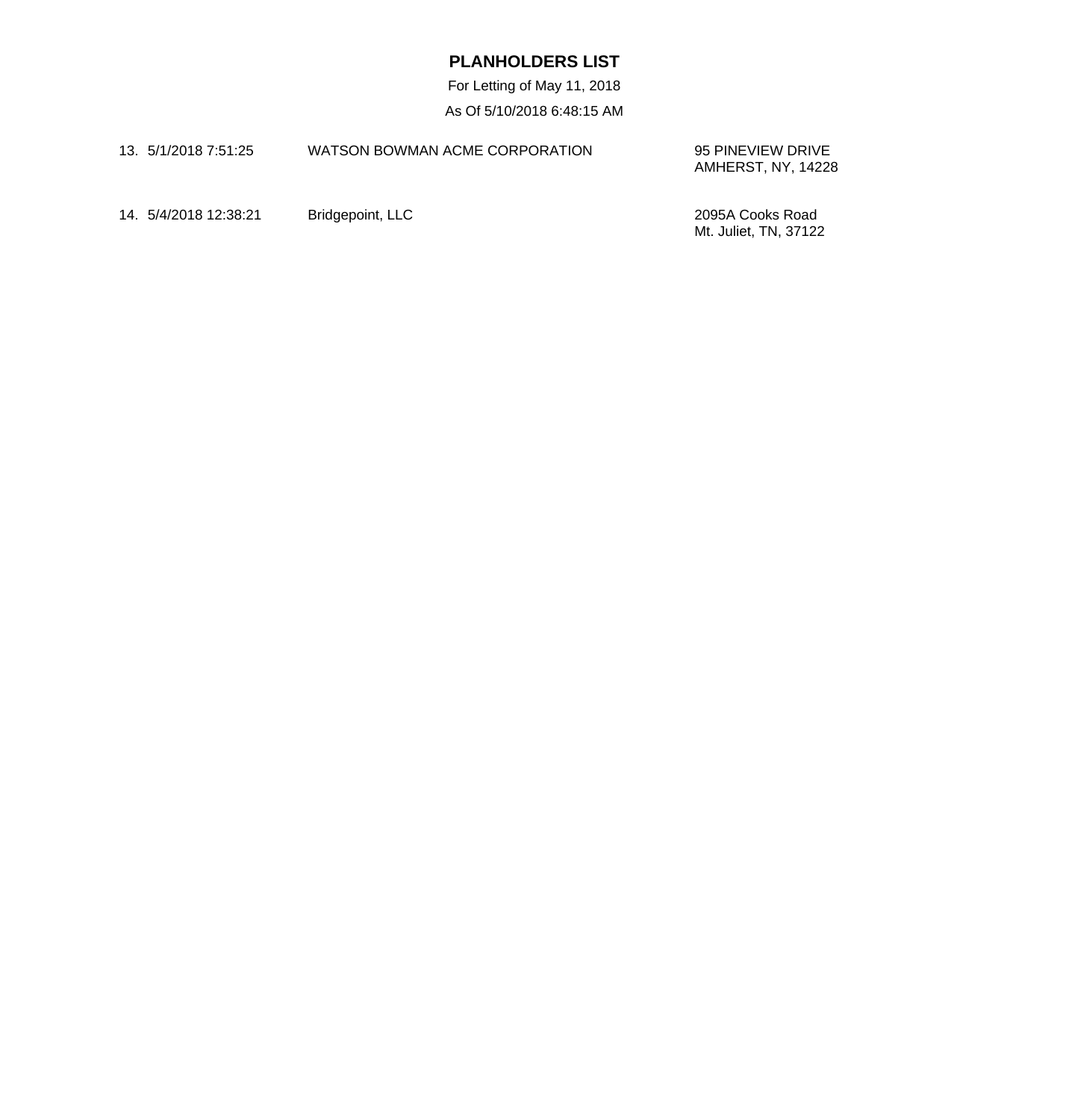Letting Date

As Of 5/10/2018 6:48:15 AM

**CALL #: 070 CONTRACT ID: CNS216** There are no planholders for this proposal.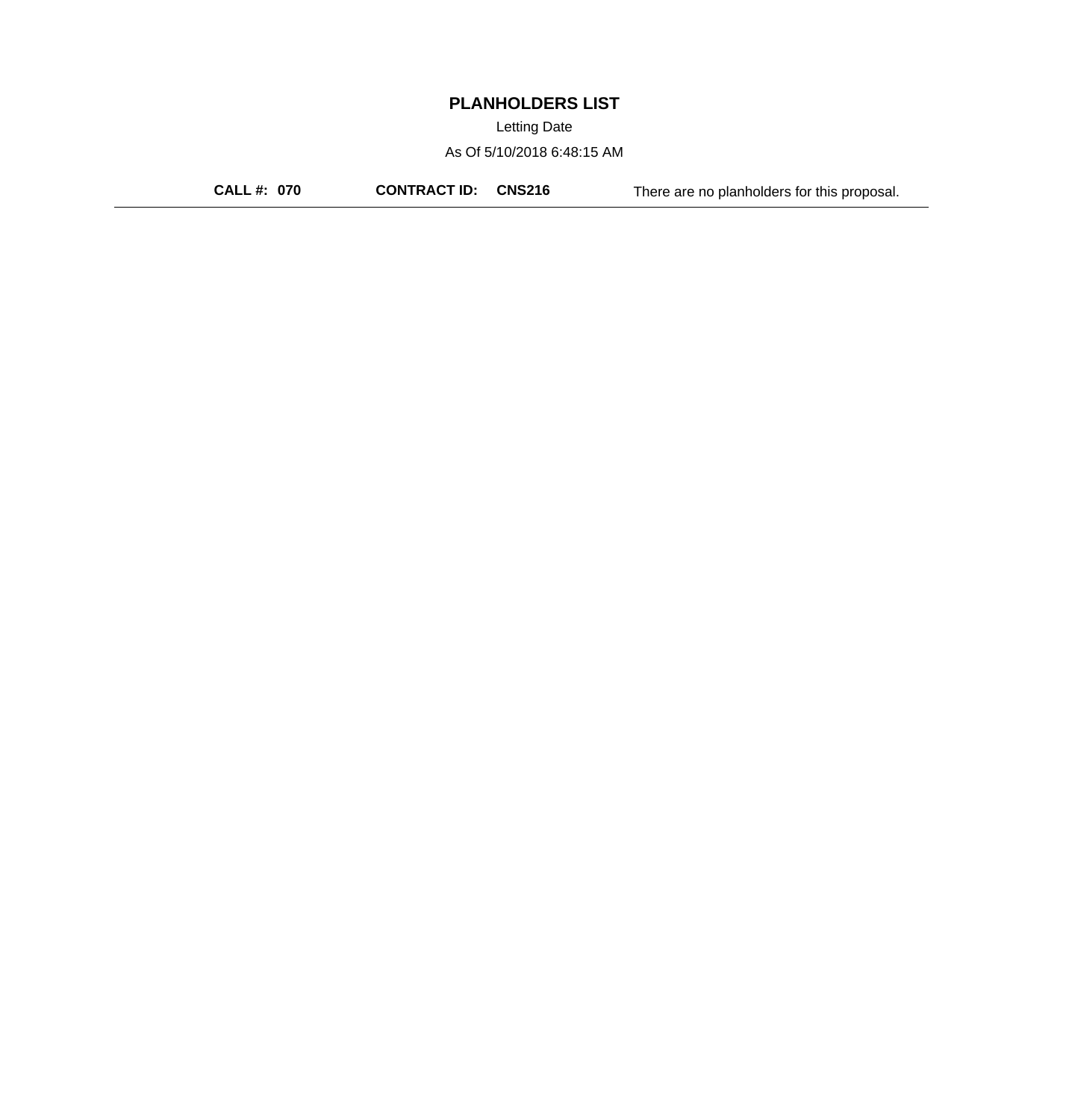# For Letting of May 11, 2018 As Of 5/10/2018 6:48:16 AM

| <b>CALL #: 071</b>      | <b>CONTRACT ID:</b><br><b>CNS207</b>      | <b>COUNTY: ROBERTSON</b>                                      |
|-------------------------|-------------------------------------------|---------------------------------------------------------------|
|                         |                                           |                                                               |
| 1. 4/18/2018 10:24:21   | LU, Inc.                                  | 429 West Kingston Springs Road<br>Kingston Springs, TN, 37082 |
| 2. 4/18/2018 12:25:18   | Jones Bros. Contractors, LLC              | 2209 Crestmoor Road, Suite 210<br>Nashville, TN, 37215        |
| 3. 4/18/2018 12:47:30   | KNOXVILLE BUILDERS EXCHANGE - K           | <b>300 CLARK STREET</b><br>KNOXVILLE, TN, 37921               |
| 4/20/2018 12:59:49<br>4 | <b>Vulcan Construction Materials, LLC</b> | 3556 Hermitage Industrial Drive<br>Hermitage, TN, 37076       |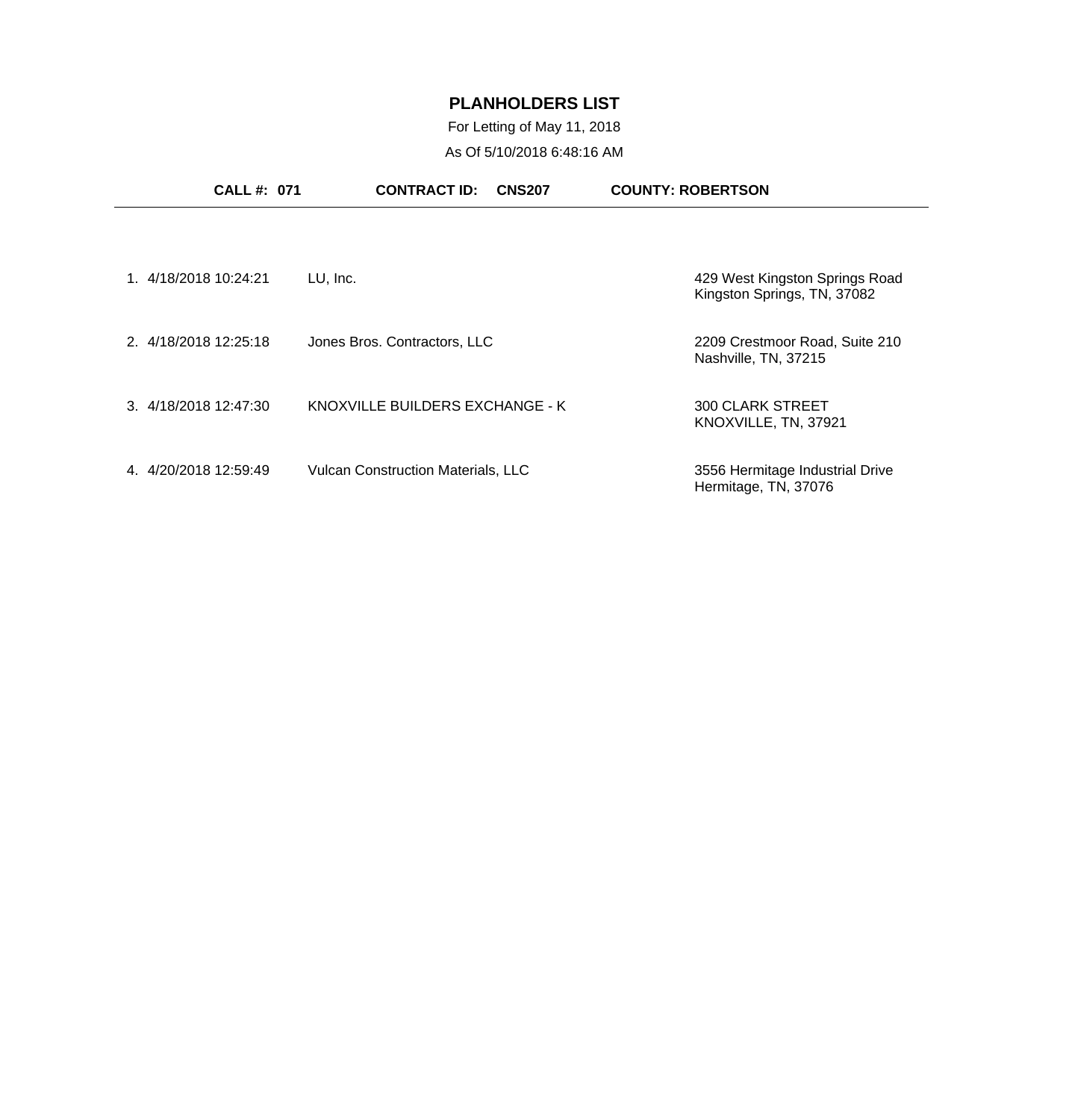# For Letting of May 11, 2018 As Of 5/10/2018 6:48:16 AM

| <b>CALL#: 072</b>     | <b>CONTRACT ID:</b><br><b>CNS169</b>      | <b>COUNTY: RUTHERFORD</b>                                     |
|-----------------------|-------------------------------------------|---------------------------------------------------------------|
|                       |                                           |                                                               |
| 1. 4/18/2018 12:25:19 | Jones Bros. Contractors, LLC              | 2209 Crestmoor Road, Suite 210<br>Nashville, TN, 37215        |
| 2. 4/18/2018 12:47:31 | KNOXVILLE BUILDERS EXCHANGE - K           | <b>300 CLARK STREET</b><br>KNOXVILLE, TN, 37921               |
| 3. 4/19/2018 9:48:10  | Hoover, Inc.                              | 1205 Bridgestone Parkway<br>P. Box 400<br>LaVergne, TN, 37086 |
| 4. 4/20/2018 12:59:49 | <b>Vulcan Construction Materials, LLC</b> | 3556 Hermitage Industrial Drive<br>Hermitage, TN, 37076       |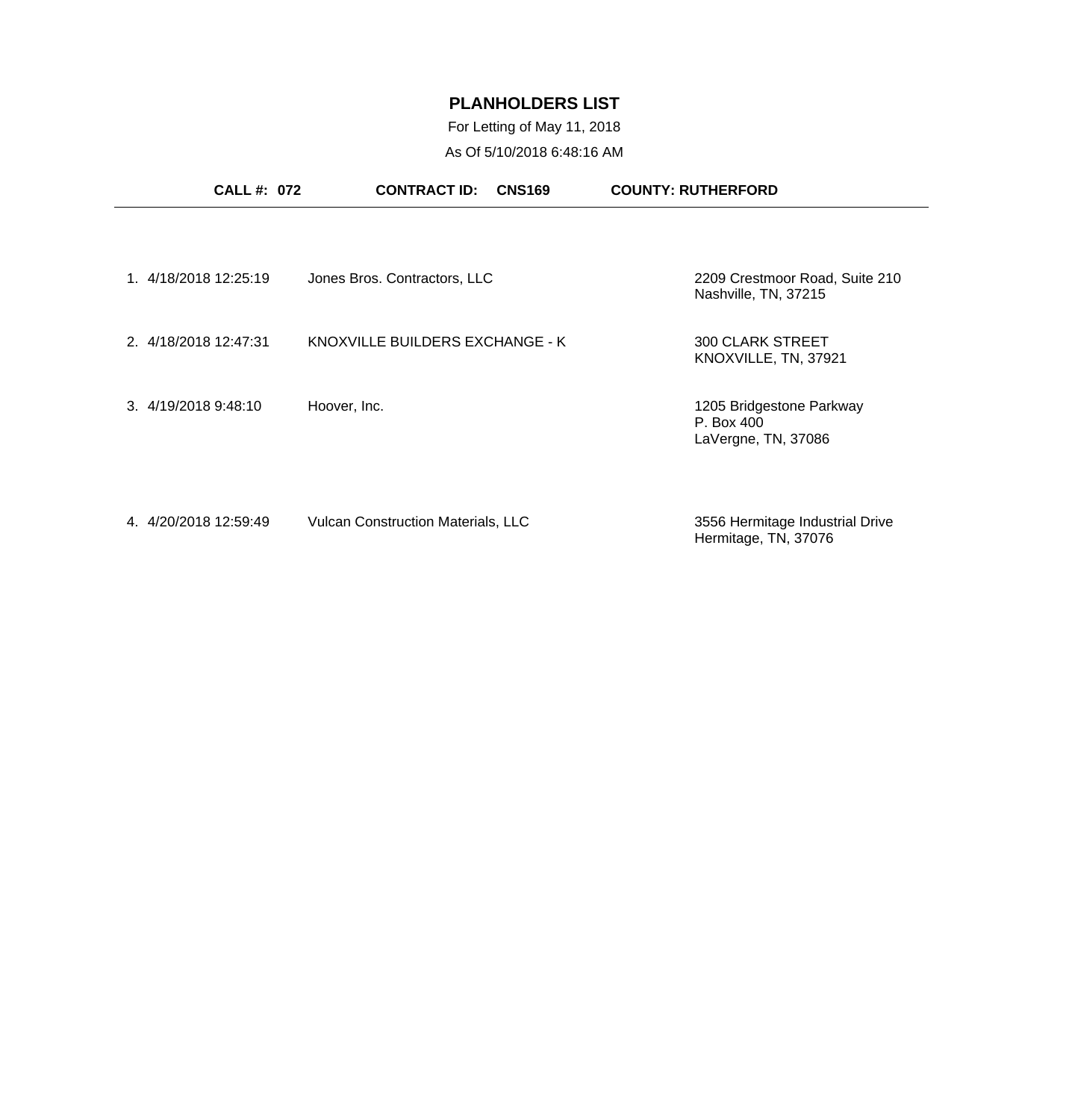# For Letting of May 11, 2018 As Of 5/10/2018 6:48:16 AM

| CALL #: 073           | <b>CONTRACT ID:</b><br><b>CNS094</b> | <b>COUNTY: SCOTT</b>                                    |
|-----------------------|--------------------------------------|---------------------------------------------------------|
|                       |                                      |                                                         |
| 1. 4/18/2018 10:15:45 | Charles Blalock & Sons, Inc.         | 409 Robert Henderson Road<br>Sevierville, TN, 37862     |
| 2. 4/18/2018 10:50:42 | Twin K Construction, Inc.            | 13271 Scott Highway<br>Helenwood, TN, 37755             |
| 3. 4/18/2018 11:51:57 | Mid-State Construction Company, Inc. | 9190 Bradford Hicks Drive<br>Livingston, TN, 38570      |
| 4. 4/18/2018 12:25:19 | Jones Bros. Contractors, LLC         | 2209 Crestmoor Road, Suite 210<br>Nashville, TN, 37215  |
| 5. 4/18/2018 12:47:31 | KNOXVILLE BUILDERS EXCHANGE - K      | <b>300 CLARK STREET</b><br>KNOXVILLE, TN, 37921         |
| 6. 4/19/2018 11:22:25 | Rogers Group, Inc.                   | 601 MARYVILLE PIKE<br>KNOXVILLE, TN, 37920              |
| 7. 4/19/2018 12:22:08 | STUD WELDING, INC.                   | 2296 SKYVIEW DRIVE<br>CENTERVILLE, TN, 37033            |
| 8. 4/20/2018 1:14:53  | Southern Constructors, Inc.          | 1150 Maryville Pike<br>Knoxville, TN, 37920             |
| 9. 4/26/2018 9:44:37  | Adams Contracting, LLC               | 131 Prosperous Place, Suite 19A<br>Lexington, KY, 40509 |
| 10. 4/26/2018 9:58:56 | Potter South East LLC                | 511 East Monticello Pike<br>Huntsville, TN, 37756       |
| 11. 5/1/2018 7:51:25  | WATSON BOWMAN ACME CORPORATION       | 95 PINEVIEW DRIVE<br>AMHERST, NY, 14228                 |
| 12. 5/4/2018 12:38:21 | Bridgepoint, LLC                     | 2095A Cooks Road<br>Mt. Juliet, TN, 37122               |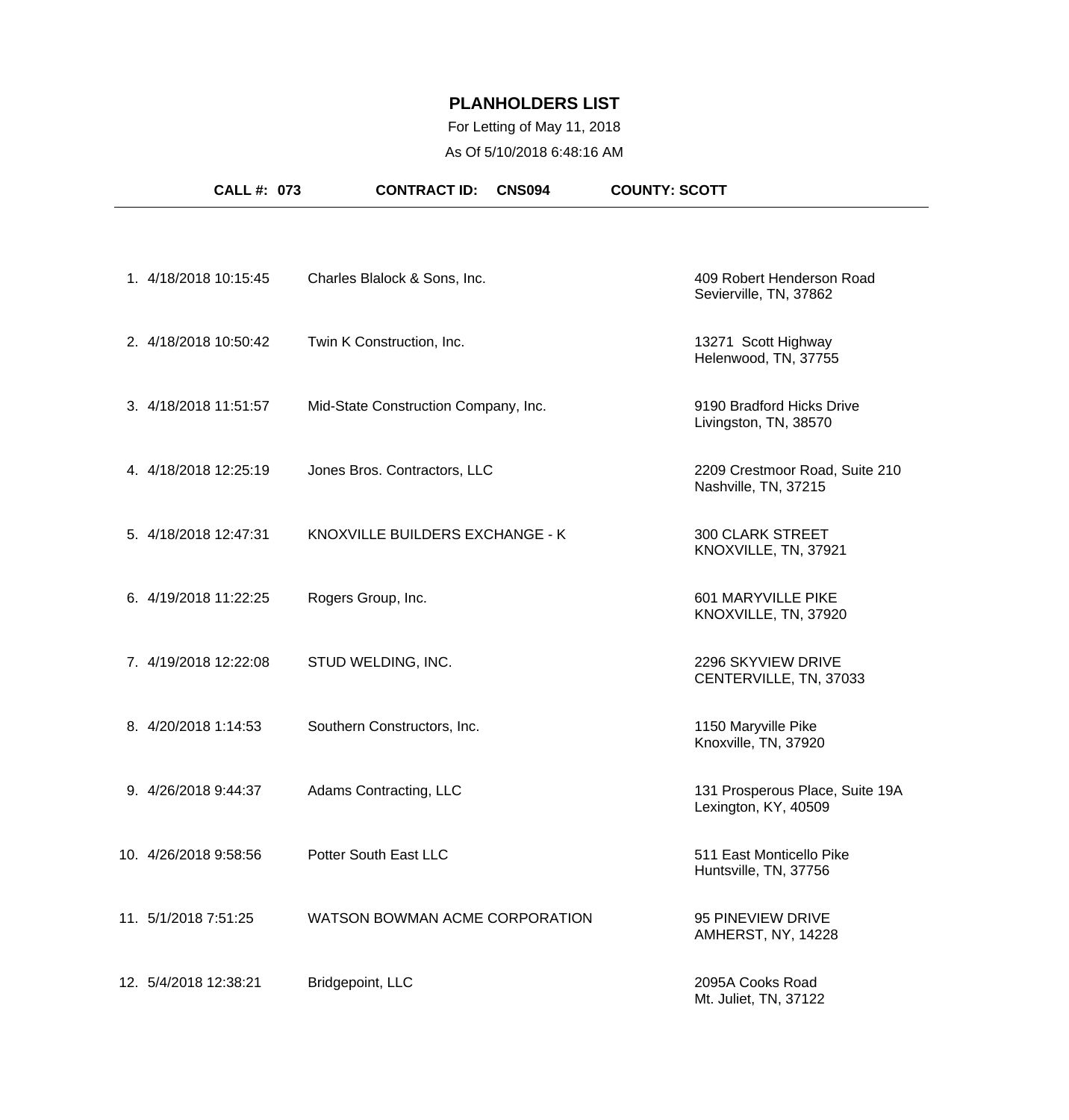For Letting of May 11, 2018 As Of 5/10/2018 6:48:17 AM

| <b>CALL#: 074</b>     | <b>CONTRACT ID:</b><br><b>CNS149</b> | <b>COUNTY: SEVIER</b>                                   |
|-----------------------|--------------------------------------|---------------------------------------------------------|
| 1. 4/18/2018 10:15:46 | Charles Blalock & Sons, Inc.         | 409 Robert Henderson Road<br>Sevierville, TN, 37862     |
| 2. 4/18/2018 12:25:20 | Jones Bros. Contractors, LLC         | 2209 Crestmoor Road, Suite 210<br>Nashville, TN, 37215  |
| 3. 4/18/2018 12:47:31 | KNOXVILLE BUILDERS EXCHANGE - K      | <b>300 CLARK STREET</b><br>KNOXVILLE, TN, 37921         |
| 4. 4/24/2018 2:07:38  | International Traffic Systems, Inc.  | 2401 Cleveland Heights Boulevard<br>Lakeland, FL, 33803 |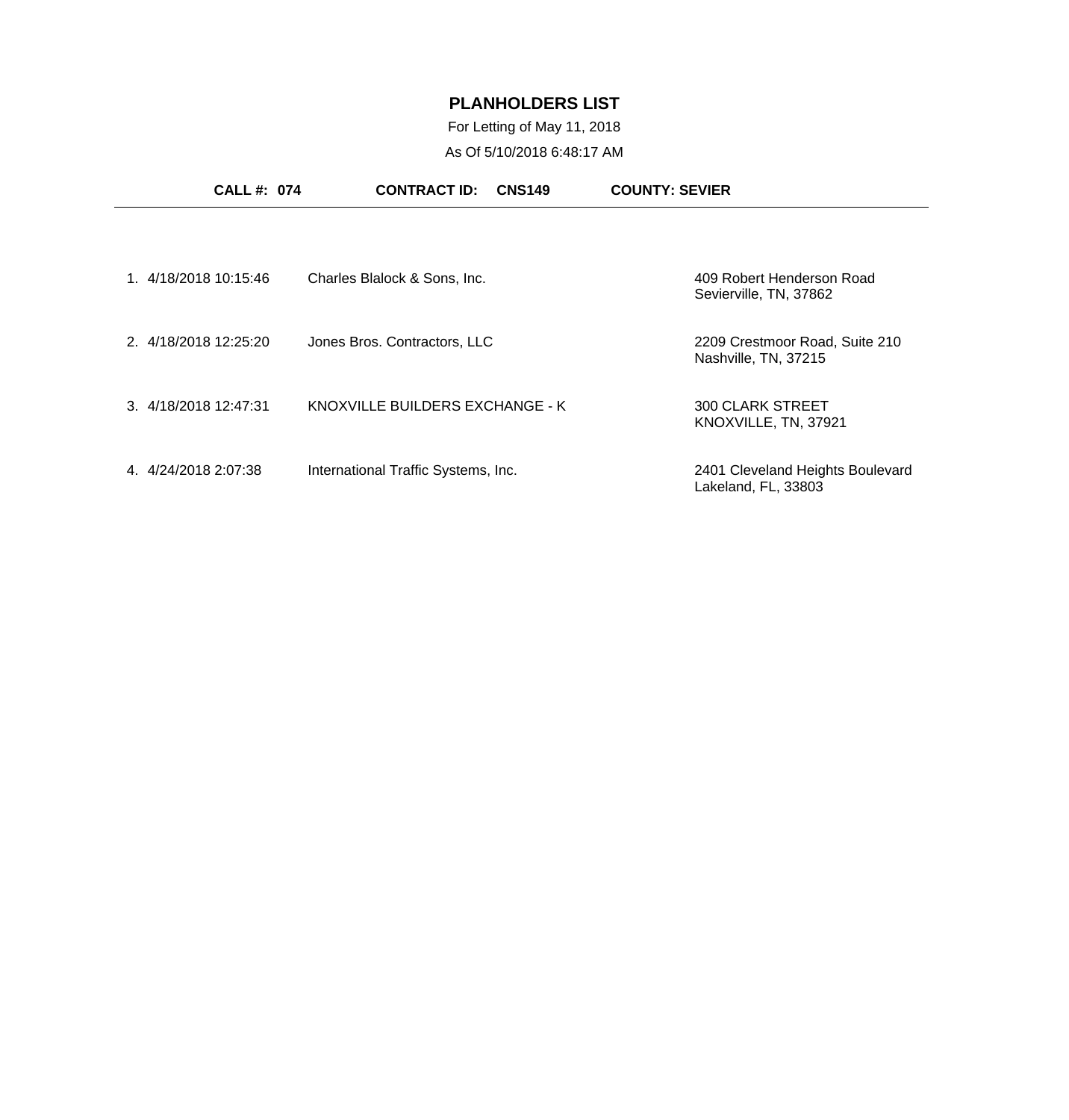For Letting of May 11, 2018 As Of 5/10/2018 6:48:17 AM

| <b>CALL #: 075</b>    | <b>CONTRACT ID:</b><br><b>CNS171</b> | <b>COUNTY: SEVIER</b>                                  |
|-----------------------|--------------------------------------|--------------------------------------------------------|
| 1. 4/18/2018 10:15:46 | Charles Blalock & Sons, Inc.         | 409 Robert Henderson Road<br>Sevierville, TN, 37862    |
| 2. 4/18/2018 12:25:20 | Jones Bros. Contractors, LLC         | 2209 Crestmoor Road, Suite 210<br>Nashville, TN, 37215 |
| 3. 4/18/2018 12:47:32 | KNOXVILLE BUILDERS EXCHANGE - K      | <b>300 CLARK STREET</b><br>KNOXVILLE, TN, 37921        |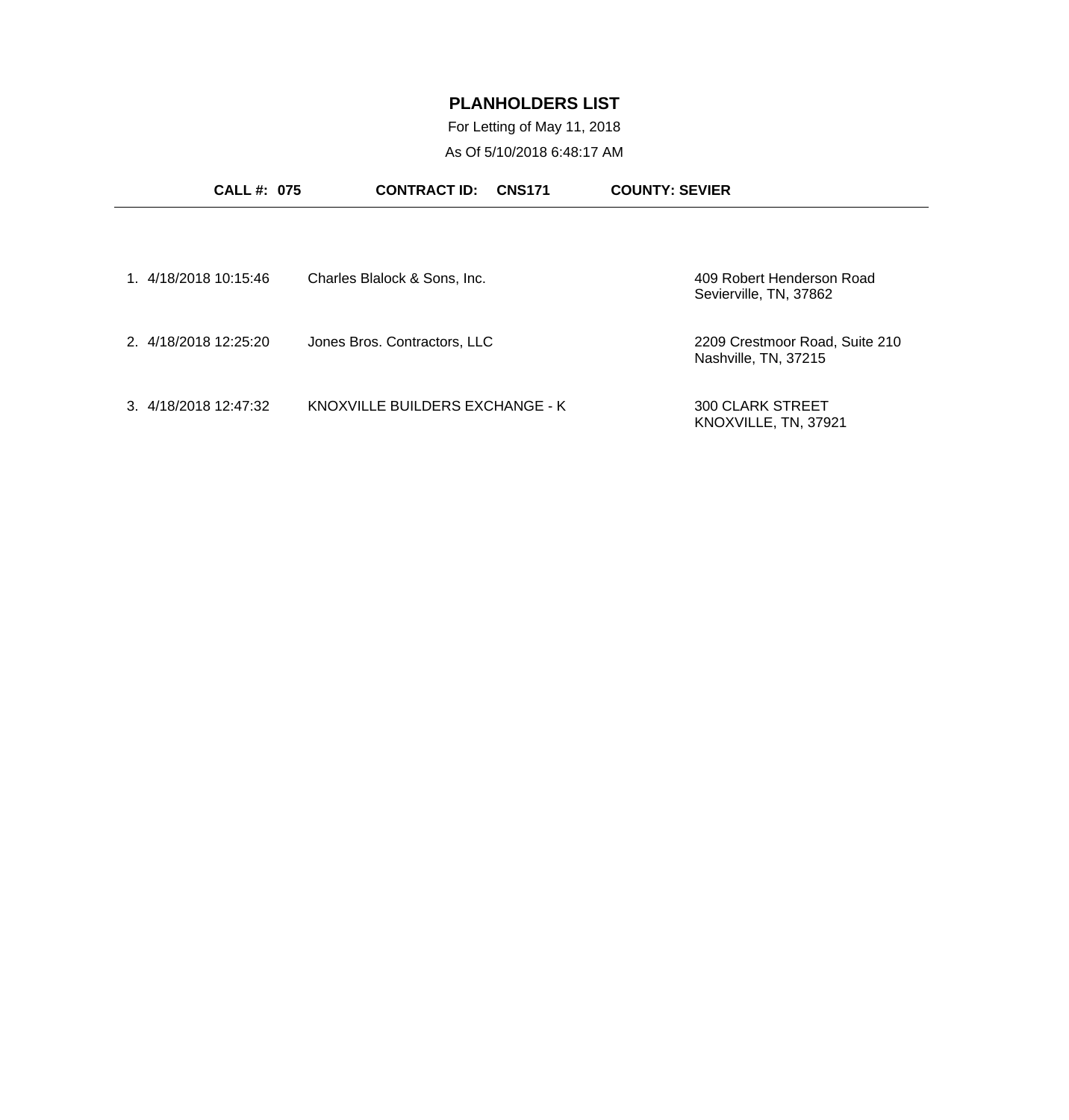# For Letting of May 11, 2018 As Of 5/10/2018 6:48:17 AM

|                       | <b>CALL #: 076</b> | <b>CONTRACT ID:</b><br><b>CNS225</b> | <b>COUNTY: SHELBY</b>                                  |
|-----------------------|--------------------|--------------------------------------|--------------------------------------------------------|
|                       |                    |                                      |                                                        |
| 1. 4/18/2018 12:25:21 |                    | Jones Bros. Contractors, LLC         | 2209 Crestmoor Road, Suite 210<br>Nashville, TN, 37215 |
| 2. 4/18/2018 12:47:32 |                    | KNOXVILLE BUILDERS EXCHANGE - K      | <b>300 CLARK STREET</b><br>KNOXVILLE, TN, 37921        |
| 3. 4/19/2018 9:44:25  |                    | Standard Construction Company, Inc.  | 7434 Raleigh LaGrange Road<br>Cordova, TN, 38018       |
| 4.4/20/2018 1:31:39   |                    | All-Brite, Inc.                      | 200 Commerce Center Circle<br>Jackson, TN, 38301       |
| 5. 4/23/2018 8:22:57  |                    | Lehman-Roberts Company               | 1111 Wilson Street<br>Memphis, TN, 38106               |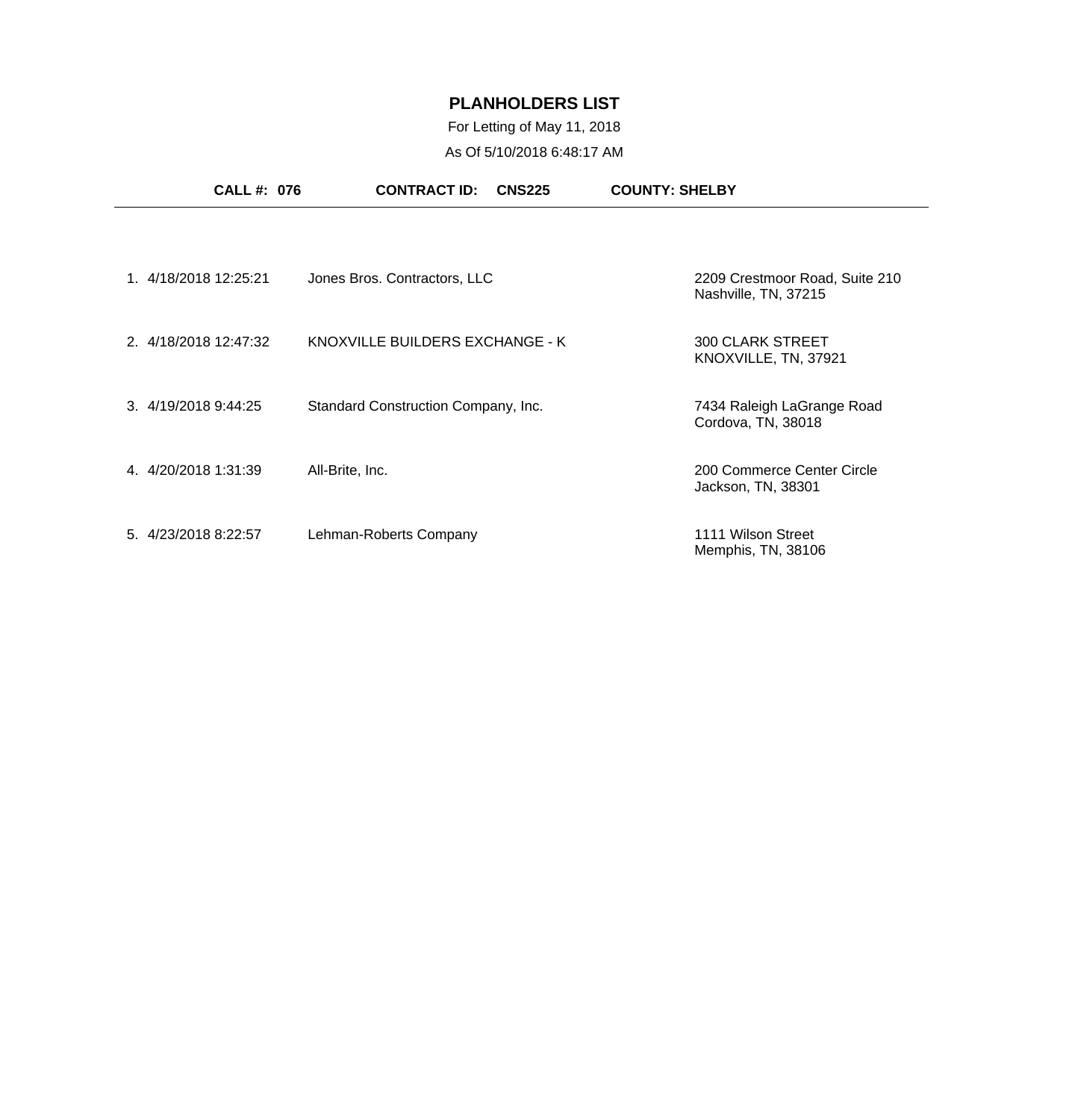# For Letting of May 11, 2018 As Of 5/10/2018 6:48:18 AM

|                      | <b>CALL #: 077</b>    | <b>CONTRACT ID:</b><br><b>CNS224</b> | <b>COUNTY: SHELBY</b>                                  |
|----------------------|-----------------------|--------------------------------------|--------------------------------------------------------|
|                      |                       |                                      |                                                        |
|                      | 1. 4/18/2018 12:25:21 | Jones Bros. Contractors, LLC         | 2209 Crestmoor Road, Suite 210<br>Nashville, TN, 37215 |
|                      | 2. 4/18/2018 12:47:32 | KNOXVILLE BUILDERS EXCHANGE - K      | <b>300 CLARK STREET</b><br>KNOXVILLE, TN, 37921        |
|                      | 3. 4/19/2018 9:42:33  | APAC-Tennessee, Inc.                 | PO Box 13427<br>Memphis, TN, 38113-0427                |
| 4. 4/19/2018 9:44:25 |                       | Standard Construction Company, Inc.  | 7434 Raleigh LaGrange Road<br>Cordova, TN, 38018       |
| 5. 4/20/2018 1:31:39 |                       | All-Brite, Inc.                      | 200 Commerce Center Circle<br>Jackson, TN, 38301       |
| 6. 4/23/2018 8:22:57 |                       | Lehman-Roberts Company               | 1111 Wilson Street<br>Memphis, TN, 38106               |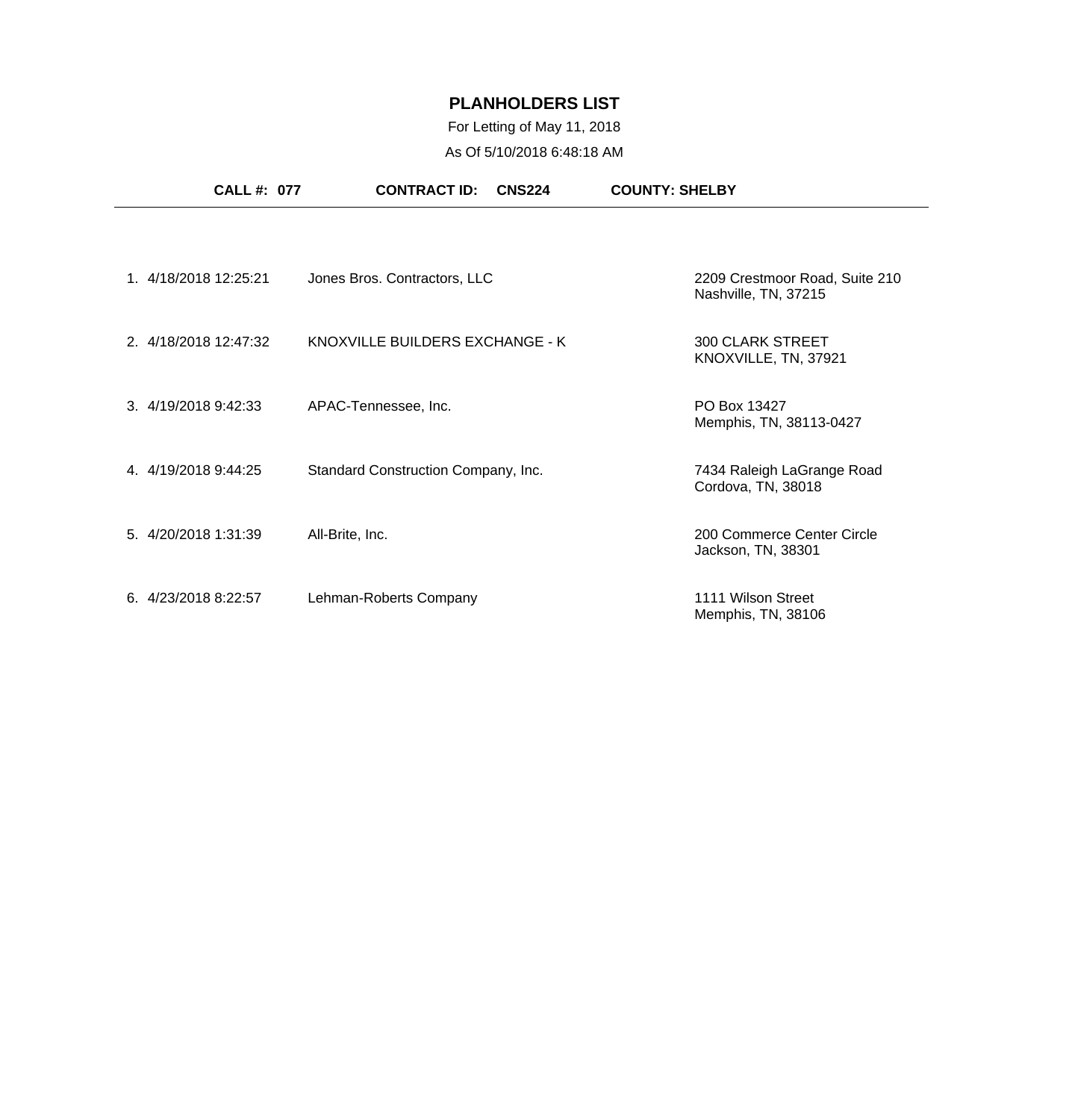Letting Date

As Of 5/10/2018 6:48:18 AM

**CALL #: 078 CONTRACT ID: CNS205** There are no planholders for this proposal.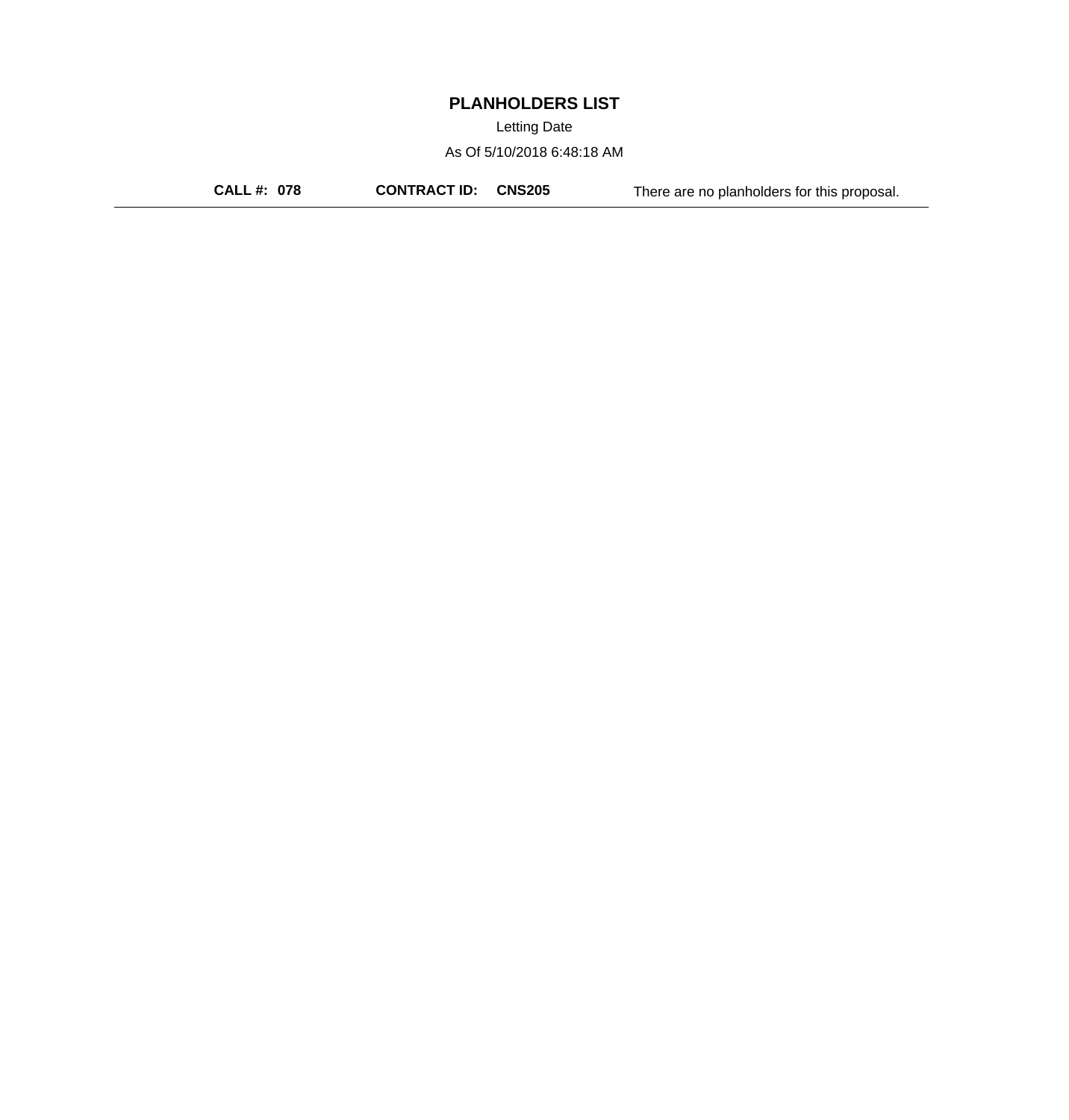# For Letting of May 11, 2018 As Of 5/10/2018 6:48:19 AM

| <b>CALL #: 079</b>    | <b>CONTRACT ID:</b><br><b>CNS172</b>      | <b>COUNTY: SMITH</b>                                          |
|-----------------------|-------------------------------------------|---------------------------------------------------------------|
|                       |                                           |                                                               |
| 1.4/18/2018 10:24:21  | LU, Inc.                                  | 429 West Kingston Springs Road<br>Kingston Springs, TN, 37082 |
| 2. 4/18/2018 12:25:22 | Jones Bros. Contractors, LLC              | 2209 Crestmoor Road, Suite 210<br>Nashville, TN, 37215        |
| 3. 4/18/2018 12:47:33 | KNOXVILLE BUILDERS EXCHANGE - K           | <b>300 CLARK STREET</b><br>KNOXVILLE, TN, 37921               |
| 4. 4/20/2018 12:59:50 | <b>Vulcan Construction Materials, LLC</b> | 3556 Hermitage Industrial Drive<br>Hermitage, TN, 37076       |
| 5. 4/24/2018 2:07:38  | International Traffic Systems, Inc.       | 2401 Cleveland Heights Boulevard<br>Lakeland, FL, 33803       |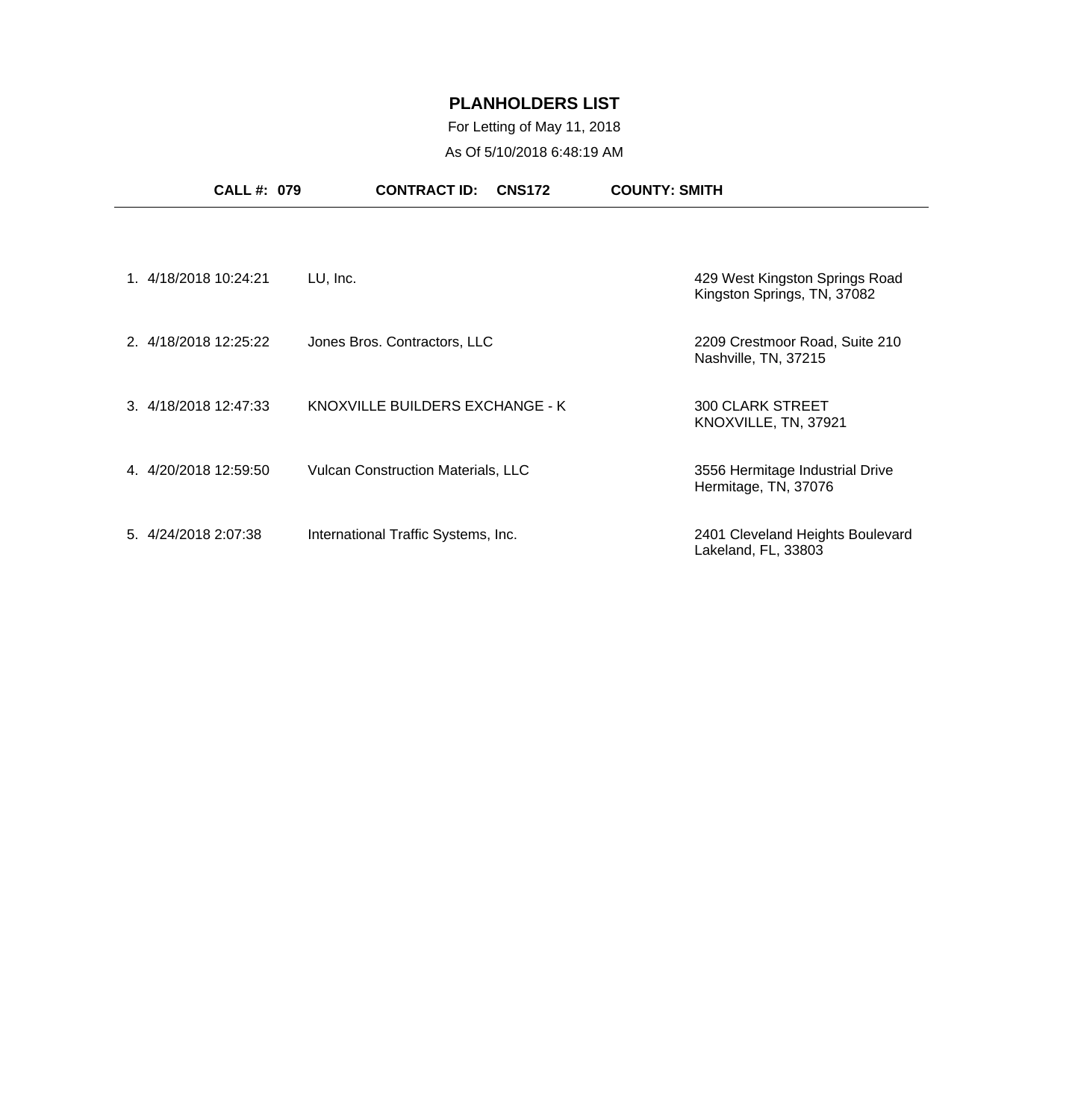For Letting of May 11, 2018 As Of 5/10/2018 6:48:19 AM

| <b>CALL#: 080</b>     | <b>CONTRACT ID:</b><br><b>CNS168</b>      | <b>COUNTY: SMITH</b>                                    |
|-----------------------|-------------------------------------------|---------------------------------------------------------|
| 1.4/18/2018 12:25:22  | Jones Bros. Contractors, LLC              | 2209 Crestmoor Road, Suite 210<br>Nashville, TN, 37215  |
| 2. 4/18/2018 12:47:33 | KNOXVILLE BUILDERS EXCHANGE - K           | <b>300 CLARK STREET</b><br>KNOXVILLE, TN, 37921         |
| 3. 4/20/2018 12:59:50 | <b>Vulcan Construction Materials, LLC</b> | 3556 Hermitage Industrial Drive<br>Hermitage, TN, 37076 |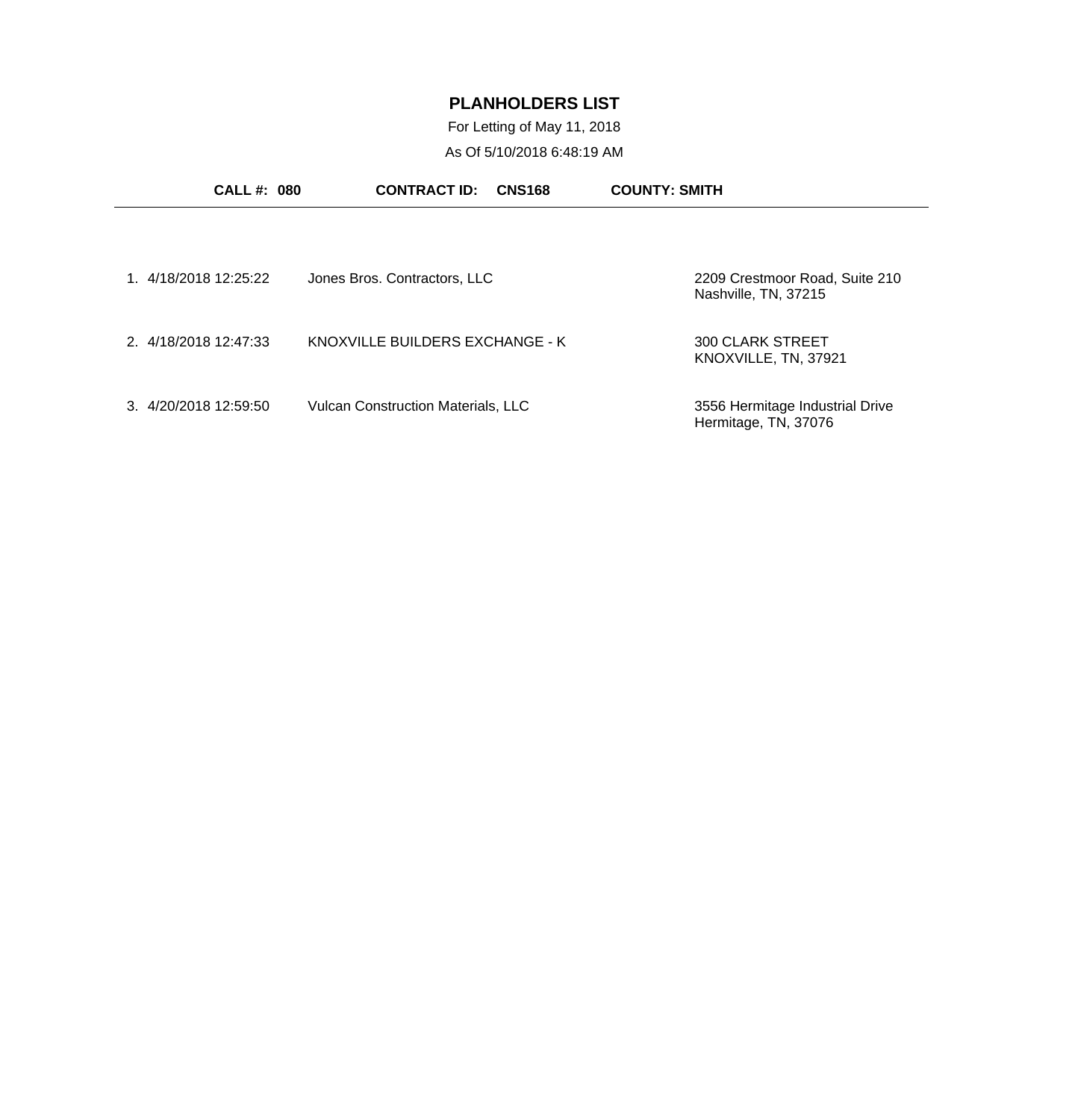Letting Date

As Of 5/10/2018 6:48:19 AM

**CALL #: 081 CONTRACT ID: CNS184** There are no planholders for this proposal.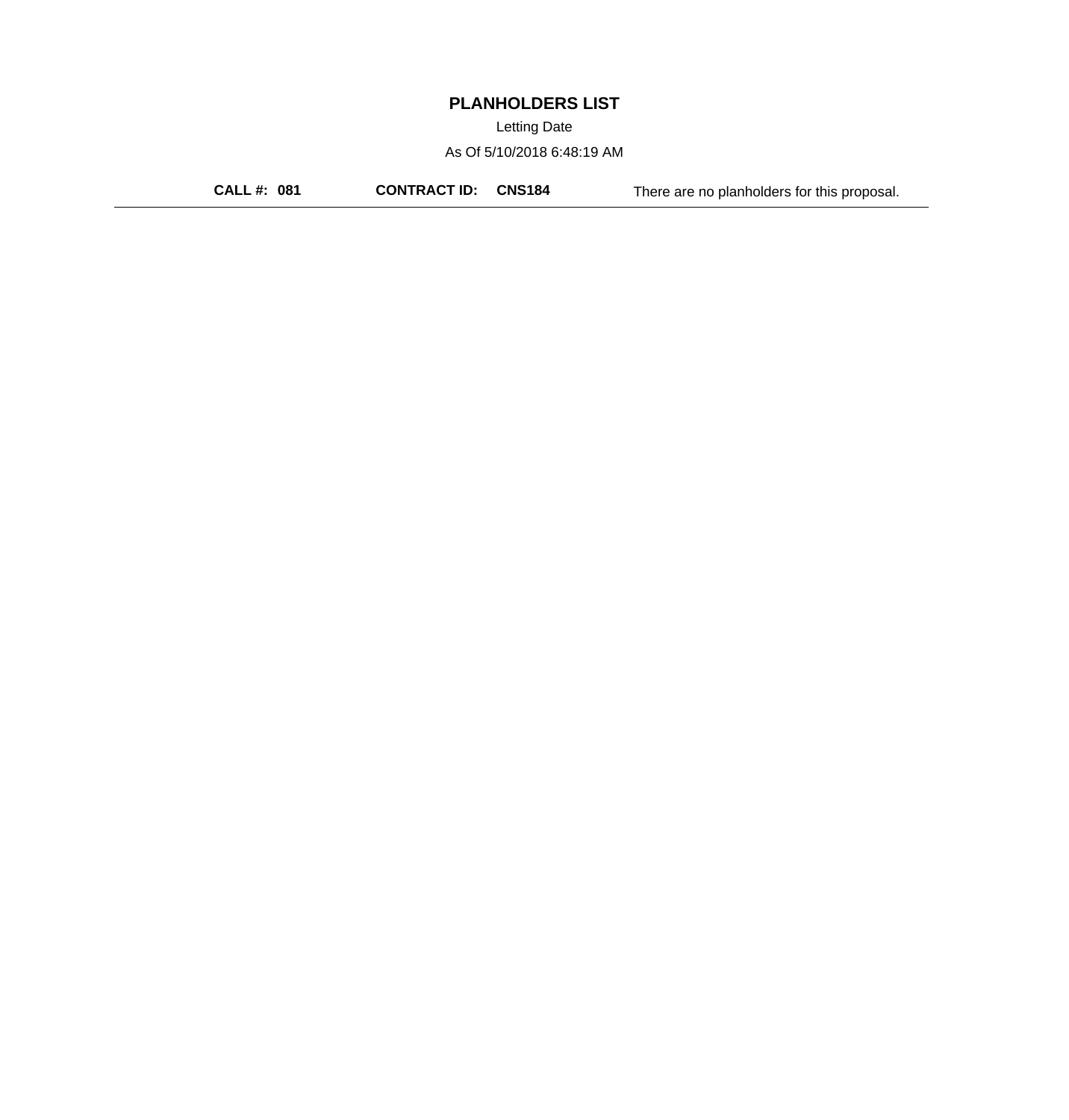For Letting of May 11, 2018 As Of 5/10/2018 6:48:20 AM

| <b>CALL #: 082</b>    | <b>CONTRACT ID:</b><br><b>CNS226</b> | <b>COUNTY: WARREN</b>                                         |
|-----------------------|--------------------------------------|---------------------------------------------------------------|
| 1. 4/18/2018 10:24:22 | LU, Inc.                             | 429 West Kingston Springs Road<br>Kingston Springs, TN, 37082 |
| 2. 4/18/2018 12:25:23 | Jones Bros. Contractors, LLC         | 2209 Crestmoor Road, Suite 210<br>Nashville, TN, 37215        |
| 3. 4/18/2018 12:47:33 | KNOXVILLE BUILDERS EXCHANGE - K      | <b>300 CLARK STREET</b><br>KNOXVILLE, TN, 37921               |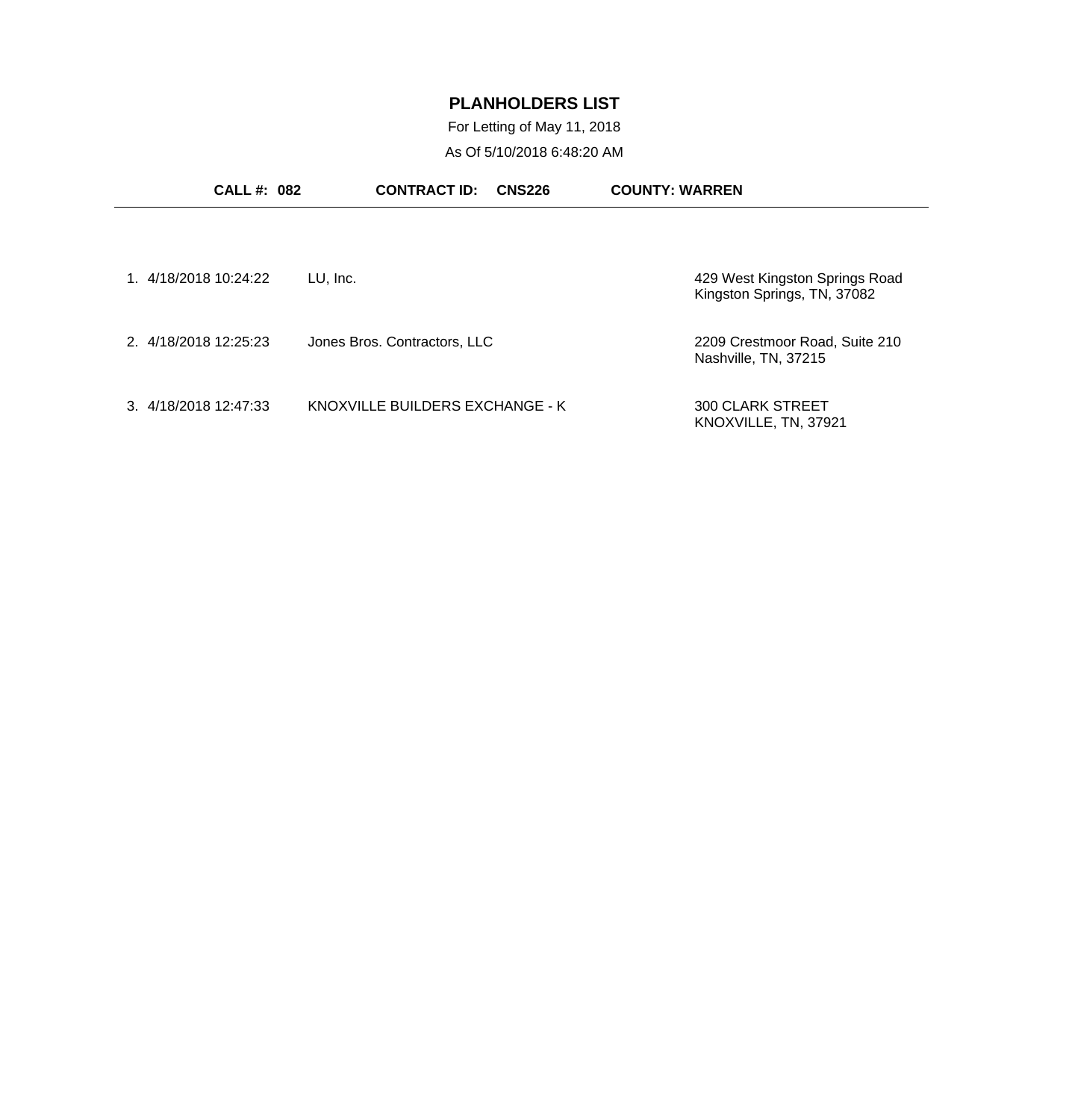# For Letting of May 11, 2018 As Of 5/10/2018 6:48:20 AM

|                      | <b>CALL #: 083</b>    | <b>CONTRACT ID:</b><br><b>CNS229</b> | <b>COUNTY: WASHINGTON</b>                              |
|----------------------|-----------------------|--------------------------------------|--------------------------------------------------------|
|                      |                       |                                      |                                                        |
|                      | 1. 4/18/2018 12:25:23 | Jones Bros. Contractors, LLC         | 2209 Crestmoor Road, Suite 210<br>Nashville, TN, 37215 |
|                      | 2. 4/18/2018 12:47:34 | KNOXVILLE BUILDERS EXCHANGE - K      | <b>300 CLARK STREET</b><br>KNOXVILLE, TN, 37921        |
| 3. 4/19/2018 9:36:52 |                       | Baker's Construction Services, Inc.  | 4533 Highway 11-E<br>Bluff City, TN, 37618             |
| 4. 4/24/2018 1:47:08 |                       | <b>ALH Construction Company</b>      | 415 West E Street<br>Elizabethton, TN, 37643           |
| 5. 4/24/2018 1:50:25 |                       | Summers-Taylor, Inc.                 | 300 West Elk Avenue<br>Elizabethton, TN, 37643         |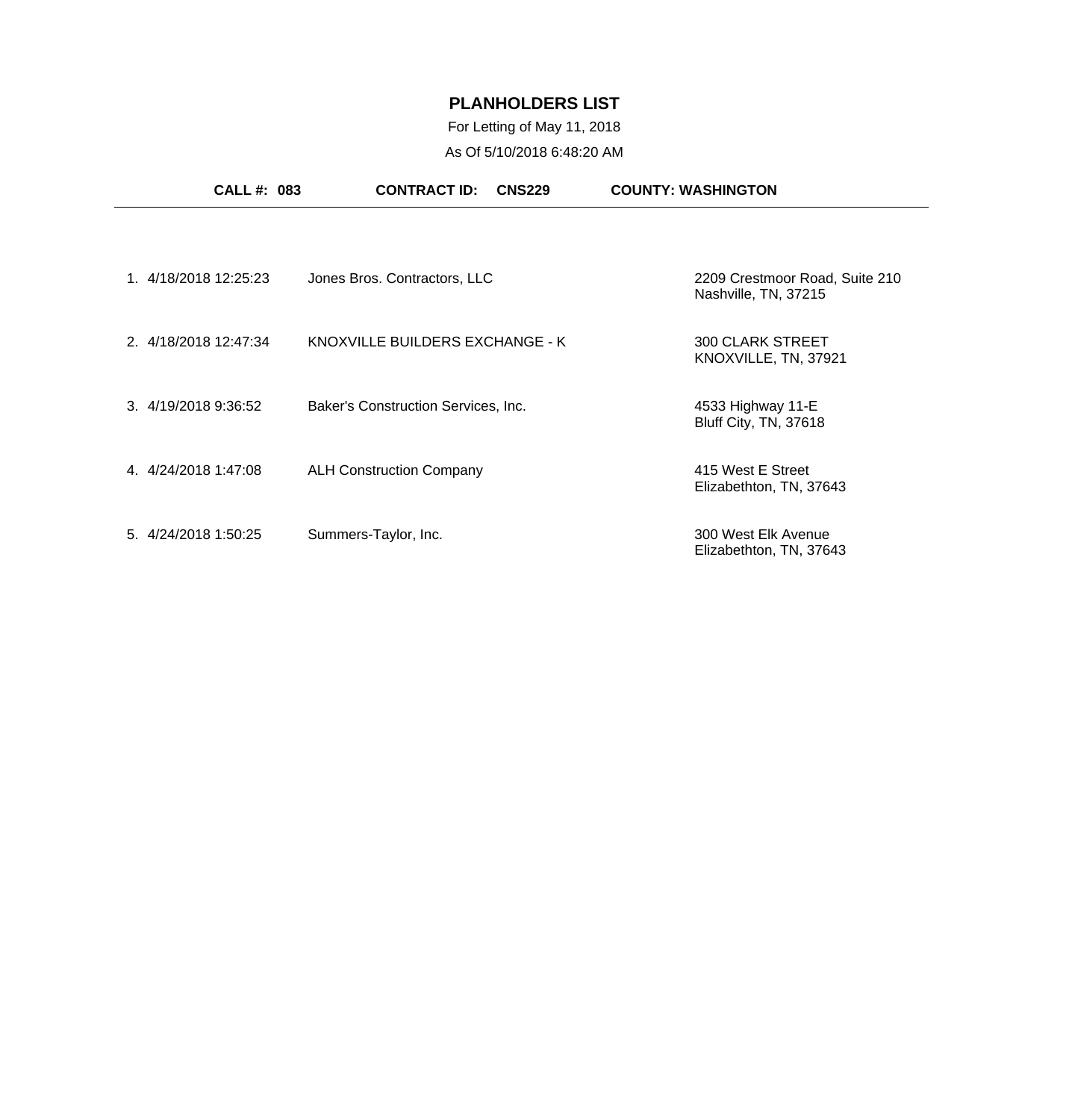For Letting of May 11, 2018 As Of 5/10/2018 6:48:20 AM

| <b>CALL#: 084</b>     | <b>CONTRACT ID:</b><br><b>CNS186</b> | <b>COUNTY: WASHINGTON</b>                              |
|-----------------------|--------------------------------------|--------------------------------------------------------|
| 1. 4/18/2018 12:25:24 | Jones Bros. Contractors, LLC         | 2209 Crestmoor Road, Suite 210<br>Nashville, TN, 37215 |
| 2. 4/18/2018 12:47:34 | KNOXVILLE BUILDERS EXCHANGE - K      | <b>300 CLARK STREET</b><br>KNOXVILLE, TN, 37921        |
| 3. 4/24/2018 1:47:08  | <b>ALH Construction Company</b>      | 415 West E Street<br>Elizabethton, TN, 37643           |
| 4.4/24/2018 1:50:26   | Summers-Taylor, Inc.                 | 300 West Elk Avenue<br>Elizabethton, TN, 37643         |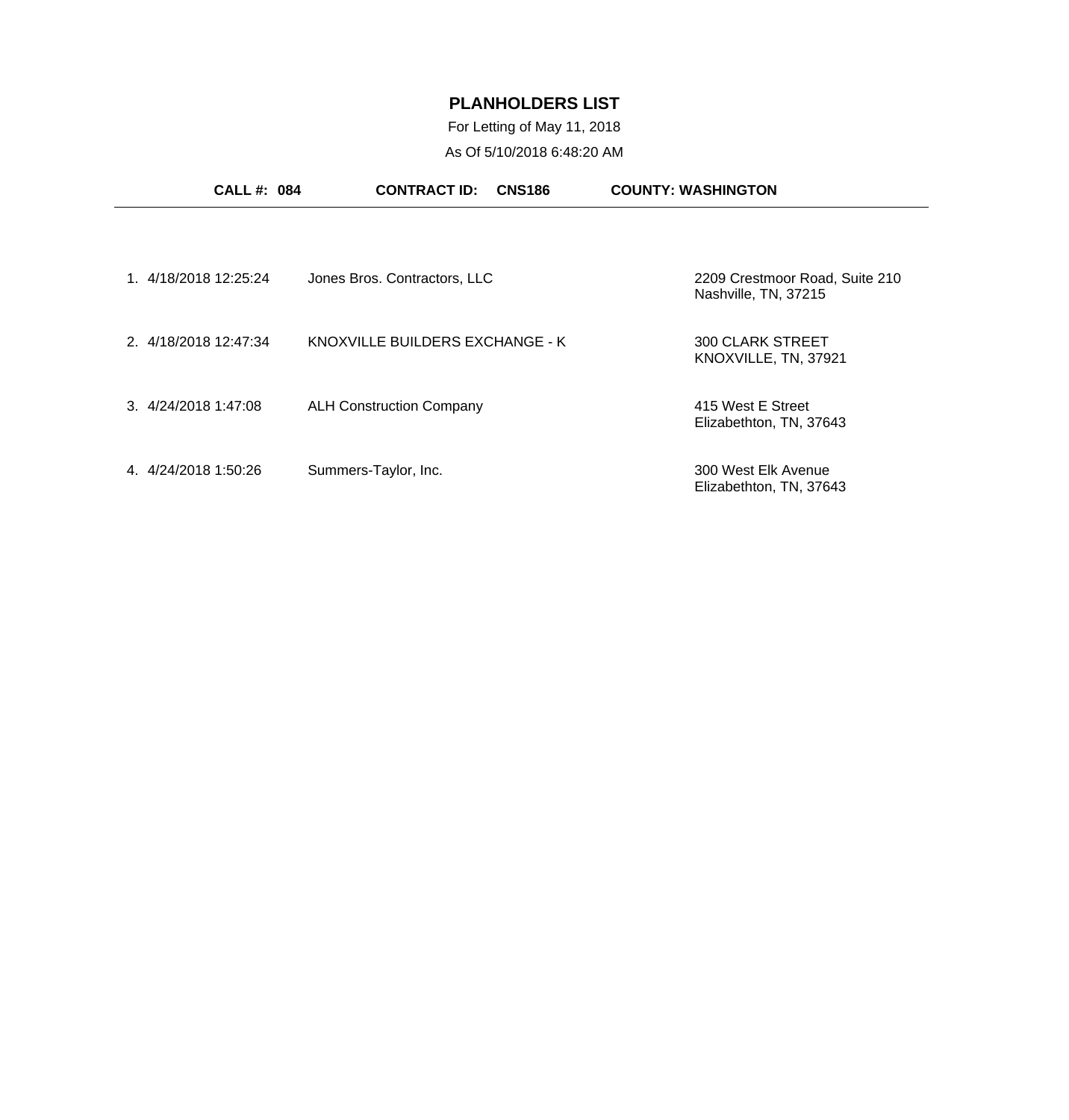For Letting of May 11, 2018 As Of 5/10/2018 6:48:21 AM

| <b>CALL#: 085</b>     | <b>CONTRACT ID:</b><br><b>CNS180</b> | <b>COUNTY: WHITE</b>                                   |
|-----------------------|--------------------------------------|--------------------------------------------------------|
|                       |                                      |                                                        |
| 1. 4/18/2018 12:25:24 | Jones Bros. Contractors, LLC         | 2209 Crestmoor Road, Suite 210<br>Nashville, TN, 37215 |
| 2. 4/18/2018 12:47:35 | KNOXVILLE BUILDERS EXCHANGE - K      | <b>300 CLARK STREET</b><br>KNOXVILLE, TN, 37921        |
| 3.5/4/20186:11:17     | <b>Hudson Construction Company</b>   | 1615 Sholar Avenue<br>Chattanooga, TN, 37406           |